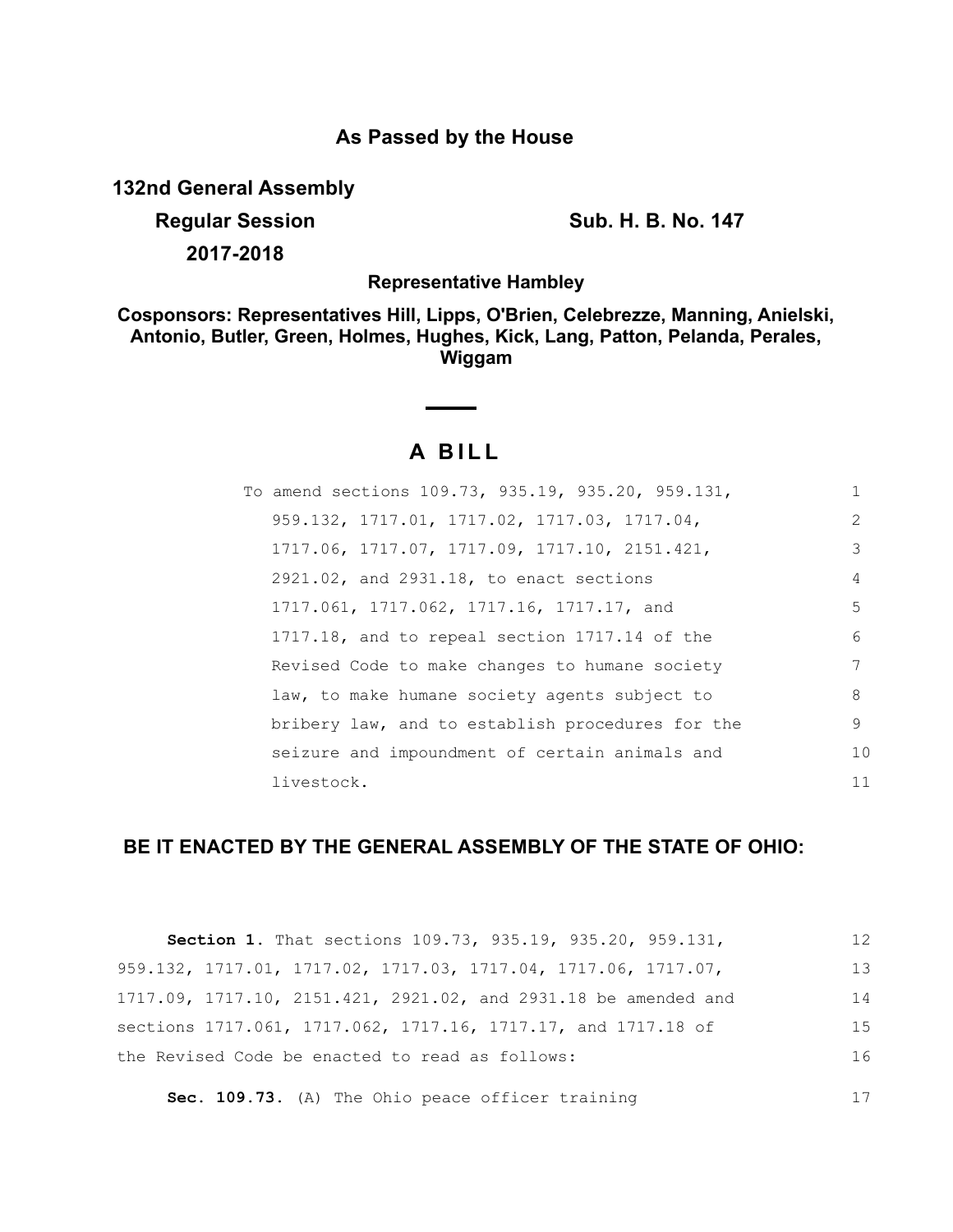commission shall recommend rules to the attorney general with respect to all of the following: (1) The approval, or revocation of approval, of peace officer training schools administered by the state, counties, municipal corporations, public school districts, technical college districts, and the department of natural resources; (2) Minimum courses of study, attendance requirements, and equipment and facilities to be required at approved state, county, municipal, and department of natural resources peace officer training schools; (3) Minimum qualifications for instructors at approved state, county, municipal, and department of natural resources peace officer training schools; (4) The requirements of minimum basic training that peace officers appointed to probationary terms shall complete before being eligible for permanent appointment, which requirements shall include training in the handling of the offense of domestic violence, other types of domestic violence-related offenses and incidents, and protection orders and consent agreements issued or approved under section 2919.26 or 3113.31 of the Revised Code; crisis intervention training; and training in the handling of missing children and child abuse and neglect cases; and training in handling violations of section 2905.32 of the Revised Code; and the time within which such basic training shall be completed following appointment to a probationary term; (5) The requirements of minimum basic training that peace 18 19 20 21 22 23 24 25 26 27 28 29 30 31 32 33 34 35 36 37 38 39 40 41 42 43

officers not appointed for probationary terms but appointed on other than a permanent basis shall complete in order to be eligible for continued employment or permanent appointment, 44 45 46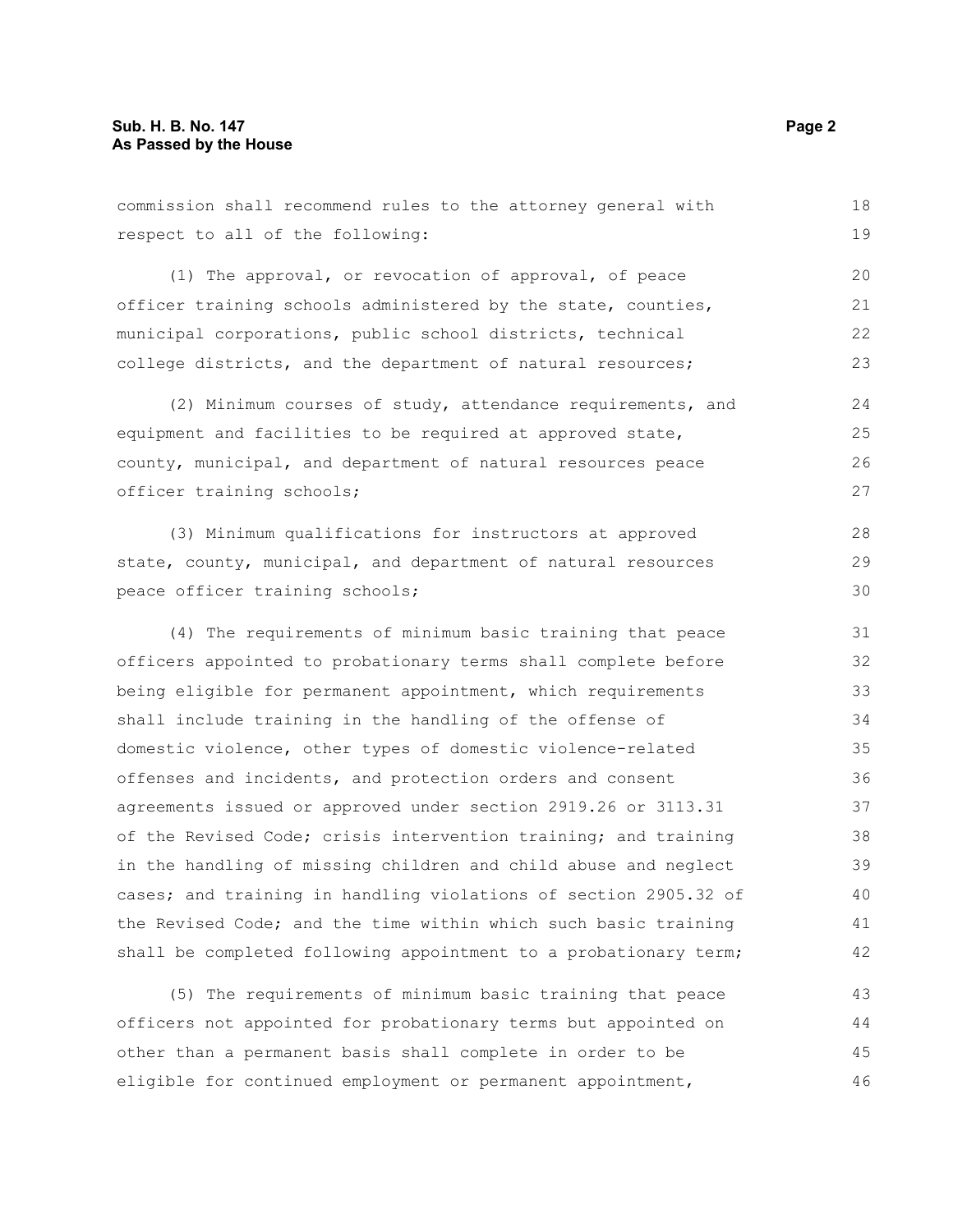## **Sub. H. B. No. 147 Page 3 As Passed by the House**

which requirements shall include training in the handling of the offense of domestic violence, other types of domestic violencerelated offenses and incidents, and protection orders and consent agreements issued or approved under section 2919.26 or 3113.31 of the Revised Code, crisis intervention training, and training in the handling of missing children and child abuse and neglect cases, and training in handling violations of section 2905.32 of the Revised Code, and the time within which such basic training shall be completed following appointment on other than a permanent basis; 47 48 49 50 51 52 53 54 55 56

(6) Categories or classifications of advanced in-service training programs for peace officers, including programs in the handling of the offense of domestic violence, other types of domestic violence-related offenses and incidents, and protection orders and consent agreements issued or approved under section 2919.26 or 3113.31 of the Revised Code, in crisis intervention, and in the handling of missing children and child abuse and neglect cases, and in handling violations of section 2905.32 of the Revised Code, and minimum courses of study and attendance requirements with respect to such categories or classifications;

(7) Permitting persons, who are employed as members of a campus police department appointed under section 1713.50 of the Revised Code; who are employed as police officers by a qualified nonprofit corporation police department pursuant to section 1702.80 of the Revised Code; who are appointed and commissioned as bank, savings and loan association, savings bank, credit union, or association of banks, savings and loan associations, savings banks, or credit unions police officers, as railroad police officers, or as hospital police officers pursuant to sections 4973.17 to 4973.22 of the Revised Code; or who are appointed and commissioned as amusement park police officers 67 68 69 70 71 72 73 74 75 76 77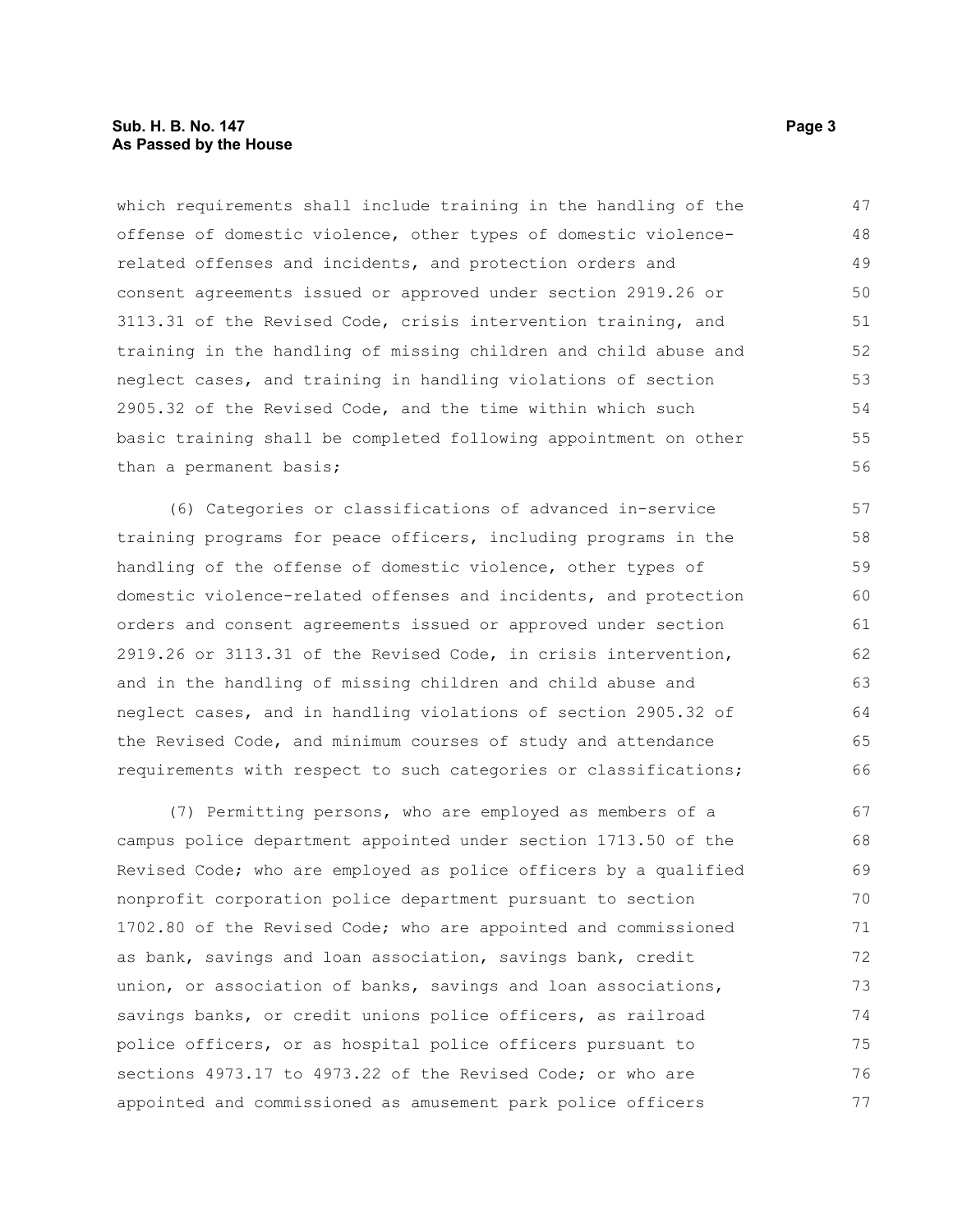## **Sub. H. B. No. 147 Page 4 As Passed by the House**

pursuant to section 4973.17 of the Revised Code, to attend approved peace officer training schools, including the Ohio peace officer training academy, and to receive certificates of satisfactory completion of basic training programs, if the private college or university that established the campus police department; qualified nonprofit corporation police department; bank, savings and loan association, savings bank, credit union, or association of banks, savings and loan associations, savings banks, or credit unions; railroad company; hospital; or amusement park sponsoring the police officers pays the entire cost of the training and certification and if trainee vacancies are available; 78 79 80 81 82 83 84 85 86 87 88 89

(8) Permitting undercover drug agents to attend approved peace officer training schools, other than the Ohio peace officer training academy, and to receive certificates of satisfactory completion of basic training programs, if, for each undercover drug agent, the county, township, or municipal corporation that employs that undercover drug agent pays the entire cost of the training and certification;

(9)(a) The requirements for basic training programs for bailiffs and deputy bailiffs of courts of record of this state and for criminal investigators employed by the state public defender that those persons shall complete before they may carry a firearm while on duty; 97 98 99 100 101

(b) The requirements for any training received by a bailiff or deputy bailiff of a court of record of this state or by a criminal investigator employed by the state public defender prior to June 6, 1986, that is to be considered equivalent to the training described in division (A)(9)(a) of this section. 102 103 104 105 106

(10) Establishing minimum qualifications and requirements 107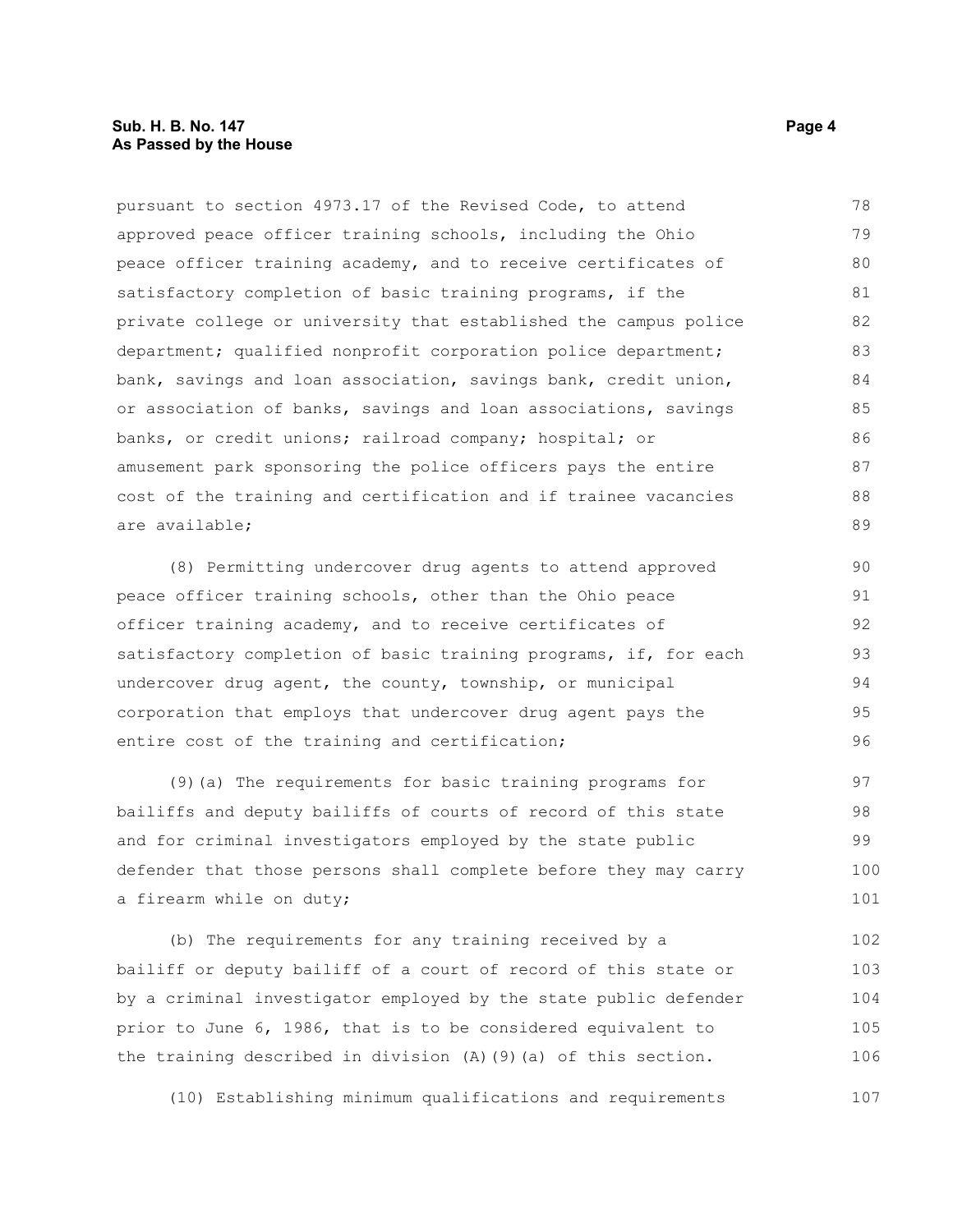for certification for dogs utilized by law enforcement agencies; 108

(11) Establishing minimum requirements for certification of persons who are employed as correction officers in a fullservice jail, five-day facility, or eight-hour holding facility or who provide correction services in such a jail or facility; 109 110 111 112

(12) Establishing requirements for the training of humane society agents of a county humane society under section 1717.06 1717.061 of the Revised Code, including, without limitation, a requirement that the agents receive instruction on traditional animal husbandry methods and training techniques, including customary owner-performed practices. 113 114 115 116 117 118

(B) The commission shall appoint an executive director, with the approval of the attorney general, who shall hold office during the pleasure of the commission. The executive director shall perform such duties assigned by the commission. The executive director shall receive a salary fixed pursuant to Chapter 124. of the Revised Code and reimbursement for expenses within the amounts available by appropriation. The executive director may appoint officers, employees, agents, and consultants as the executive director considers necessary, prescribe their duties, and provide for reimbursement of their expenses within the amounts available for reimbursement by appropriation and with the approval of the commission. 119 120 121 122 123 124 125 126 127 128 129 130

(C) The commission may do all of the following:

(1) Recommend studies, surveys, and reports to be made by the executive director regarding the carrying out of the objectives and purposes of sections 109.71 to 109.77 of the Revised Code; 132 133 134 135

(2) Visit and inspect any peace officer training school 136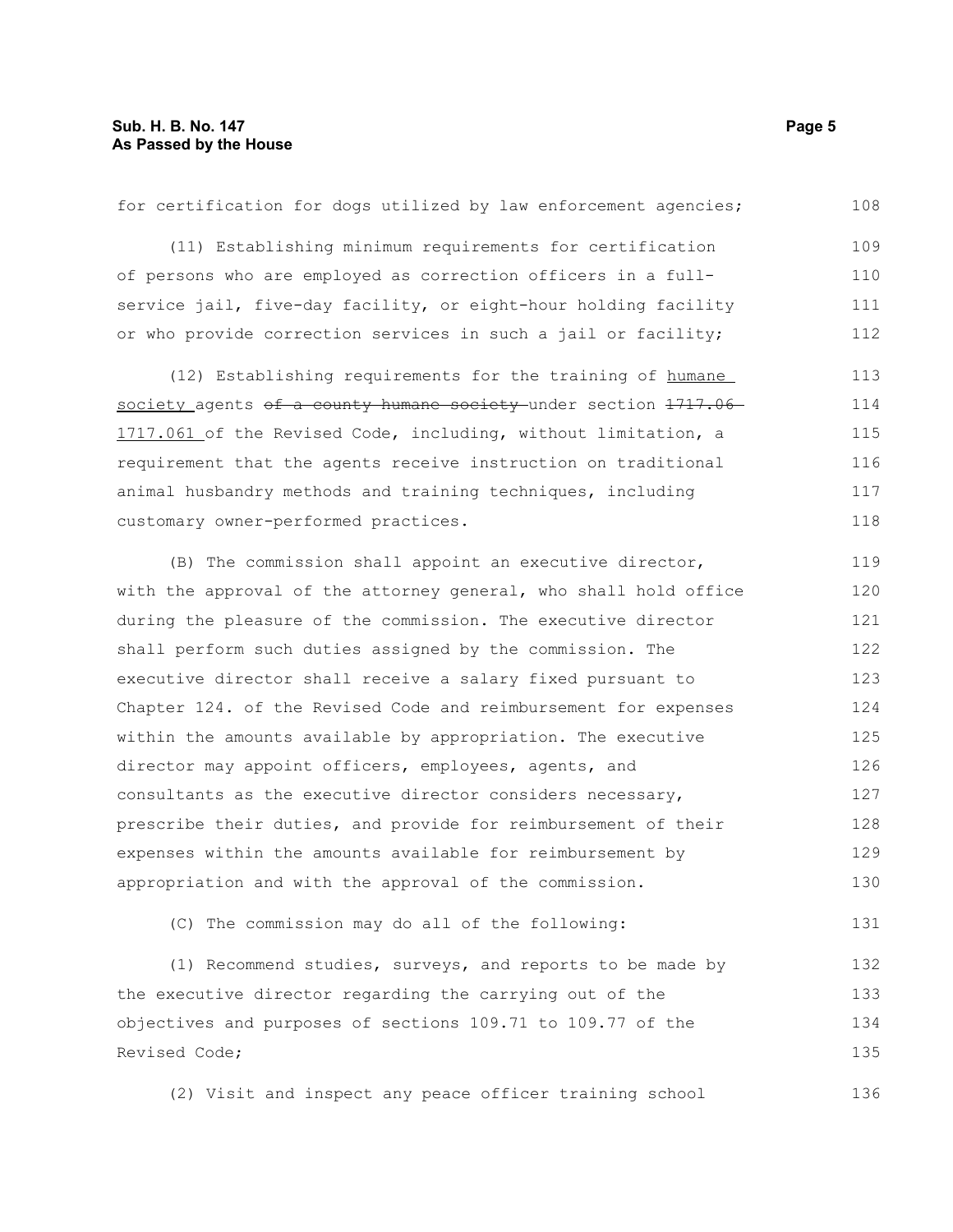that has been approved by the executive director or for which application for approval has been made; (3) Make recommendations, from time to time, to the executive director, the attorney general, and the general assembly regarding the carrying out of the purposes of sections 109.71 to 109.77 of the Revised Code; (4) Report to the attorney general from time to time, and to the governor and the general assembly at least annually, concerning the activities of the commission; (5) Establish fees for the services the commission offers under sections 109.71 to 109.79 of the Revised Code, including, but not limited to, fees for training, certification, and testing; (6) Perform such other acts as are necessary or appropriate to carry out the powers and duties of the commission as set forth in sections 109.71 to 109.77 of the Revised Code. (D) In establishing the requirements, under division (A) (12) of this section, the commission may consider any portions of the curriculum for instruction on the topic of animal husbandry practices, if any, of the Ohio state university college of veterinary medicine. No person or entity that fails to provide instruction on traditional animal husbandry methods and training techniques, including customary owner-performed practices, shall qualify to train a humane agent for appointment under section-sections 1717.04 and 1717.06 of the Revised Code. **Sec. 935.19.** (A)(1) The director of agriculture or the director's designee may enter at all reasonable times any 137 138 139 140 141 142 143 144 145 146 147 148 149 150 151 152 153 154 155 156 157 158 159 160 161 162 163

premises at which a dangerous wild animal or restricted snake is confined, with the consent of the owner of the premises, for the 164 165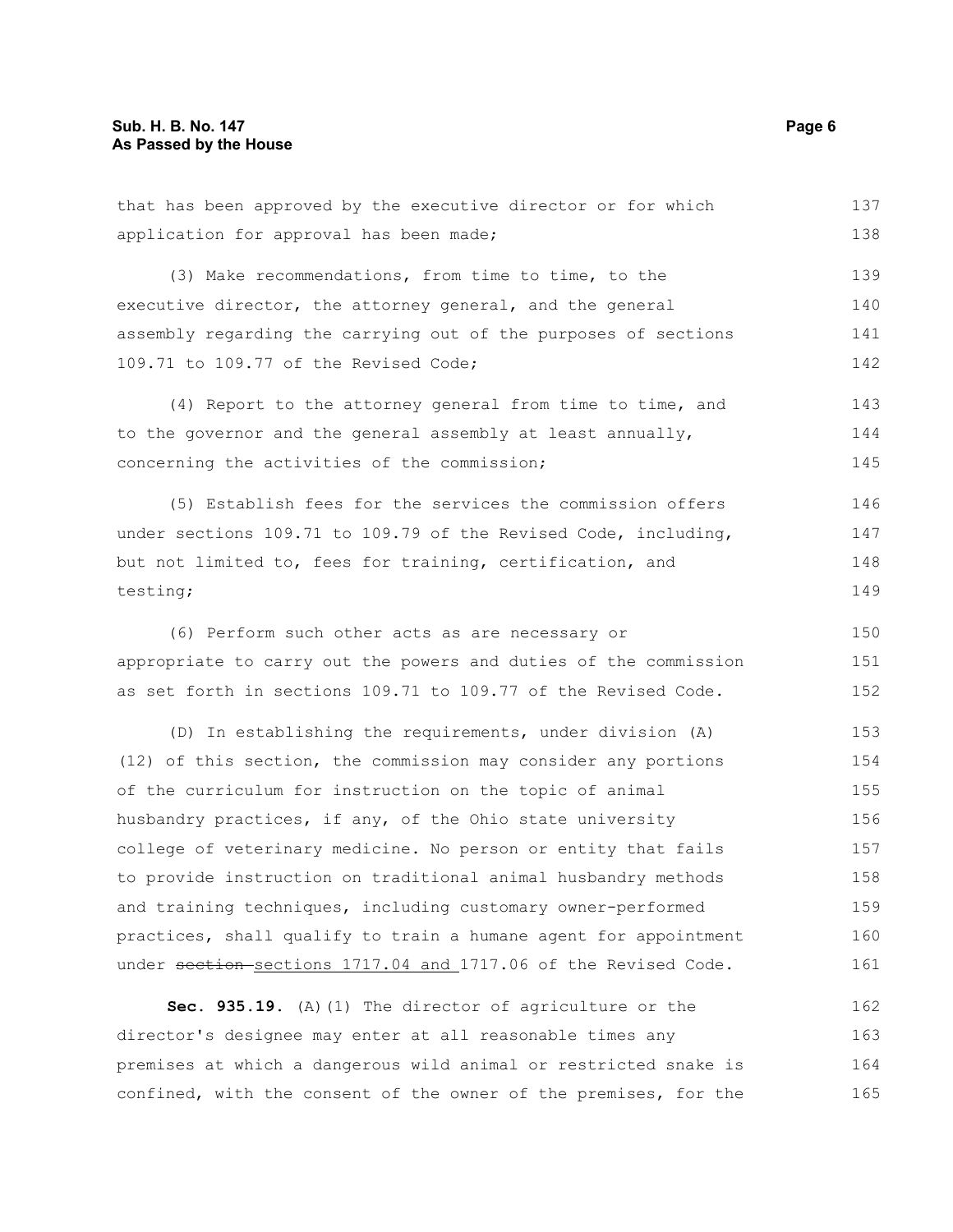| purpose of determining compliance with this chapter and rules.   | 166 |
|------------------------------------------------------------------|-----|
| (2) If the director or the director's designee is denied         | 167 |
| access to any such premises, and if the director reasonably      | 168 |
| suspects that the person who possesses the dangerous wild animal | 169 |
| or restricted snake is not in compliance with this chapter or    | 170 |
| rules, the director may apply to a court of competent            | 171 |
| jurisdiction in the county in which the premises is located for  | 172 |
| a search warrant authorizing access to the premises for the      | 173 |
| purposes of this section.                                        | 174 |
| (3) The court shall issue the search warrant for the             | 175 |
| purposes requested if there is probable cause to believe that    | 176 |
| the person is not in compliance with this chapter or rules. The  | 177 |
| finding of probable cause may be based on hearsay, provided that | 178 |
| there is a substantial basis for believing that the source of    | 179 |
| the hearsay is credible and that there is a factual basis for    | 180 |
| the information furnished.                                       | 181 |
| (B) The director may designate any of the following to           | 182 |
| conduct inspections under this section:                          | 183 |
| (1) Employees of the department of agriculture;                  | 184 |
| (2) Natural resources law enforcement officers with the          | 185 |
| consent of the director of natural resources;                    | 186 |
| (3) Employees of the department of health with the consent       | 187 |
| of the director of health;                                       | 188 |
| (4) Employees of a board of health with the consent of the       | 189 |
| board;                                                           | 190 |
| (5) Agents of a humane Humane society agents appointed           | 191 |
| under section 1717.04 or 1717.06 of the Revised Code with the    | 192 |
| consent of the humane society.                                   | 193 |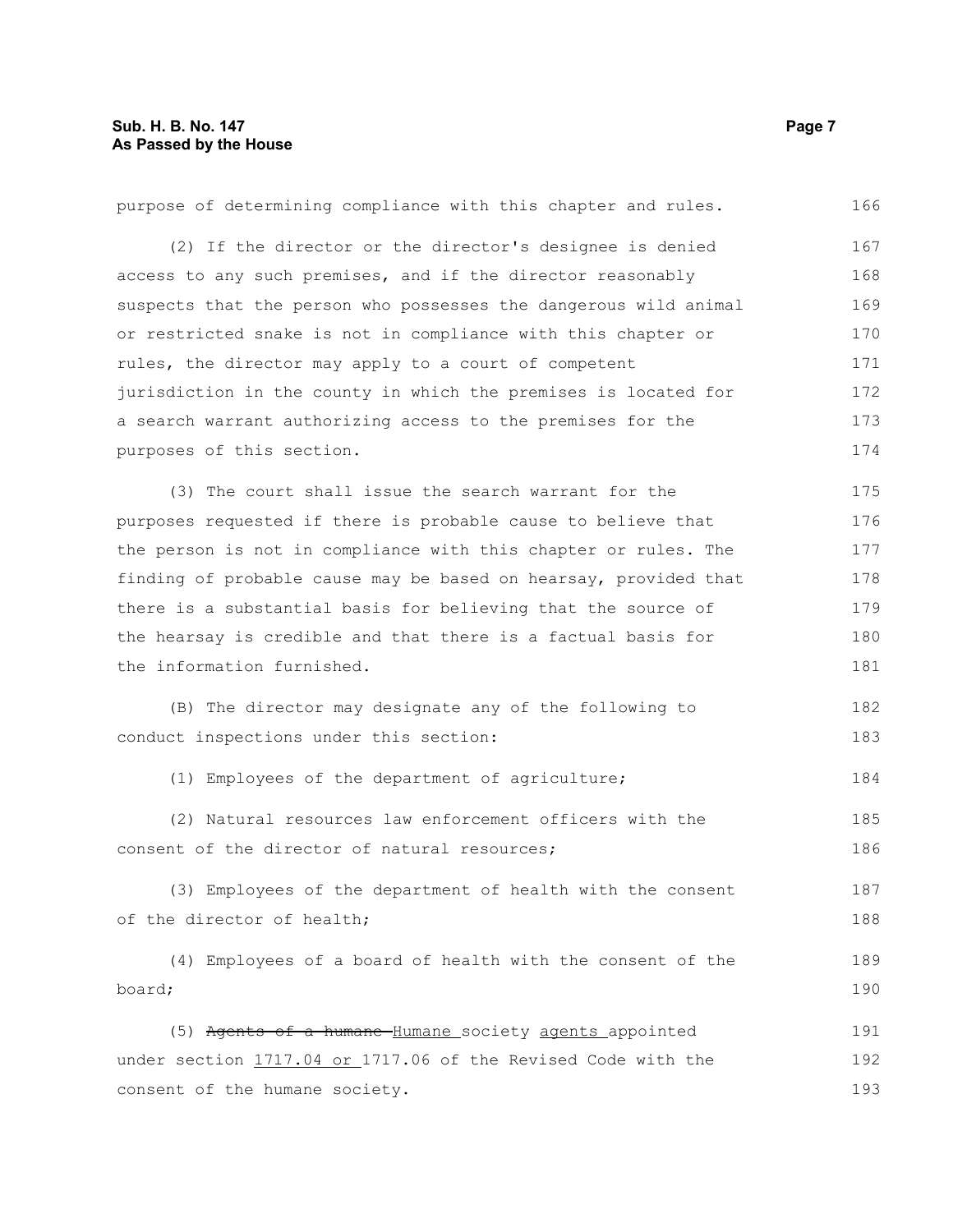## **Sub. H. B. No. 147 Page 8 As Passed by the House**

(C) If a person designated under division (B) of this section determines, while conducting an inspection, that a violation of this chapter or rules has occurred, is occurring, or may occur, the person shall immediately notify the director of agriculture. The director may proceed as provided in section 935.24 of the Revised Code. 194 195 196 197 198 199

**Sec. 935.20.** (A) On and after January 1, 2014, the director of agriculture immediately shall cause an investigation to be conducted if the director has reason to believe that one of the following may be occurring: 200 201 202 203

(1) A dangerous wild animal is possessed by a person who has not been issued a wildlife shelter permit, wildlife propagation permit, or rescue facility permit under this chapter. 204 205 206 207

(2) A restricted snake is possessed by a person that has not been issued a restricted snake possession permit or restricted snake propagation permit under this chapter. 208 209 210

(3) A dangerous wild animal or restricted snake is being treated or kept in a manner that is in violation of this chapter or rules.

For purposes of the investigation, the director or the director's designee may order the animal or snake that is the subject of the notification to be quarantined or may order the transfer of the animal or snake to a facility that is on the list maintained by the director under this section. If the director's designee orders the animal or snake to be quarantined or transferred, the designee shall provide a copy of the order to the director. 214 215 216 217 218 219 220 221

(B) The director shall attempt to notify the person owning 222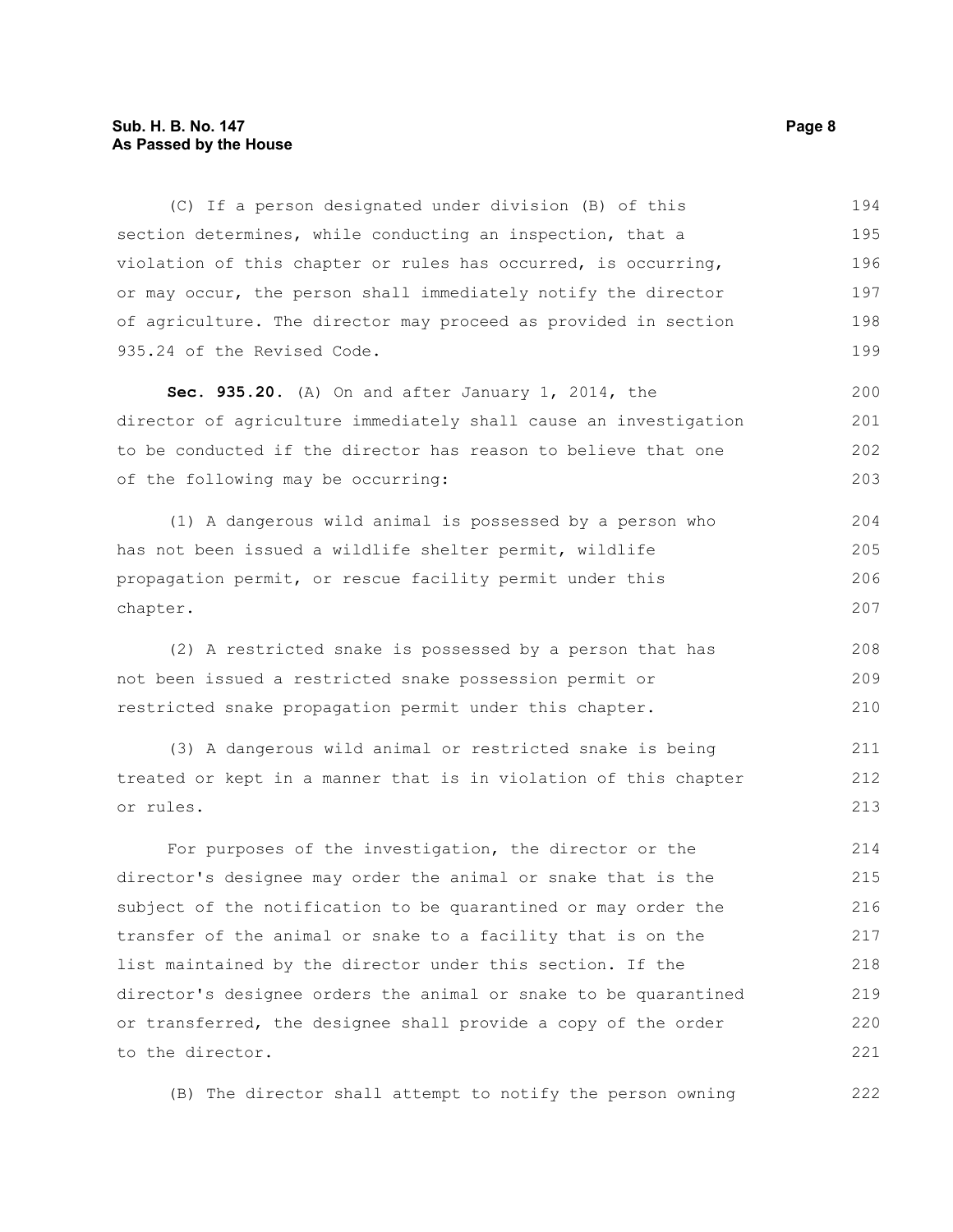## **Sub. H. B. No. 147 Page 9 As Passed by the House**

or possessing an animal or snake that has been ordered to be quarantined or transferred under division (A) of this section. The notice shall be delivered in person or by certified mail. The director also may post a copy of a quarantine order at two conspicuous locations on the premises where the animal or snake is quarantined. The director shall maintain a copy of an order issued under this section and evidence that the director attempted to notify the person owning or possessing the animal or snake. (C) A quarantine or transfer order issued under this section shall contain all of the following: (1) The name and address of the person owning or possessing the animal or snake, if known; (2) A description of the quarantined or transferred animal or snake; (3) A description of the premises affected by the quarantine or transfer; (4) The reason for the quarantine or transfer; (5) Any terms and conditions of the quarantine or transfer; (6) A notice that a person adversely affected by the order may request a hearing to review the order. (D) A person that is adversely affected by a quarantine or transfer order pertaining to a dangerous wild animal or restricted snake owned or possessed by the person, within thirty days after the order is issued, may request in writing an adjudication in accordance with Chapter 119. of the Revised Code. A request for an adjudication does not stay a quarantine 223 224 225 226 227 228 229 230 231 232 233 234 235 236 237 238 239 240 241 242 243 244 245 246 247 248 249 250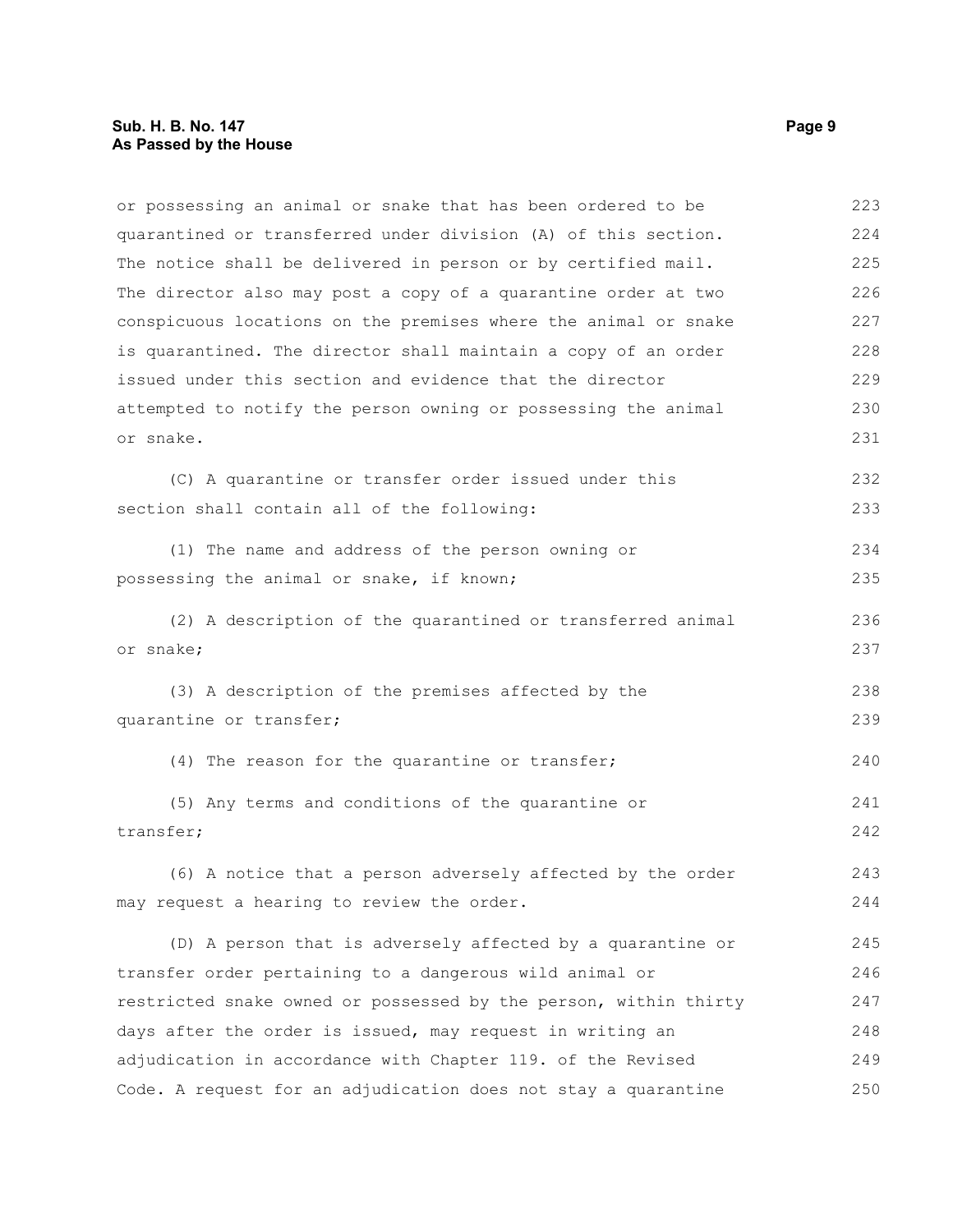or transfer order.

(E) The owner of or person possessing a dangerous wild animal or restricted snake that was quarantined or transferred under division (A) of this section shall be responsible for all reasonable costs associated with the quarantine or transfer, including the costs of transportation, housing, food, and veterinary care for the animal or snake. If such an owner or person is unable to pay for the reasonable costs, the director shall certify the costs to the county auditor to be assessed against any property of the owner or person and thereby made a lien upon it and collected as other taxes. All money from the collection of liens under this division shall be credited in accordance with division (J) of this section. 252 253 254 255 256 257 258 259 260 261 262 263

(F) If the state veterinarian determines that a dangerous wild animal or restricted snake that was quarantined or transferred under division (A) of this section is infected with or exposed to a dangerously contagious or infectious disease or is seriously injured, the state veterinarian shall so notify the director. The director may order the animal or snake to be humanely euthanized by a veterinarian if the state veterinarian has indicated that euthanization is medically necessary. 264 265 266 267 268 269 270 271

(G) A quarantine or transfer order issued under this section shall remain in effect until one of the following occurs: 272 273 274

(1) The director, after reviewing the results of the investigation conducted under division (A) of this section, issues a written notice of release. 275 276 277

(2) A court of competent jurisdiction orders the quarantine or transfer order to be terminated in a proceeding 278 279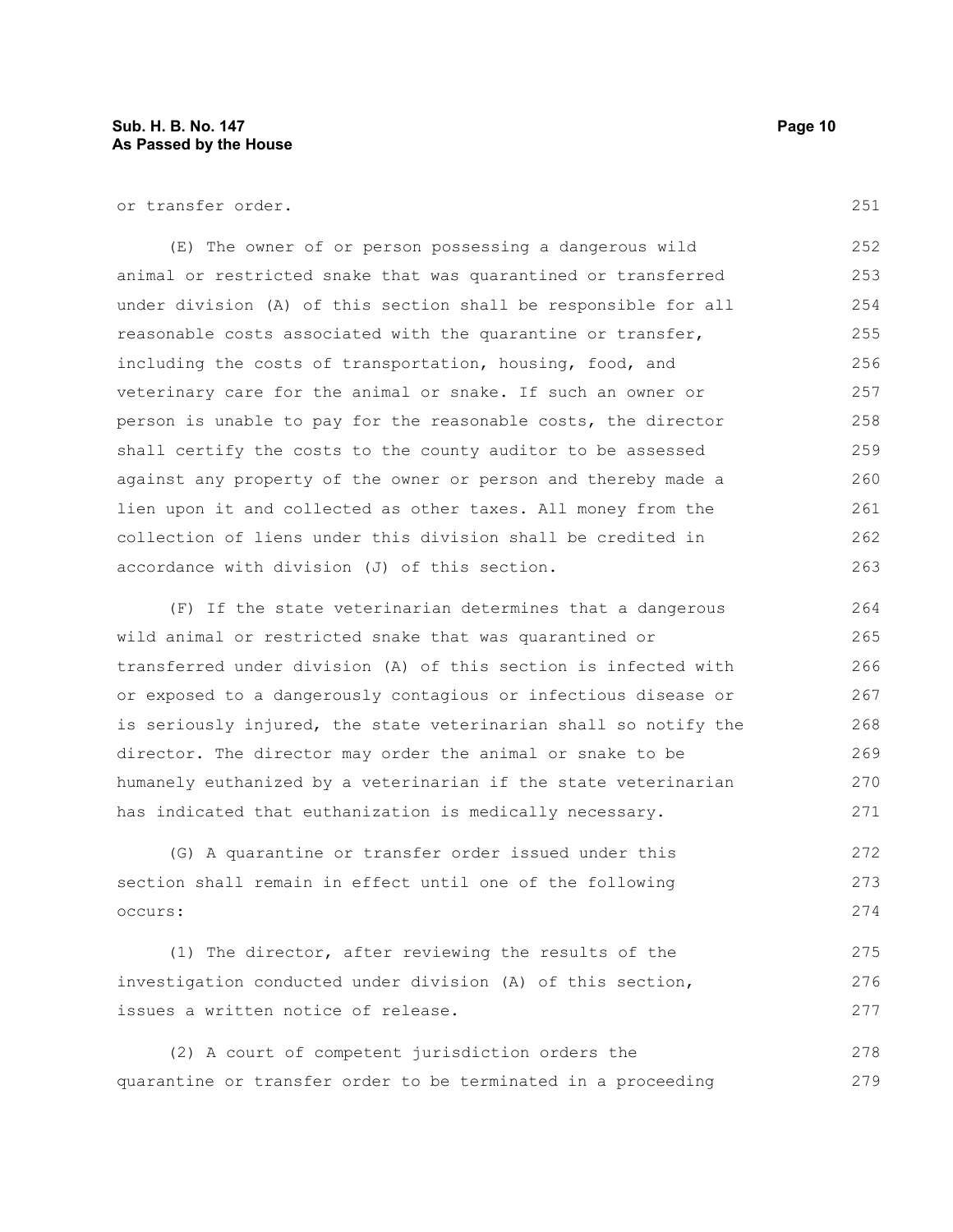280

conducted under division (H) of this section.

(3) A court of competent jurisdiction orders the seizure of the dangerous wild animal or restricted snake in a proceeding conducted under division (H) of this section. 281 282 283

(H) If, after reviewing the results of an investigation concerning a dangerous wild animal or restricted snake conducted under division (A) of this section and after resolution of any proceeding conducted under division (D) of this section, the director determines that a circumstance described in division (A)(1), (2), or (3) of this section is or was occurring, the director shall initiate, in a court of competent jurisdiction, a proceeding for the permanent seizure of the animal or snake, as applicable. If the court affirms the director's determination that a circumstance described in division  $(A)$   $(1)$ ,  $(2)$ , or  $(3)$  of this section is or was occurring, the court shall order the animal or snake seized and shall order the method of disposition of the animal or snake. The court may order the person owning or possessing the animal or snake to pay all reasonable costs associated with the seizure and, if applicable, the costs associated with the quarantine or transfer of the animal or snake, including the costs of transportation, housing, food, and veterinary care of the animal or snake. If the court does not affirm the director's determination, the court shall order the quarantine or transfer order to be terminated and the animal or snake to be returned to the person owning or possessing it, if applicable. 284 285 286 287 288 289 290 291 292 293 294 295 296 297 298 299 300 301 302 303 304 305

(I) The director may authorize any of the following to conduct an investigation and order the quarantine or transfer of a dangerous wild animal or restricted snake under division (A) of this section: 306 307 308 309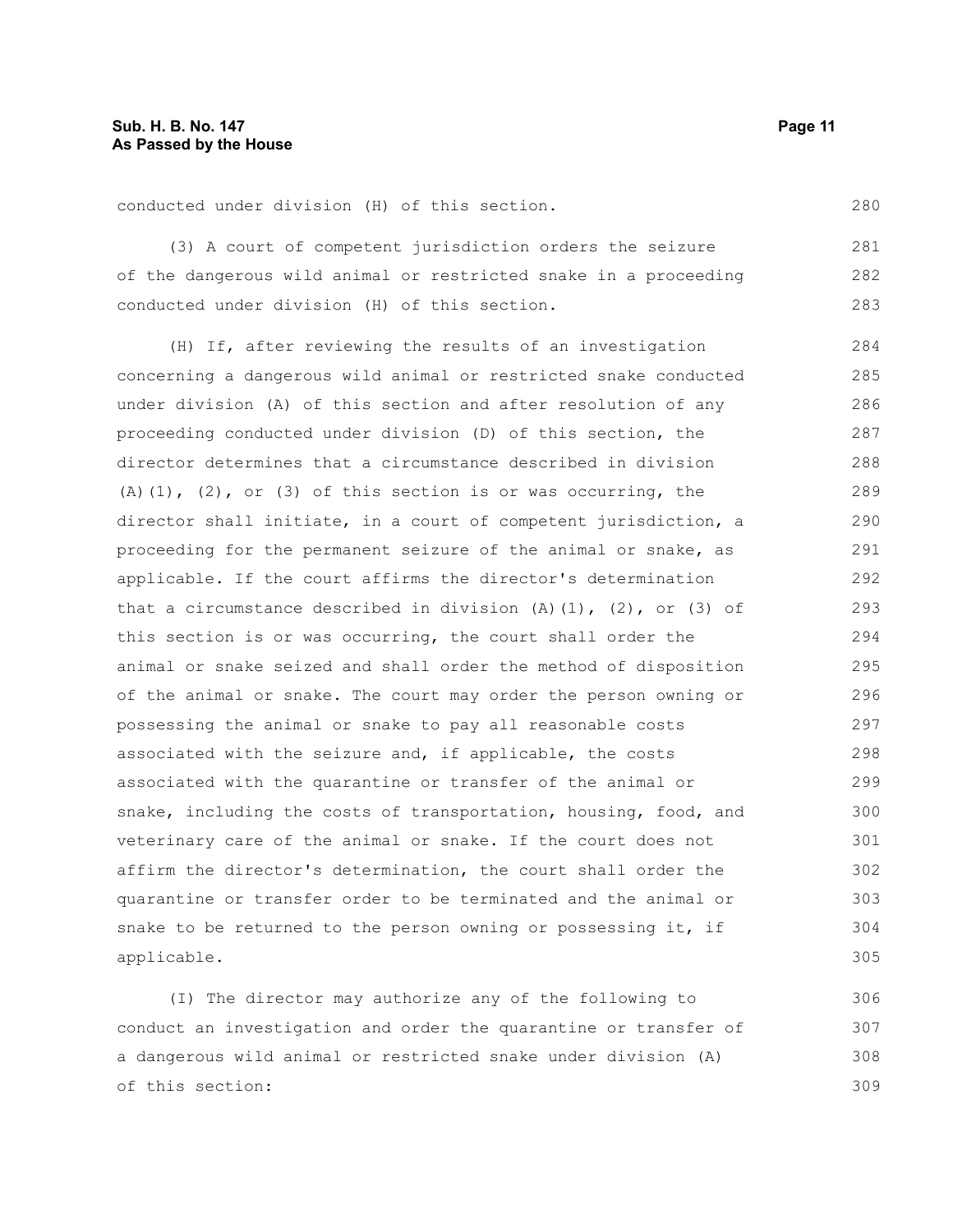(1) Employees of the department of agriculture; (2) Natural resources law enforcement officers with the consent of the director of natural resources; (3) Employees of the department of health with the consent of the director of health; (4) Employees of a board of health with the consent of the board; (5) Agents of a humane Humane society agents appointed under section 1717.04 or 1717.06 of the Revised Code with the consent of the humane society; (6) Law enforcement officers with the consent of the sheriff of the county or the chief law enforcement officer of the township or municipal corporation, as applicable, by whom the law enforcement officers are employed; (7) Law enforcement officers who are state highway patrol troopers with the consent of the superintendent of the state highway patrol. (J) Money collected for reimbursement of costs associated with the quarantine or transfer of dangerous wild animals and restricted snakes under this section shall be credited to one of the following funds, as applicable: (1) If the animal or snake was quarantined or transferred by an employee of the department of agriculture or the department of health, a natural resources law enforcement officer, or a law enforcement officer who is a state highway patrol trooper, the dangerous and restricted animal fund created in section 935.25 of the Revised Code; (2) If the animal or snake was quarantined or transferred 310 311 312 313 314 315 316 317 318 319 320 321 322 323 324 325 326 327 328 329 330 331 332 333 334 335 336 337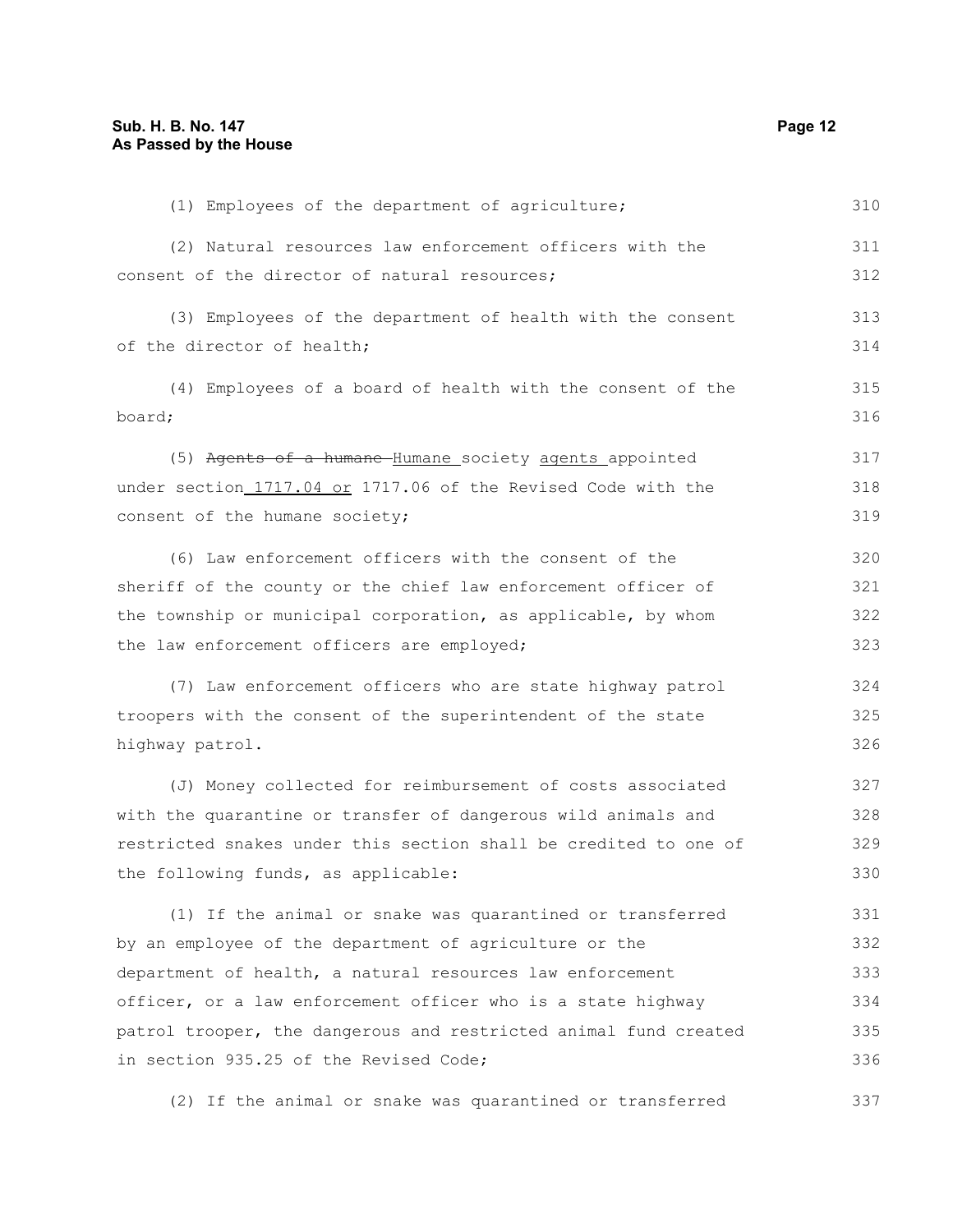by an employee of a board of health, a special fund, which is hereby created in each health district, that shall be used exclusively for the administration and enforcement of this chapter and rules; (3) If the animal or snake was quarantined or transferred by an agent of a humane society, a special fund, which is hereby 338 339 340 341 342 343

created in each county that has a humane society, that shall be used exclusively for the administration and enforcement of this chapter and rules; 344 345 346

(4) If the animal or snake was quarantined or transferred by a law enforcement officer who is not a state highway patrol trooper, the special fund that is created in the political subdivision that employs the law enforcement officer in division (D) of section 935.16 of the Revised Code. 347 348 349 350 351

(K) The director shall maintain a list of facilities inside and outside the state that the director determines are eligible to accept dangerous wild animals and restricted snakes for the purposes of this section. 352 353 354 355

**Sec. 959.131.** (A) As used in this section:

(1) "Companion animal" means any animal that is kept inside a residential dwelling and any dog or cat regardless of where it is kept, including a pet store as defined in section 956.01 of the Revised Code. "Companion animal" does not include livestock or any wild animal. 357 358 359 360 361

(2) "Cruelty," "torment," and "torture" have the same meanings as in section 1717.01 of the Revised Code. 362 363

(3) "Residential dwelling" means a structure or shelter or the portion of a structure or shelter that is used by one or more humans for the purpose of a habitation. 364 365 366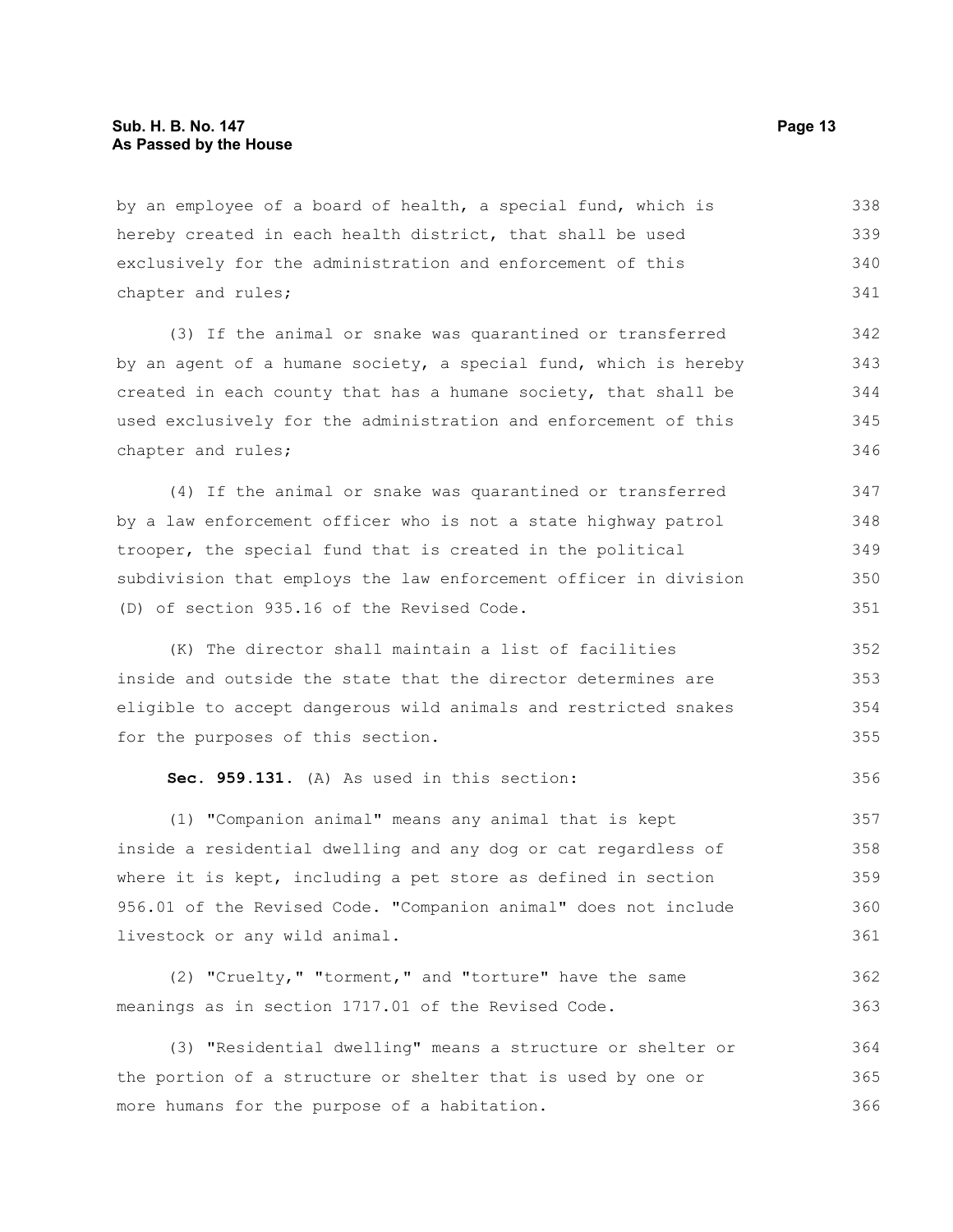## **Sub. H. B. No. 147 Page 14 As Passed by the House**

(4) "Practice of veterinary medicine" has the same meaning as in section 4741.01 of the Revised Code. (5) "Wild animal" has the same meaning as in section 1531.01 of the Revised Code. (6) "Federal animal welfare act" means the "Laboratory Animal Act of 1966," Pub. L. No. 89-544, 80 Stat. 350 (1966), 7 U.S.C.A. 2131 et seq., as amended by the "Animal Welfare Act of 1970," Pub. L. No. 91-579, 84 Stat. 1560 (1970), the "Animal Welfare Act Amendments of 1976," Pub. L. No. 94-279, 90 Stat. 417 (1976), and the "Food Security Act of 1985," Pub. L. No. 99- 198, 99 Stat. 1354 (1985), and as it may be subsequently amended. (7) "Dog kennel" means an animal rescue for dogs that is registered under section 956.06 of the Revised Code, a boarding kennel, or a training kennel. (8) "Boarding kennel" has the same meaning as in section 956.01 of the Revised Code. (9) "Training kennel" means an establishment operating for profit that keeps, houses, and maintains dogs for the purpose of training the dogs in return for a fee or other consideration. (10) "Livestock" means horses, mules, and other equidae; cattle, sheep, goats, and other bovidae; swine and other suidae; poultry; alpacas; llamas; captive white-tailed deer; and any other animal that is raised or maintained domestically for food or fiber. (11) "Captive white-tailed deer" has the same meaning as in section 1531.01 of the Revised Code. (12) "Serious physical harm" means any of the following: 367 368 369 370 371 372 373 374 375 376 377 378 379 380 381 382 383 384 385 386 387 388 389 390 391 392 393 394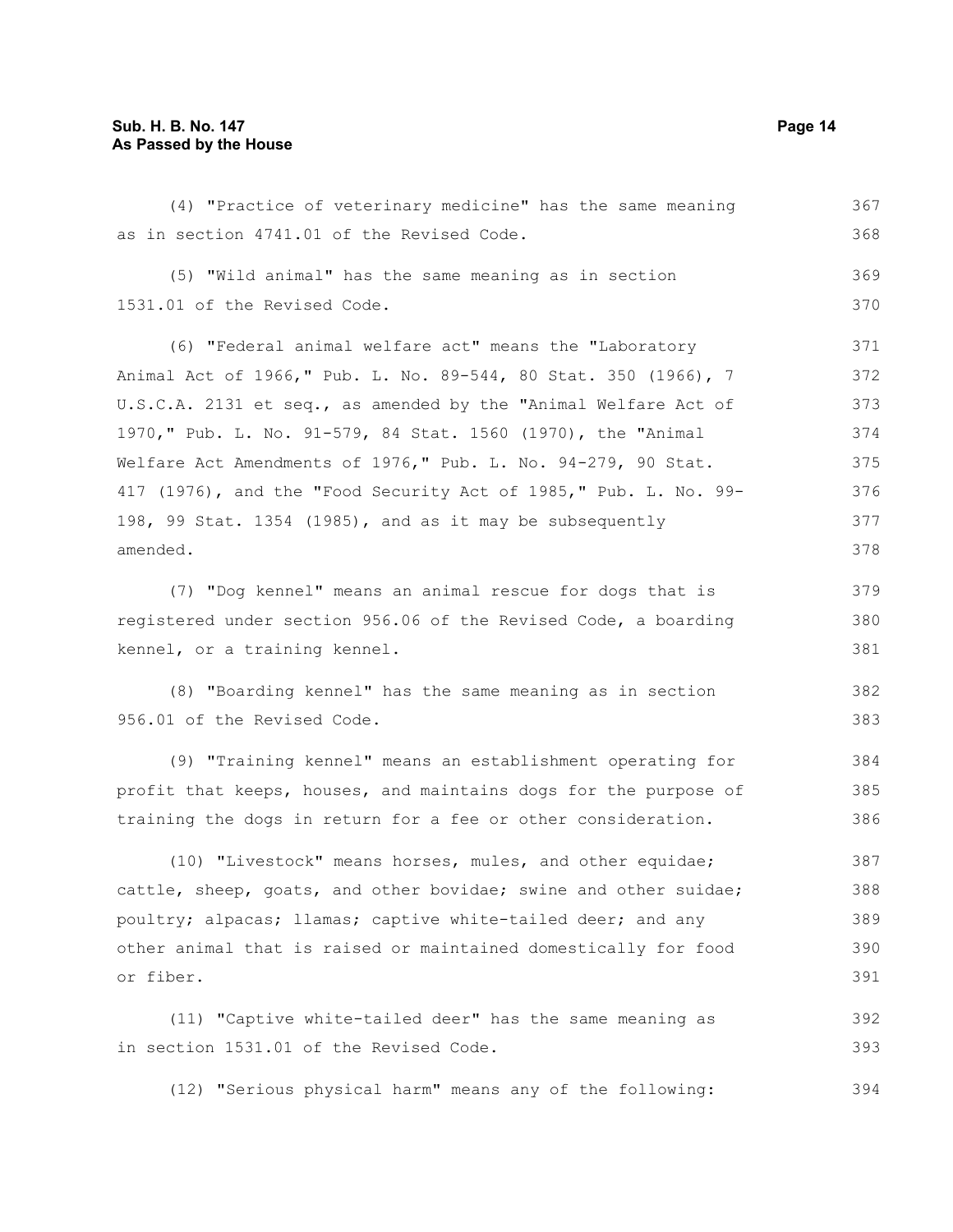(a) Physical harm that carries an unnecessary or unjustifiable substantial risk of death; (b) Physical harm that involves either partial or total permanent incapacity; (c) Physical harm that involves acute pain of a duration that results in substantial suffering or that involves any degree of prolonged or intractable pain; (d) Physical harm that results from a person who confines or who is the custodian or caretaker of a companion animal depriving the companion animal of good, wholesome food and water that proximately causes the death of the companion animal. (B) No person shall knowingly torture, torment, needlessly mutilate or maim, cruelly beat, poison, needlessly kill, or commit an act of cruelty against a companion animal. (C) No person shall knowingly cause serious physical harm to a companion animal. (D) No person who confines or who is the custodian or caretaker of a companion animal shall negligently do any of the following: (1) Torture, torment, or commit an act of cruelty against the companion animal; (2) Deprive the companion animal of necessary sustenance or confine the companion animal without supplying it during the confinement with sufficient quantities of good, wholesome food and water if it can reasonably be expected that the companion animal would become sick or suffer in any other way as a result of or due to the deprivation or confinement; 395 396 397 398 399 400 401 402 403 404 405 406 407 408 409 410 411 412 413 414 415 416 417 418 419 420 421

(3) Impound or confine the companion animal without 422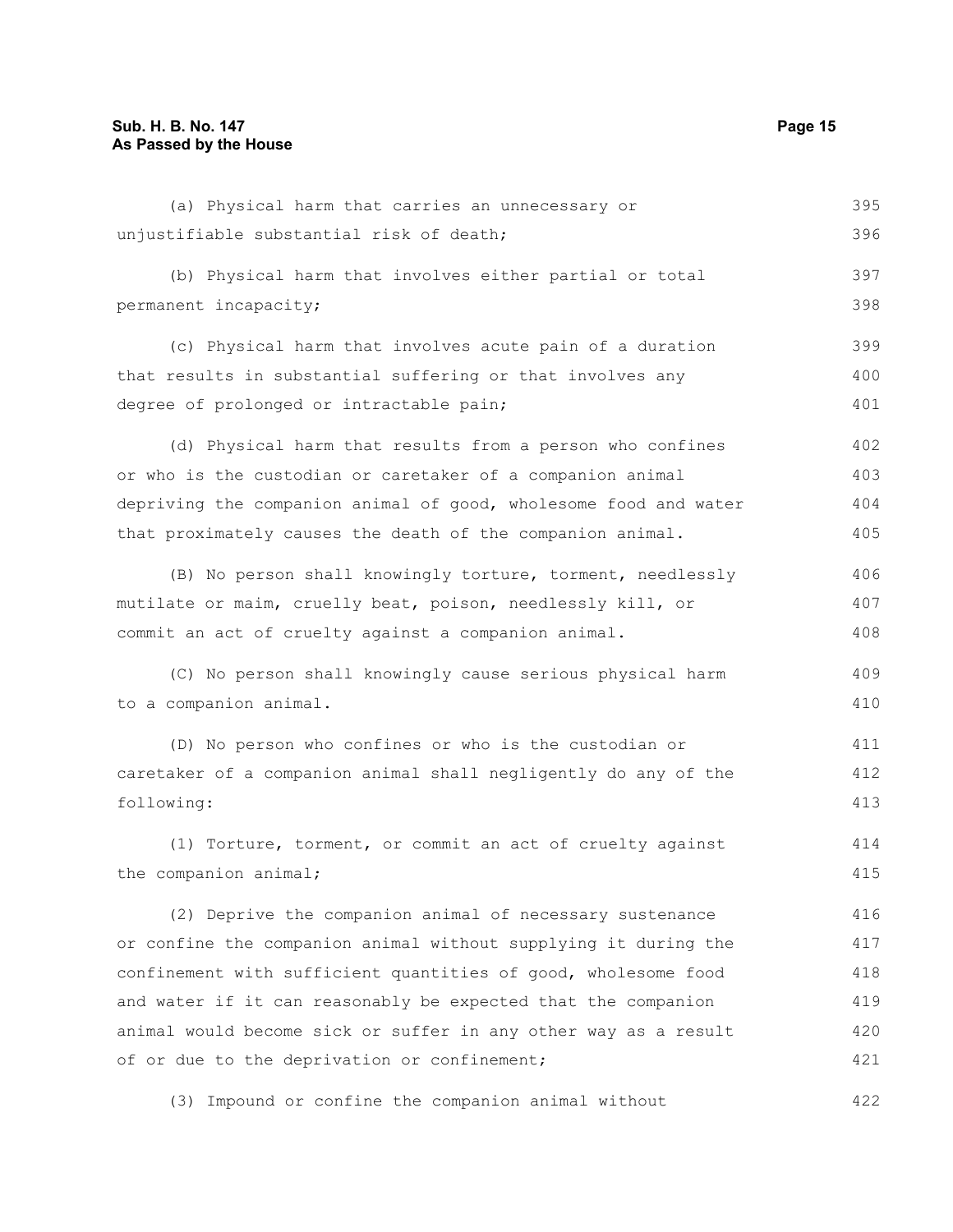## **Sub. H. B. No. 147 Page 16 As Passed by the House**

affording it, during the impoundment or confinement, with access to shelter from heat, cold, wind, rain, snow, or excessive direct sunlight if it can reasonably be expected that the companion animal would become sick or suffer in any other way as a result of or due to the lack of adequate shelter. 423 424 425 426 427

(E) No owner, manager, or employee of a dog kennel who confines or is the custodian or caretaker of a companion animal shall knowingly do any of the following: 428 429 430

(1) Torture, torment, needlessly mutilate or maim, cruelly beat, poison, needlessly kill, or commit an act of cruelty against the companion animal; 431 432 433

(2) Deprive the companion animal of necessary sustenance or confine the companion animal without supplying it during the confinement with sufficient quantities of good, wholesome food and water if it is reasonably expected that the companion animal would die or experience unnecessary or unjustifiable pain or suffering as a result of the deprivation or confinement;

(3) Impound or confine the companion animal without affording it, during the impoundment or confinement, with access to shelter from heat, cold, wind, rain, snow, or excessive direct sunlight if it is reasonably expected that the companion animal would die or experience unnecessary or unjustifiable pain or suffering as a result of or due to the lack of adequate shelter. 440 441 442 443 444 445 446

(F) No owner, manager, or employee of a dog kennel who confines or is the custodian or caretaker of a companion animal shall negligently do any of the following: 447 448 449

(1) Torture, torment, or commit an act of cruelty against the companion animal; 450 451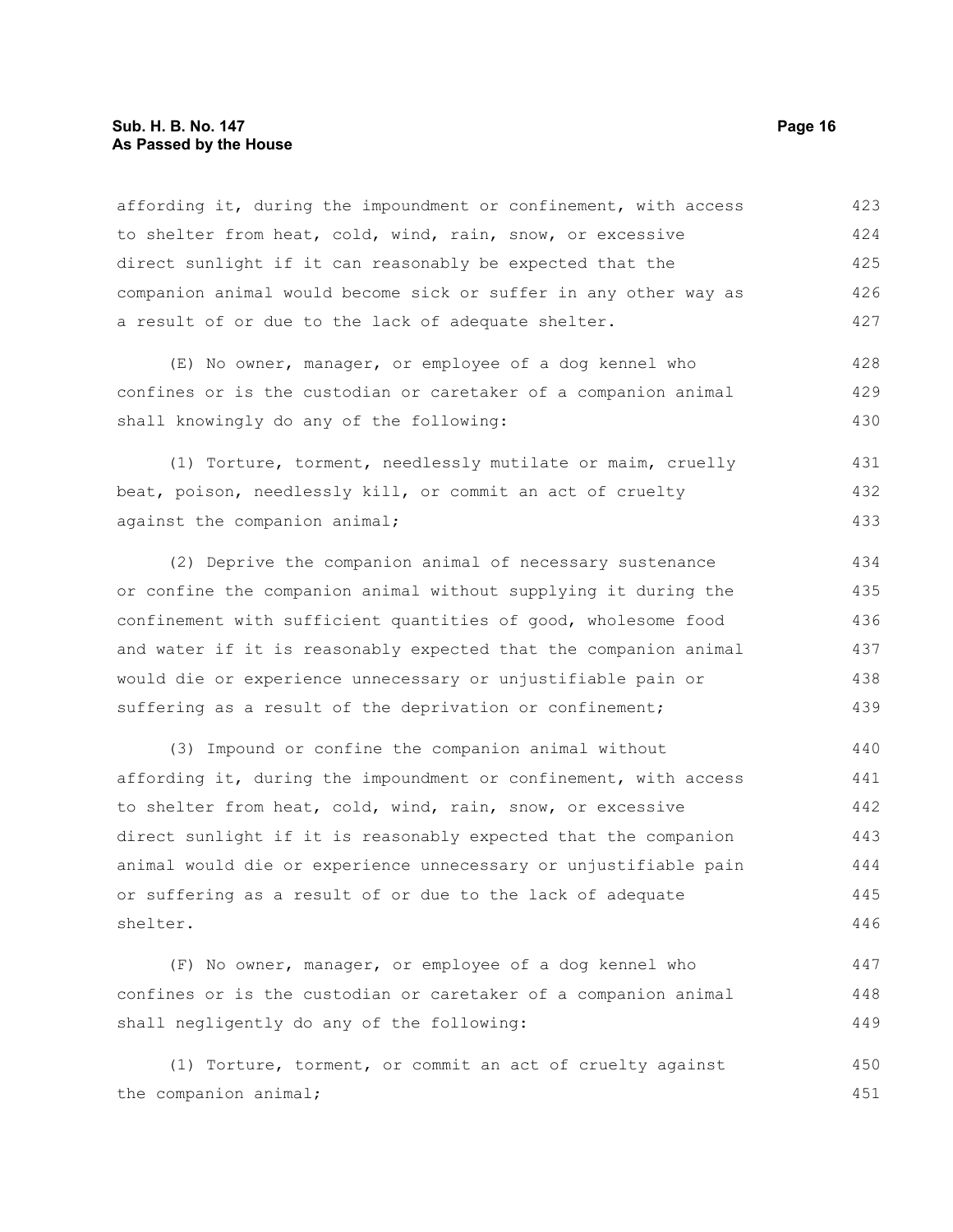## **Sub. H. B. No. 147 Page 17 As Passed by the House**

(2) Deprive the companion animal of necessary sustenance or confine the companion animal without supplying it during the confinement with sufficient quantities of good, wholesome food and water if it can reasonably be expected that the companion animal would become sick or suffer in any other way as a result of or due to the deprivation or confinement; 452 453 454 455 456 457

(3) Impound or confine the companion animal without affording it, during the impoundment or confinement, with access to shelter from heat, cold, wind, rain, snow, or excessive direct sunlight if it can reasonably be expected that the companion animal would become sick or suffer in any other way as a result of or due to the lack of adequate shelter. 458 459 460 461 462 463

(G) Divisions  $(B)$ ,  $(C)$ ,  $(D)$ ,  $(E)$ , and  $(F)$  of this section do not apply to any of the following:

(1) A companion animal used in scientific research conducted by an institution in accordance with the federal animal welfare act and related regulations; 466 467 468

(2) The lawful practice of veterinary medicine by a person who has been issued a license, temporary permit, or registration certificate to do so under Chapter 4741. of the Revised Code; 469 470 471

(3) Dogs being used or intended for use for hunting or field trial purposes, provided that the dogs are being treated in accordance with usual and commonly accepted practices for the care of hunting dogs; 472 473 474 475

(4) The use of common training devices, if the companion animal is being treated in accordance with usual and commonly accepted practices for the training of animals; 476 477 478

(5) The administering of medicine to a companion animal that was properly prescribed by a person who has been issued a 479 480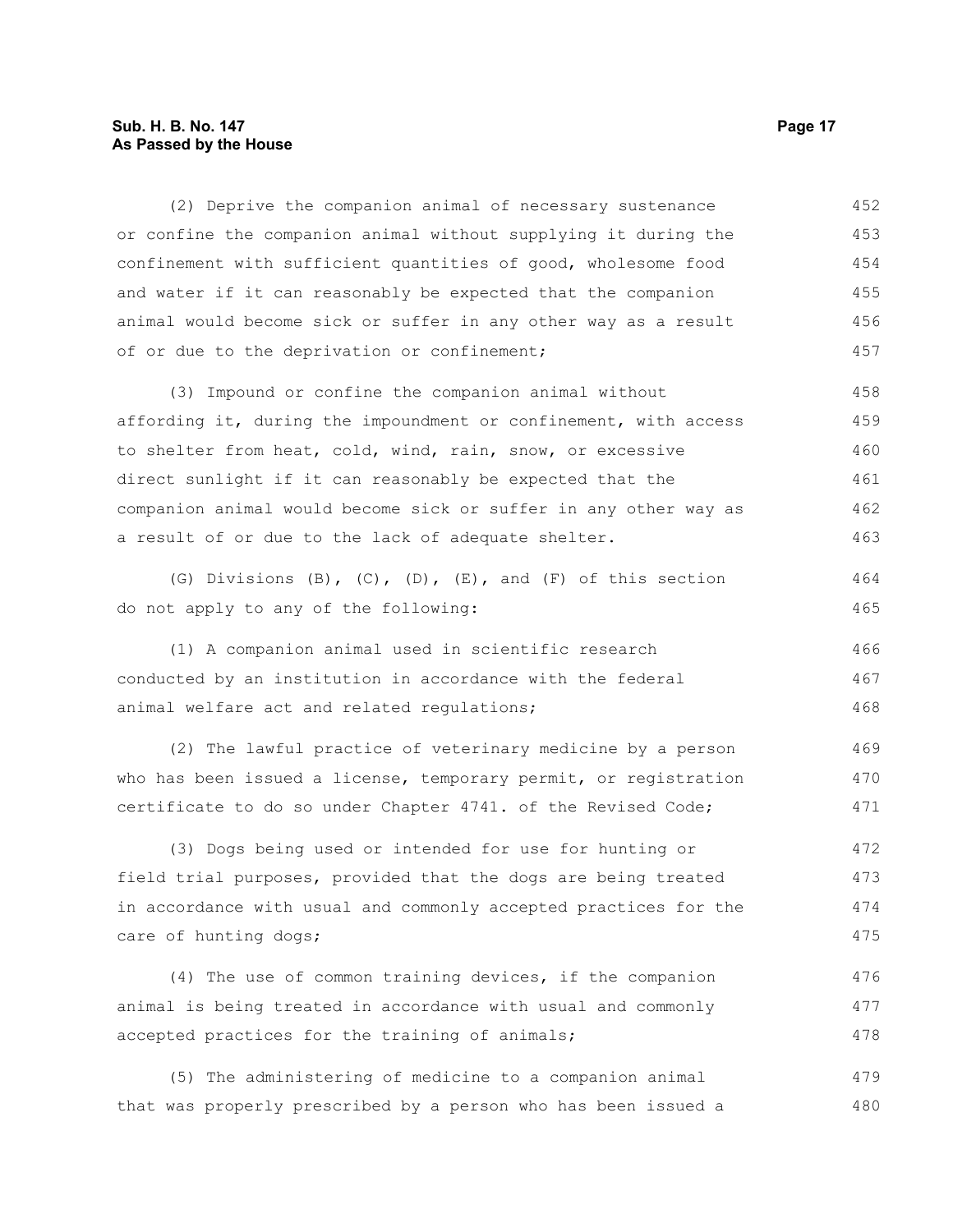| license, temporary permit, or registration certificate under     | 481 |
|------------------------------------------------------------------|-----|
| Chapter 4741. of the Revised Code.                               | 482 |
| (H) Notwithstanding any section of the Revised Code that         | 483 |
| otherwise provides for the distribution of fine moneys, the      | 484 |
| clerk of court shall forward all fines the clerk collects that   | 485 |
| are so imposed for any violation of this section to the          | 486 |
| treasurer of the political subdivision or the state, whose       | 487 |
| county humane society or law enforcement agency is to be paid    | 488 |
| the fine money as determined under this division. The treasurer  | 489 |
| to whom the fines are forwarded shall pay the fine moneys to the | 490 |
| county humane society or the county, township, municipal         | 491 |
| corporation, or state law enforcement agency in this state that  | 492 |
| primarily was responsible for or involved in the investigation   | 493 |
| and prosecution of the violation. If a county humane society     | 494 |
| receives any fine moneys under this division, the county humane  | 495 |
| society shall use the fine moneys either to provide the training | 496 |
| that is required for humane society agents under section 1717.06 | 497 |
| 1717.061 of the Revised Code or to provide additional training   | 498 |
| for humane society agents.                                       | 499 |
| Sec. 959.132. (A) As used in this section:                       | 500 |
| (1) "Companion animal" has the same meaning as defined in        | 501 |
| section 959.131 of the Revised Code.                             | 502 |
| (2) "Impounding agency" means a county humane society            | 503 |
| organized under section 1717.05 of the Revised Code, an animal   | 504 |
| shelter, or a law enforcement agency that has impounded a        | 505 |
| companion animal in accordance with this section.                | 506 |
| (3) "Offense" means a violation of a section 959.131 of          | 507 |
| Chapter 959. of the Revised Code or an attempt, in violation of  | 508 |
| section 2923.02 of the Revised Code, to violate a section        | 509 |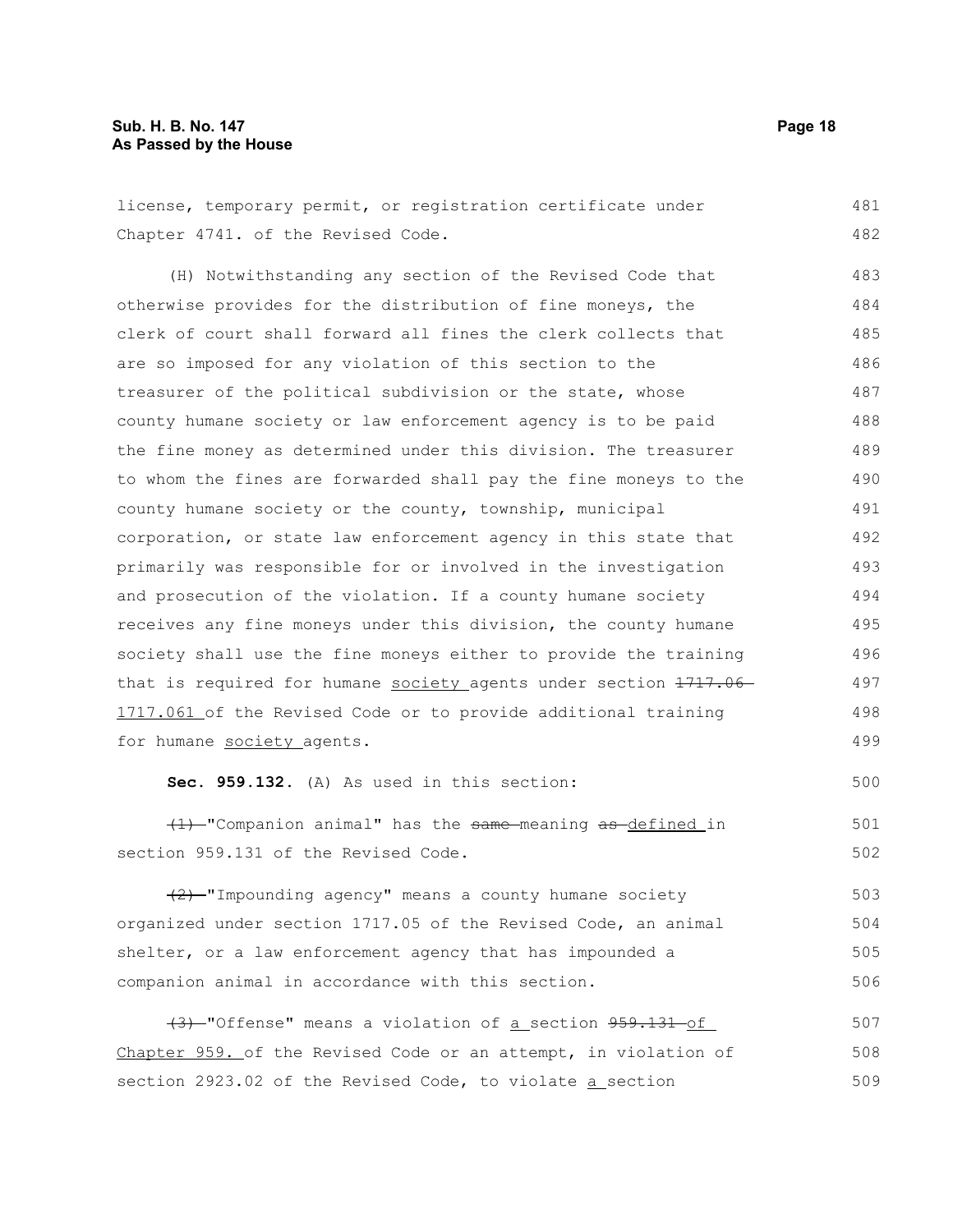#### 959.131 of Chapter 959. of the Revised Code.

(4) "Officer" means any law enforcement officer, agent of a county humane society agent, or other person appointed to act as an animal control officer for a municipal corporation or township in accordance with state law, an ordinance, or a resolution.

(B) An officer may seize and cause to be impounded at an impounding agency a companion an animal that the officer has probable cause to believe is the subject of an offense. No officer or impounding agency shall impound a companion an animal that is the subject of an offense in a shelter owned, operated, or controlled by a board of county commissioners pursuant to Chapter 955. of the Revised Code unless the board, by resolution, authorizes the impoundment of such a companion an animal in a shelter owned, operated, or controlled by that board and has executed, in the case when the officer is other than a dog warden or assistant dog warden, a contract specifying the terms and conditions of the impoundment. 516 517 518 519 520 521 522 523 524 525 526 527

(C) The officer shall give written notice of the seizure and impoundment to the owner, keeper, or harborer of the companion animal that not later than twenty-four hours after the animal was seized and impounded. If the officer is unable to give the notice to the owner, keeper, or harborer of the eompanion animal, the officer shall post the notice on the door of the residence or in another conspicuous place on the premises at which the companion animal was seized. The notice shall include a statement that a hearing will be held not later than ten days after the notice is provided or at the next available court date to determine whether the officer had probable cause to seize the companion-animal and, if applicable, to determine 528 529 530 531 532 533 534 535 536 537 538 539

510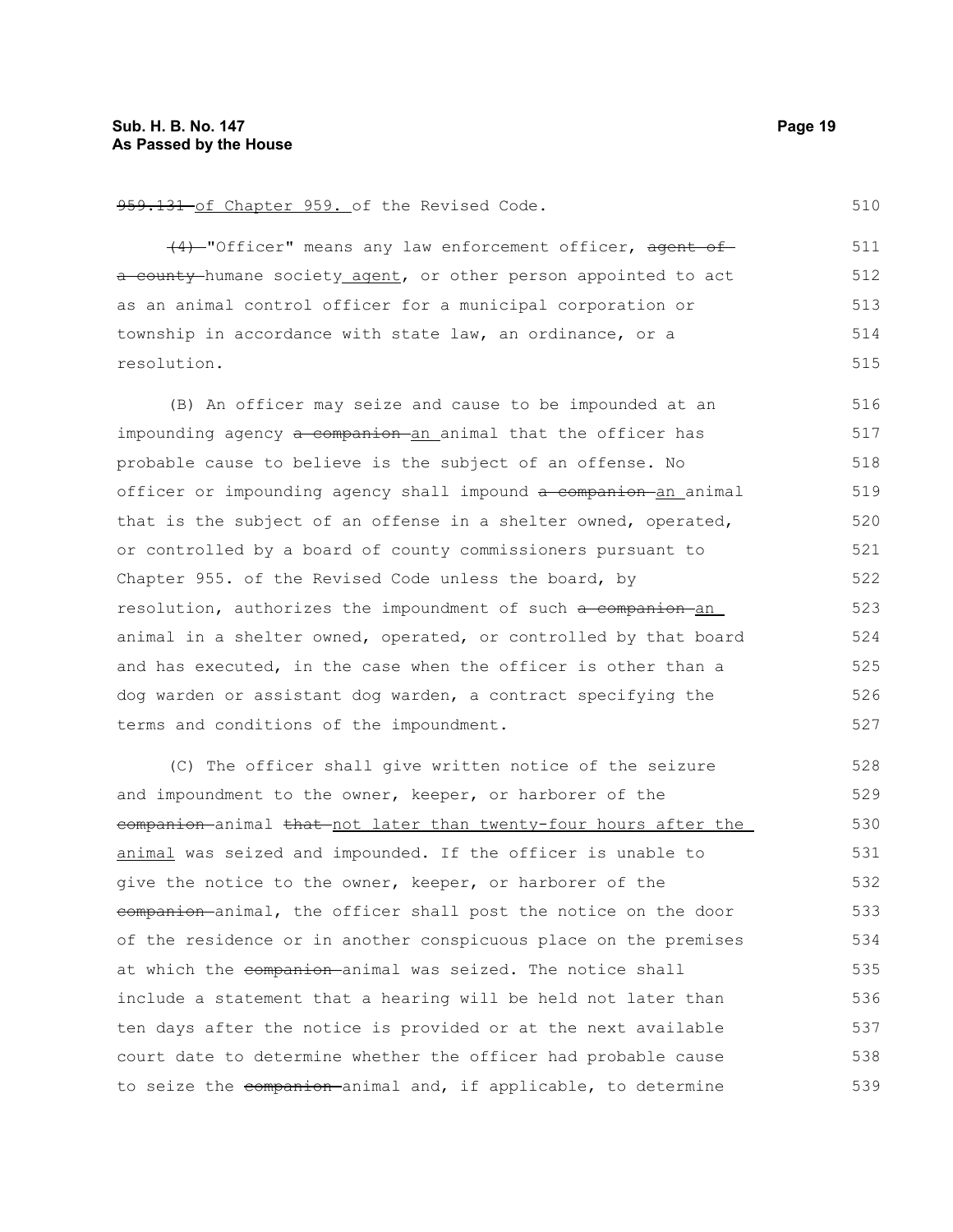the amount of a bond or cash deposit that is needed to provide for the companion-animal's care and keeping for not less than thirty days beginning on the date on which the companion-animal was impounded. 540 541 542 543

(D) A companion An animal that is seized under this section may be humanely destroyed immediately or at any time during impoundment if a licensed veterinarian determines it to be necessary because the companion-animal is suffering. 544 545 546 547

(E)(1) Not later than ten days after notice is provided or at the next available court date, the court shall hold a hearing to determine whether the officer impounding a companion-an animal had probable cause to seize the companion-animal. If the court determines that probable cause exists, the court shall determine the amount of a bond or cash deposit that is needednecessary and reasonable to provide for the companion animal's care and keeping for not less than thirty days beginning on the date on which the companion-animal was impounded.

(2) If the court determines that probable cause does not exist, the court immediately shall order the impounding agency to return the companion animal to its owner if possible. If the eompanion animal cannot be returned because it has died as a result of neglect or other misconduct by the impounding agency or if the companion-animal is injured as a result of neglect or other misconduct by the impounding agency, the court shall order the impounding agency to pay the owner an amount determined by the court to be equal to the reasonable market value of the companion animal at the time that it was impounded plus statutory interest as defined in section 1343.03 of the Revised Code from the date of the impoundment or an amount determined by the court to be equal to the reasonable cost of treatment of the 557 558 559 560 561 562 563 564 565 566 567 568 569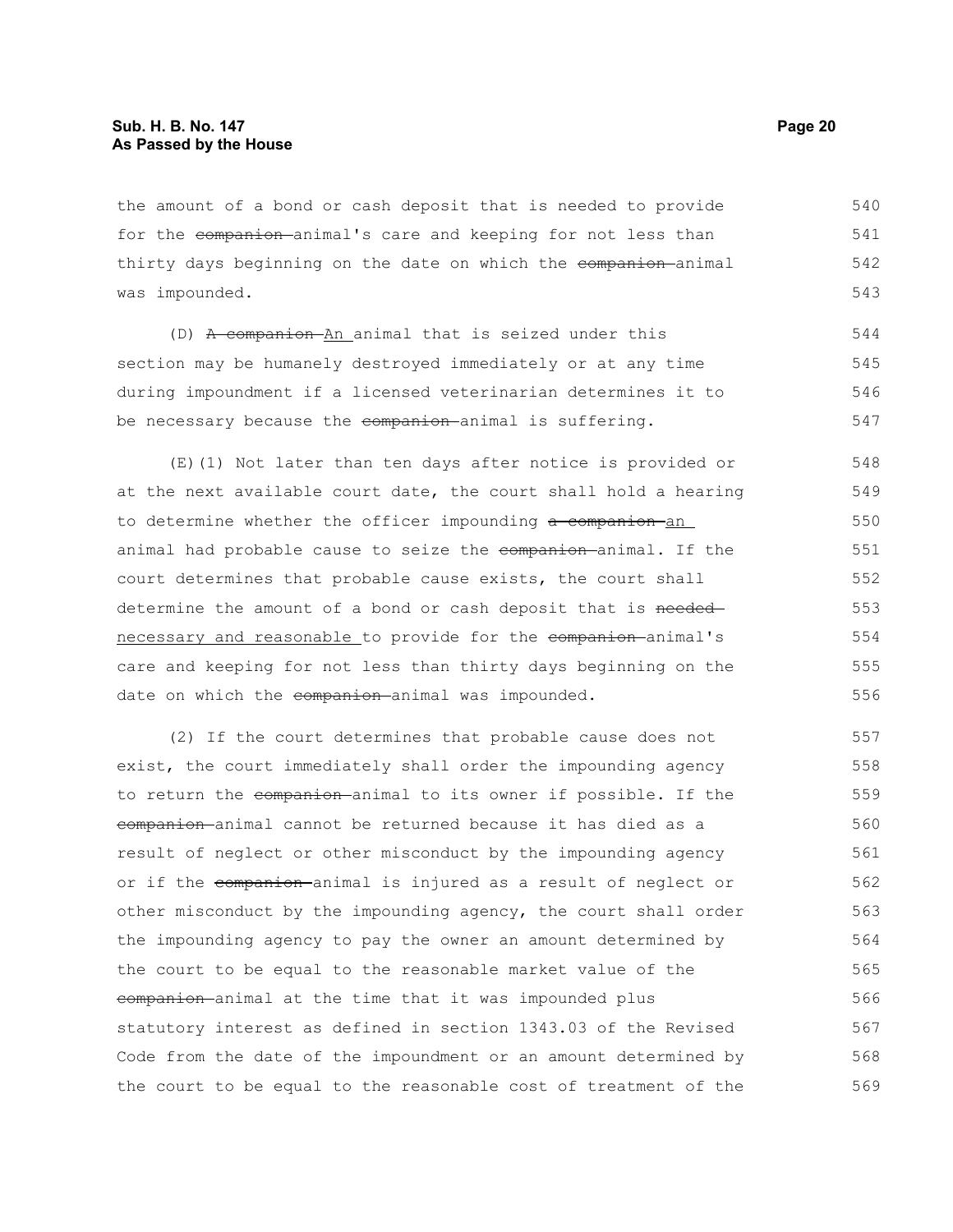## **Sub. H. B. No. 147 Page 21 As Passed by the House**

injury to the companion-animal, as applicable. The requirement established in division (E)(2) of this section regarding the payment of the reasonable market value of the companion-animal shall not apply in the case of a dog that, in violation of section 955.01 of the Revised Code, was not registered at the time it was seized and impounded. 570 571 572 573 574 575

(3) If the court determines that probable cause exists and determines the amount of a bond or cash deposit, the case shall continue and the owner shall post a bond or cash deposit to provide for the companion animal's care and keeping for not less than thirty days beginning on the date on which the companionanimal was impounded. The owner may renew a bond or cash deposit by posting, not later than ten days following the expiration of the period for which a previous bond or cash deposit was posted, a new bond or cash deposit in an amount that the court, in consultation with the impounding agency, determines is sufficient necessary and reasonable to provide for the companion animal's care and keeping for not less than thirty days beginning on the date on which the previous period expired. If no bond or cash deposit is posted or if a bond or cash deposit expires and is not renewed, the impounding agency may determine the disposition of the companion-animal unless the court issues an order that specifies otherwise. 576 577 578 579 580 581 582 583 584 585 586 587 588 589 590 591 592

(F) If a person is convicted of committing an offense, the court may impose the following additional penalties against the person: 593 594 595

(1) A requirement that the person pay for the costs incurred by the impounding agency in caring for a companion an animal involved in the applicable offense, provided that the costs were incurred during the companion-animal's impoundment. A 596 597 598 599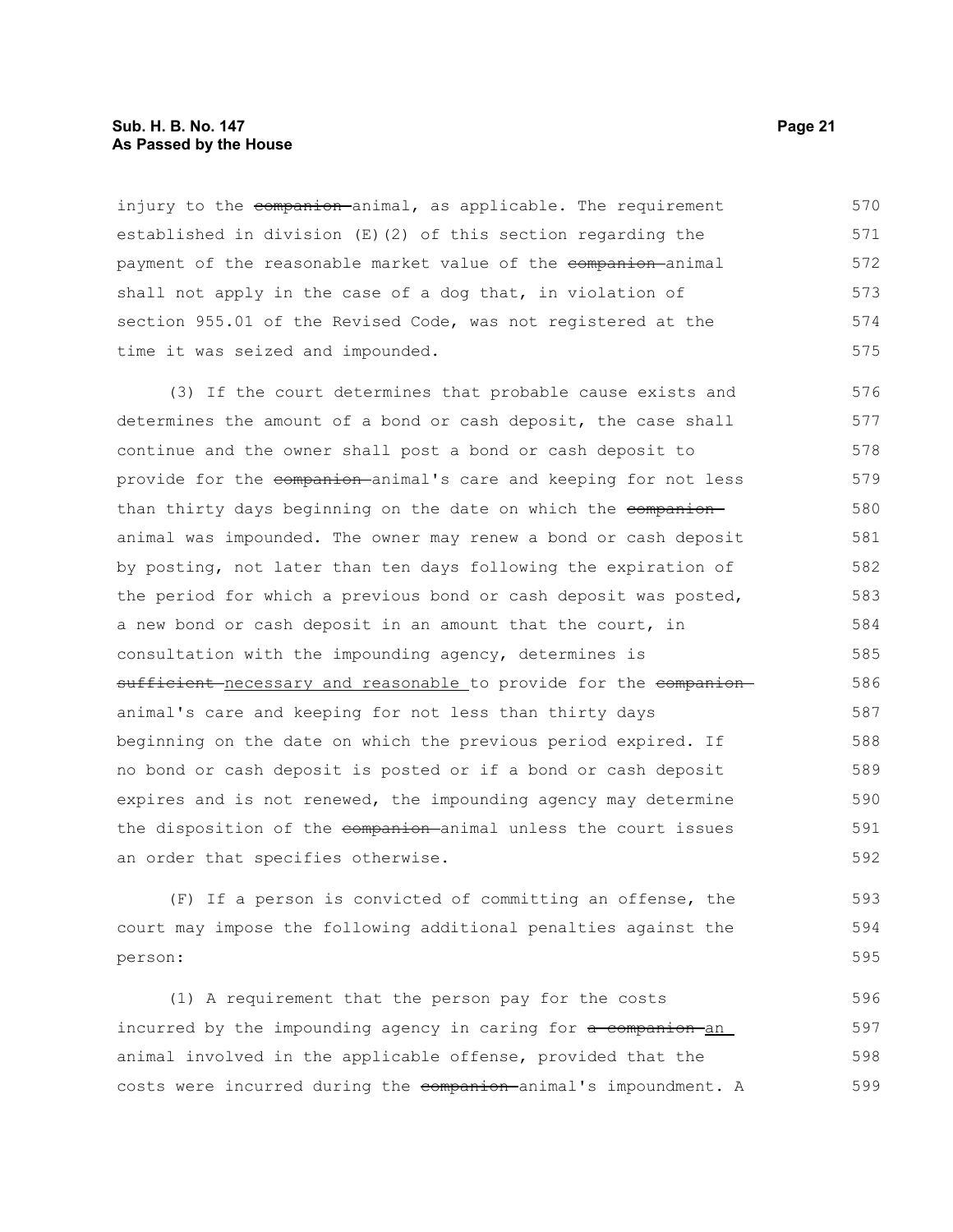bond or cash deposit posted under this section may be applied to the costs.

(2) An order permanently terminating the person's right to possession, title, custody, or care of the companion animal that was involved in the offense. If the court issues such an order, the court shall order the disposition of the companion-animal.

(G) If a person is found not guilty of committing an offense, the court immediately shall order the impounding agency to return the companion animal to its owner if possible and to return the entire amount of any bond or cash deposit posted under division (E) of this section. If the companion-animal cannot be returned because it has died as a result of neglect or other misconduct by the impounding agency or if the companionanimal is injured as a result of neglect or other misconduct by the impounding agency, the court shall order the impounding agency to pay the owner an amount determined by the court to be equal to the reasonable market value of the companion-animal at the time that it was impounded plus statutory interest as defined in section 1343.03 of the Revised Code from the date of the impoundment or an amount determined by the court to be equal to the reasonable cost of treatment of the injury to the eompanion-animal, as applicable. The requirements established in this division regarding the return of a bond or cash deposit and the payment of the reasonable market value of the companionanimal shall not apply in the case of a dog that, in violation of section 955.01 of the Revised Code, was not registered at the time it was seized and impounded. 606 607 608 609 610 611 612 613 614 615 616 617 618 619 620 621 622 623 624 625 626

(H) If charges are filed under section 959.131 of the Revised Code against the custodian or caretaker of a companion animal, but the companion animal that is the subject of the 627 628 629

600 601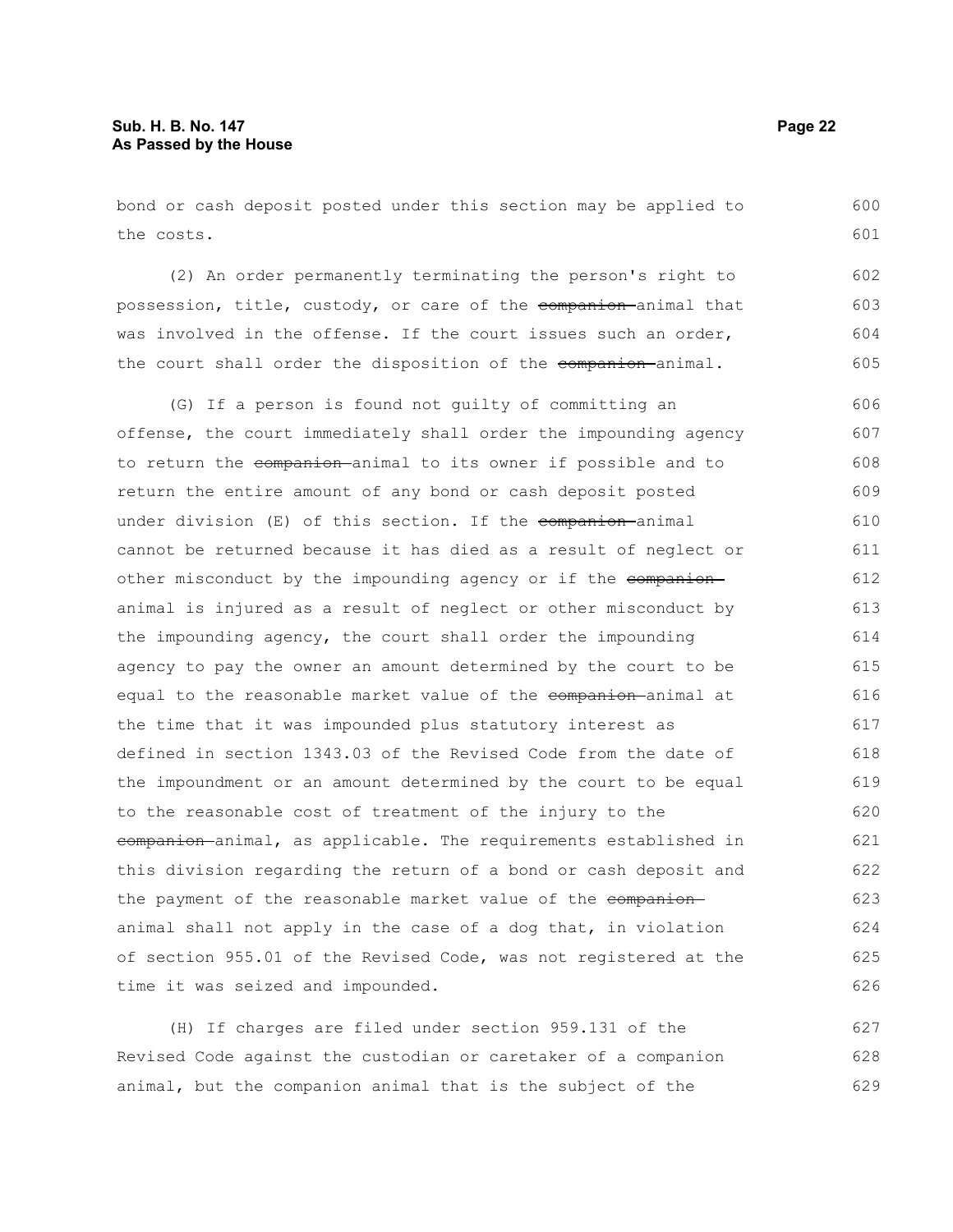charges is not impounded, the court in which the charges are pending may order the owner or person having custody of the companion animal to provide to the companion animal the necessities described in division  $(D)(2)$ ,  $(D)(3)$ ,  $(E)(2)$ ,  $(E)$ (3), (F)(2), or (F)(3) of section 959.131 of the Revised Code until the final disposition of the charges. If the court issues an order of that nature, the court also may authorize an officer or another person to visit the place where the companion animal is being kept, at the times and under the conditions that the court may set, to determine whether the companion animal is receiving those necessities and to remove and impound the companion animal if the companion animal is not receiving those necessities. **Sec. 1717.01.** As used in sections 1717.01 to  $\frac{1717.14}{7}$ 630 631 632 633 634 635 636 637 638 639 640 641 642 643

inclusive, 1717.18 of the Revised Code, and in every law relating to animals: 644 645

(A) "Animal" includes every living dumb creature;

(B) "Cruelty," "torment," and "torture" include every act, omission, or neglect by which unnecessary or unjustifiable pain or suffering is caused, permitted, or allowed to continue, when there is a reasonable remedy or relief; 647 648 649 650

(C) "Owner" and "person" include corporations. For the purpose of this section the knowledge and acts of the agents and employees of a corporation, in regard to animals transported, owned, or employed by, or in the custody of, such agents and employees, are the knowledge and acts of the corporation. 652

**Sec. 1717.02.** The objects of the Ohio humane society, and all societies organized under section 1717.05 of the Revised Code, shall be the inculcation of humane principles and the 656 657 658

646

651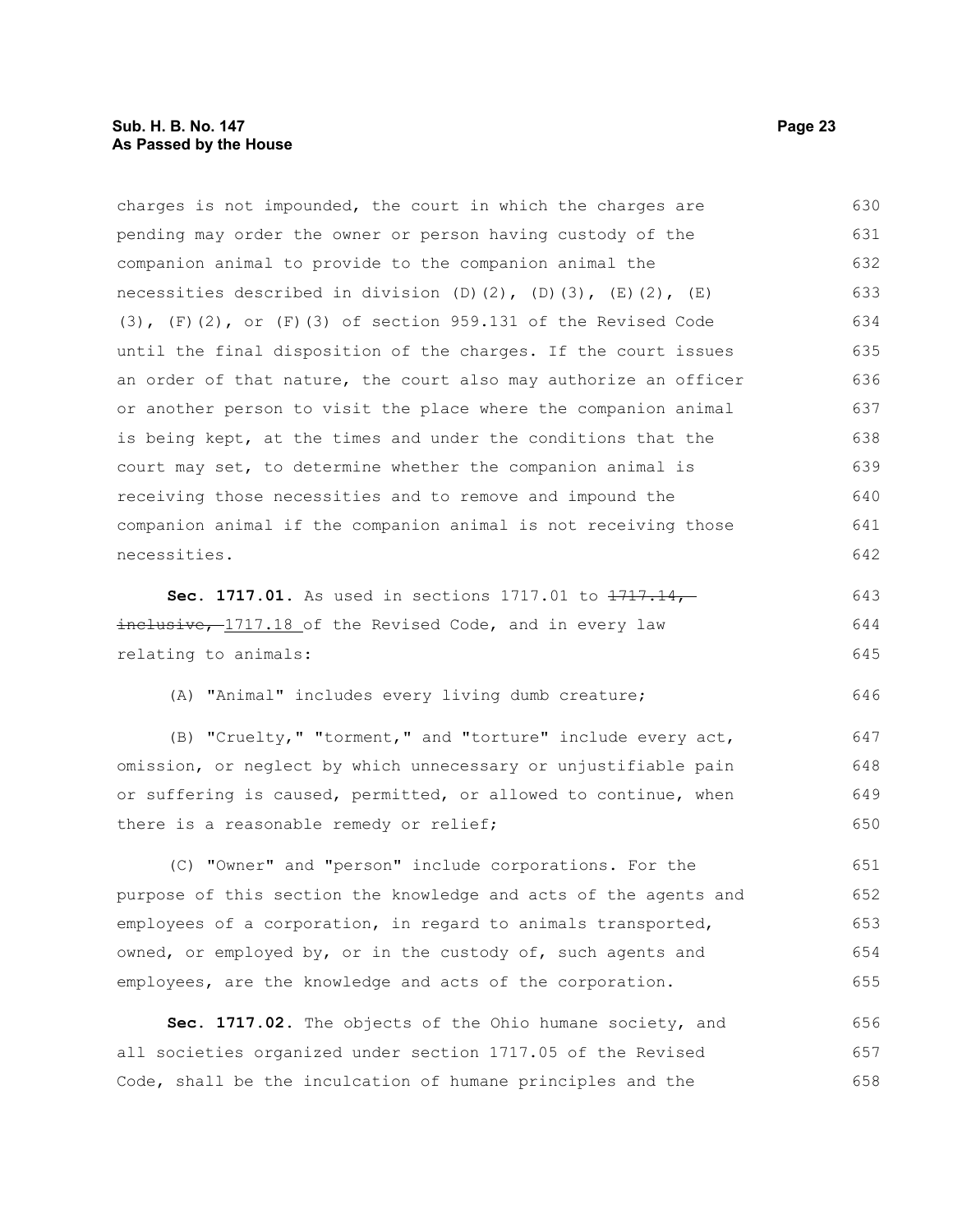enforcement of laws for the prevention of cruelty, especially to children and animals. To promote those objects such societies may acquire property, real or personal, by purchase or gift. All property acquired by such a society, by gift, devise, or bequest, for special purposes, shall be vested in its board of trustees, which shall consist of three members elected by the society. The board shall manage such property and apply it in accordance with the terms of the gift, devise, or bequest, and may sell it and reinvest the proceeds. 659 660 661 662 663 664 665 666 667

**Sec. 1717.03.** The state society for the prevention of cruelty to animals shall remain a body corporate, under the name of "the Ohio humane society," with the powers, privileges, immunities, and duties possessed before March 21, 1887, by the state society for the prevention of cruelty to animals, specified by sections  $1717.01$  to  $\frac{1717.14}{1000}$ , inclusive,  $\frac{1717.18}{1000}$ the Revised Code, as to county humane societies. 668 669 670 671 672 673 674

Branches of the Ohio humane society consisting of not less than ten members each may be organized in any part of the state to prosecute the work of the societies in their several localities, under rules and regulations prescribed by the Ohio humane society. Humane societies organized in any county under section 1717.05 of the Revised Code may become branches of the Ohio humane society by resolution adopted at a meeting called for that purpose, a copy of which resolution shall be forwarded to the secretary of state. 675 676 677 678 679 680 681 682 683

The Ohio humane society may elect such officers, and make such rules, regulations, and bylaws, as are deemed expedient by its members for their own government and the proper management of its affairs. 684 685 686 687

**Sec. 1717.04.** (A) The Ohio humane society may appoint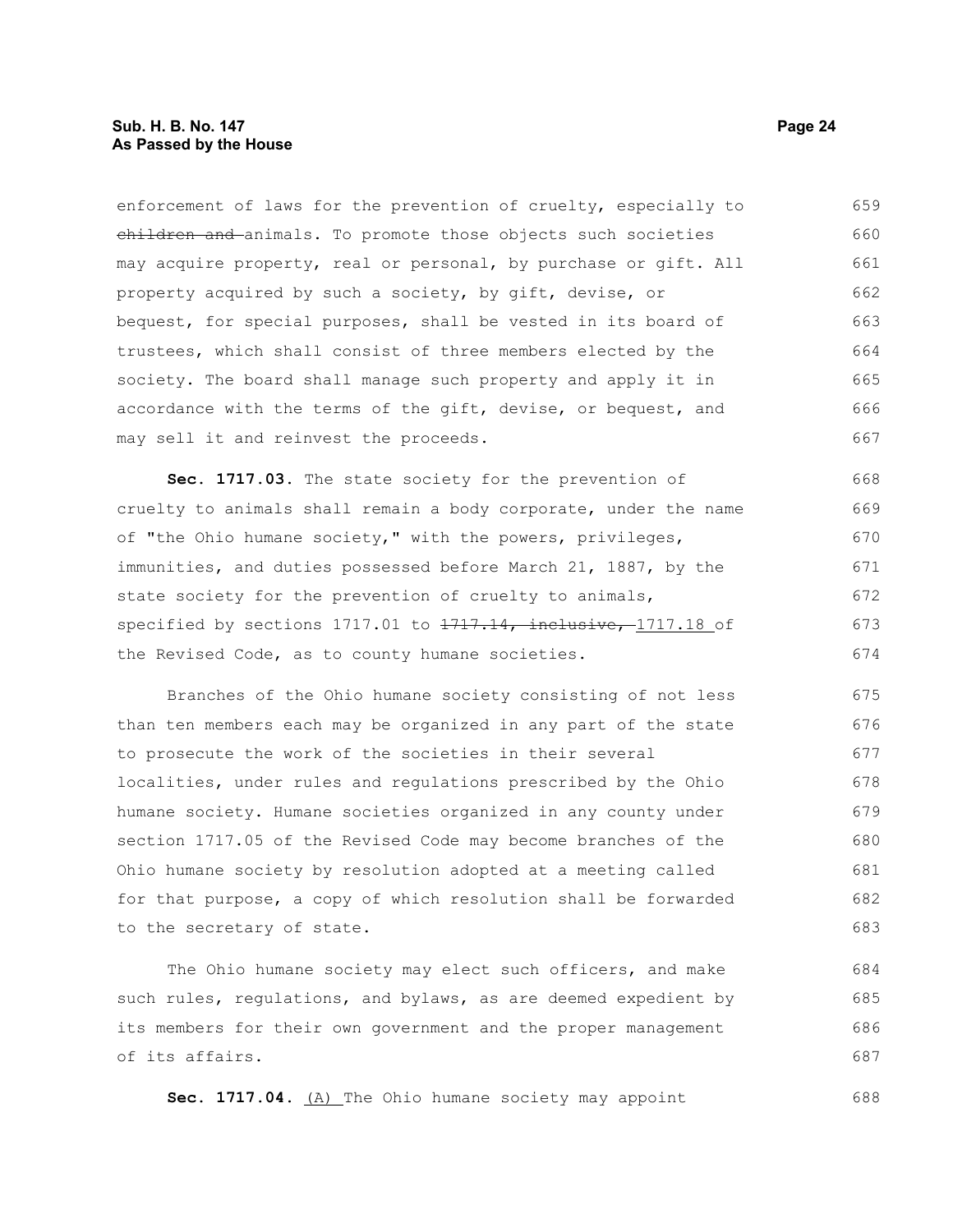| agents, in any county where no active county humane society                   | 689 |
|-------------------------------------------------------------------------------|-----|
| exists under section 1717.05 of the Revised Code, to represent                | 690 |
| it within a specified jurisdiction of a county or of a municipal              | 691 |
| corporation and to receive and account for all funds coming to                | 692 |
| it from fines or otherwise, and may also appoint agents at large              | 693 |
| to prosecute its work throughout the state. Such-The agents may               | 694 |
| arrest any person found violating any law for the protection of               | 695 |
| persons or animals, or the prevention of cruelty thereto. Upon                | 696 |
| making such arrest the agent forthwith shall convey the person                | 697 |
| arrested before some a court or magistrate having jurisdiction                | 698 |
| of the offense, and there make complaint against-him the person.              | 699 |
| Such agents shall not make such arrests within a municipal-                   | 700 |
| <u>corporation unless their appointment has been-The appointment of </u>      | 701 |
| an agent under this section is subject to the requirements of                 | 702 |
| section 1717.061 of the Revised Code, and is not final until the              | 703 |
| appointment has been approved under division (B) of this                      | 704 |
| section.                                                                      | 705 |
| (B) The appointment of an agent under this section does                       | 706 |
| not take effect until it has been approved by the mayor of the                | 707 |
| municipal corporation <del>, or within a county beyond the limits of a-</del> | 708 |
| <u>municipal corporation unless their appointment has been for </u>           | 709 |
| which it is made. If the society operates outside a municipal                 | 710 |
| corporation, the appointment does not take effect until it has                | 711 |
| been approved by the probate judge of the county for which it is              | 712 |
| made, or in the case of an individual appointed as an at large                | 713 |
| agent, approved by the probate judge of the Franklin county                   | 714 |
| court of common pleas. Such mayor or probate judge shall keep a               | 715 |
| record of such-the appointments and shall maintain as a public                | 716 |
| record a copy of the proof of successful completion of training               | 717 |
| for each agent acting within the approving authority's                        | 718 |
| jurisdiction.                                                                 | 719 |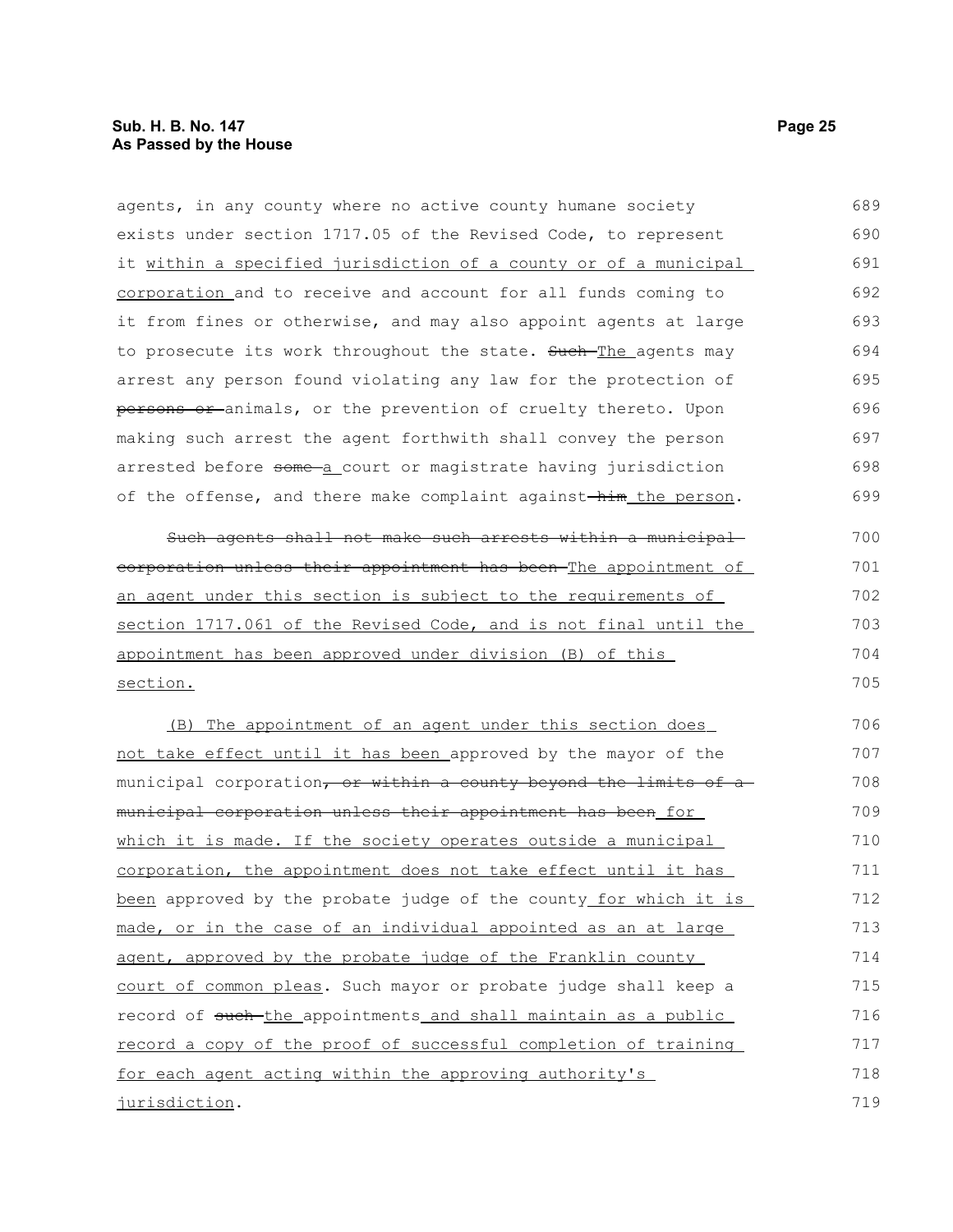affirmation of the offense.

| (C) The approving authority shall notify the appropriate         | 720 |
|------------------------------------------------------------------|-----|
| county sheriff and the board of county commissioners when the    | 721 |
| appointment of a humane society agent has been approved and, not | 722 |
| later than two business days after the appointment has been      | 723 |
| approved, shall file a copy of the proof of successful           | 724 |
| completion of training with the sheriff. An approving authority  | 725 |
| that has approved an at large agent shall notify the sheriff of  | 726 |
| Franklin county and the board of county commissioners of         | 727 |
| Franklin county, and shall file a copy of the proof of           | 728 |
| successful completion of training with the sheriff of Franklin   | 729 |
| county. The county sheriff shall maintain as a public record a   | 730 |
| copy of the proof for each humane society agent that is          | 731 |
| operating in the county.                                         | 732 |
| (D) A humane society shall notify the county sheriff and         | 733 |
| the approving authority when all approved humane society agents  | 734 |
| have ceased to perform the duties of the appointment and no      | 735 |
| agents are operating within the jurisdiction.                    | 736 |
| (E) A humane society agent only has the specific authority       | 737 |
| granted to the agent under the Revised Code.                     | 738 |
| Sec. 1717.06. (A) A county humane society organized under        | 739 |
| section 1717.05 of the Revised Code may appoint agents for the   | 740 |
| purpose of prosecuting any person guilty of an act of cruelty to | 741 |
| persons or animals. Such agents may arrest any person found      | 742 |
| violating this chapter or any other law for protecting persons   | 743 |
| or animals or preventing acts of cruelty thereto. Upon making an | 744 |
| arrest the agent forthwith shall convey the person arrested      | 745 |
| before some a court or magistrate having jurisdiction of the     | 746 |
| offense, and there make complaint against the person on oath or  | 747 |

All appointments of agents The appointment of an agent 749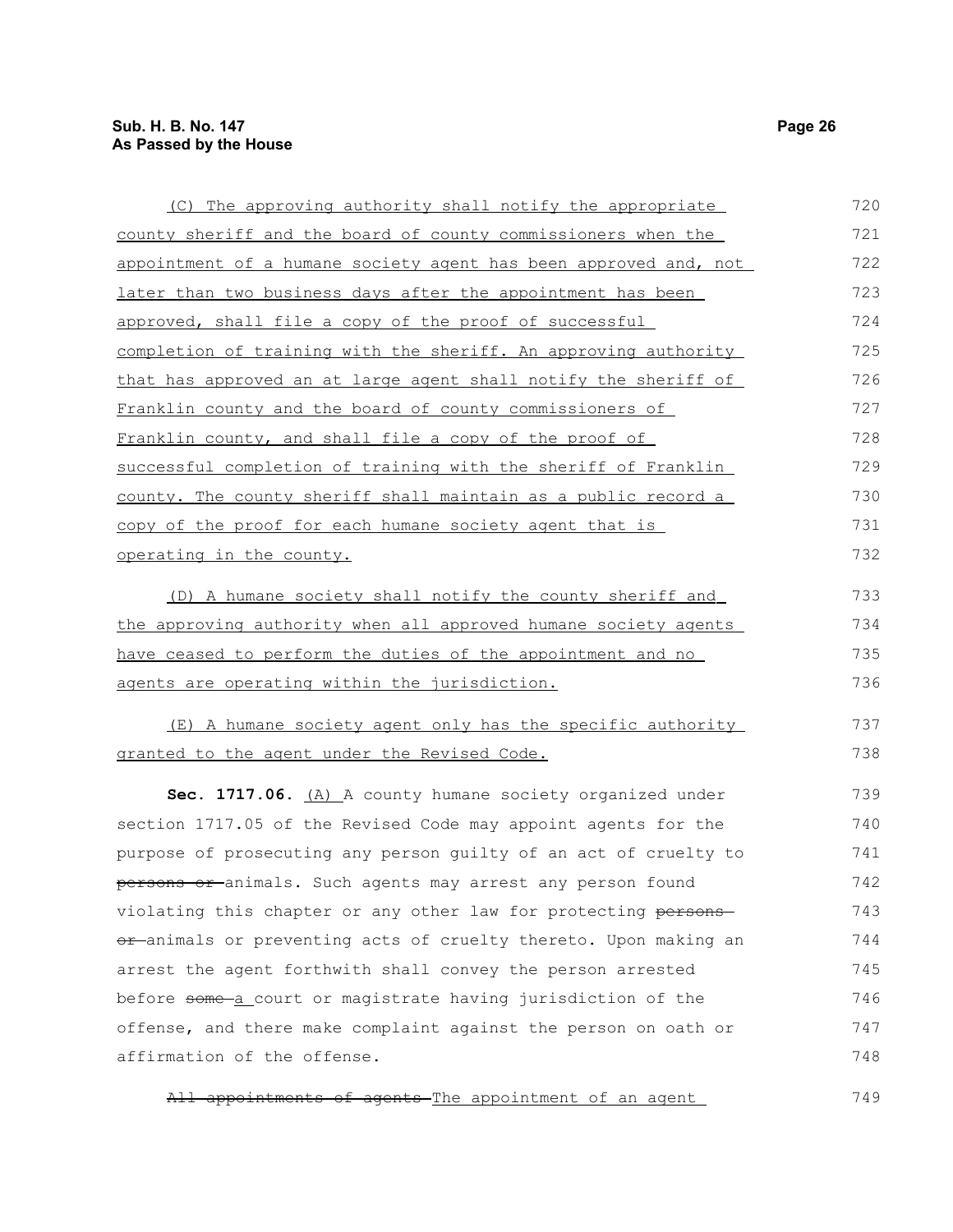| under this section is subject to the requirements of section     | 750 |
|------------------------------------------------------------------|-----|
| 1717.061 of the Revised Code, and is not final until the         | 751 |
| appointment has been approved under division (B) of this         | 752 |
| section.                                                         | 753 |
| (B) The appointment of an agent under this section shall         | 754 |
| be-does not take effect unless it has been approved by the mayor | 755 |
| of the municipal corporation for which they are-it is made. If   | 756 |
| the society exists-operates outside a municipal corporation,     | 757 |
| such appointments shall be-the appointment does not take effect  | 758 |
| until it has been approved by the probate judge of the county    | 759 |
| for which they are it is made. The mayor or probate judge shall  | 760 |
| keep a record of such-the appointments and shall maintain as a   | 761 |
| public record a copy of the proof of successful completion of    | 762 |
| training for each humane society agent acting within the         | 763 |
| approving authority's jurisdiction.                              | 764 |
| In order to qualify for appointment as a humane agent-           | 765 |
| under this section, a person first shall successfully complete a | 766 |
| minimum of twenty hours of training on issues relating to the    | 767 |
| investigation and prosecution of cruelty to and neglect of-      | 768 |
| animals. The training shall comply with rules recommended by the | 769 |
| peace officer training commission under section 109.73 of the    | 770 |
| Revised Code and shall include, without limitation, instruction  | 771 |
| regarding animal husbandry practices as described in division-   | 772 |
| $(A)$ (12) of that section. A person who has been appointed as a | 773 |
| humane agent under this section prior to April 9, 2003, may-     | 774 |
| continue to act as a humane agent for a period of time on and-   | 775 |
| after April 9, 2003, without completing the training. However,-  | 776 |
| on or before December 31, 2004, a person who has been appointed  | 777 |
| as a humane agent under this section prior to April 9, 2003,     | 778 |
| shall successfully complete the training described in this-      | 779 |
| paragraph and submit proof of its successful completion to the-  | 780 |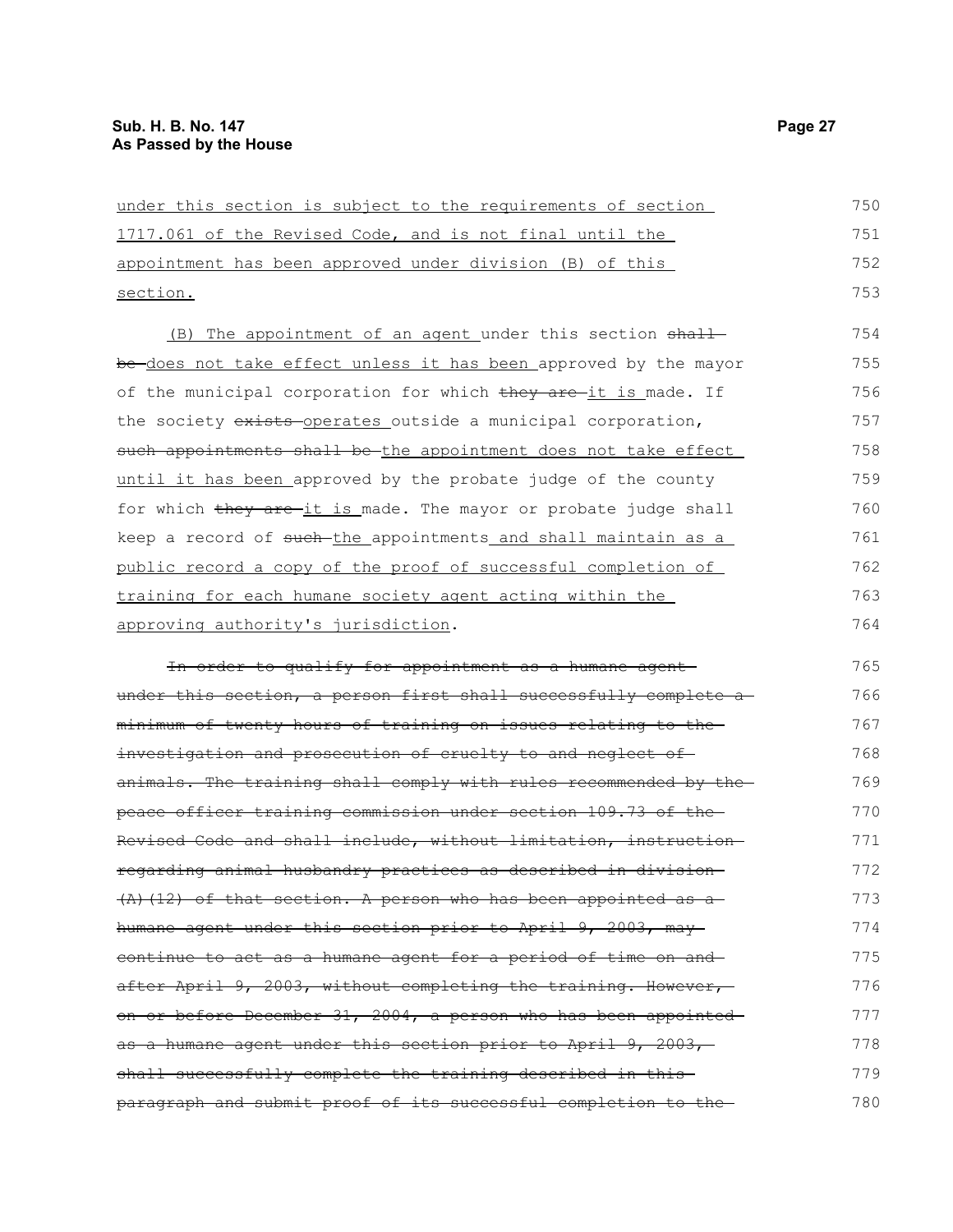appropriate appointing mayor or probate judge in order to continue to act as a humane agent after December 31, 2004. (C) The approving authority shall notify the appropriate county sheriff and the board of county commissioners when the appointment of a humane society agent has been approved and, not later than two business days after the appointment has been approved, shall file a copy of the proof of successful completion of training with the sheriff. The county sheriff shall maintain as a public record a copy of the proof for each humane society agent that is operating in the county. (D) A humane society shall notify the county sheriff and the approving authority when all approved humane society agents have ceased to perform the duties of the appointment and there are no humane society agents operating in the county. (E) An agent of a county humane society only has the specific authority granted to the agent under this section and section 1717.08 of the Revised Code. **Sec. 1717.061.** In order to qualify for appointment as a humane society agent under section 1717.04 or 1717.06 of the Revised Code, an individual shall do both of the following: (A) Successfully complete a minimum of twenty hours of training on issues relating to the investigation and prosecution of cruelty to and neglect of animals. The training shall comply with rules recommended by the peace officer training commission under section 109.73 of the Revised Code and shall include, without limitation, instruction regarding animal husbandry practices as described in division (A)(12) of that section. (B) Present proof of successful completion of training, that has been signed by the chief executive officer of the 781 782 783 784 785 786 787 788 789 790 791 792 793 794 795 796 797 798 799 800 801 802 803 804 805 806 807 808 809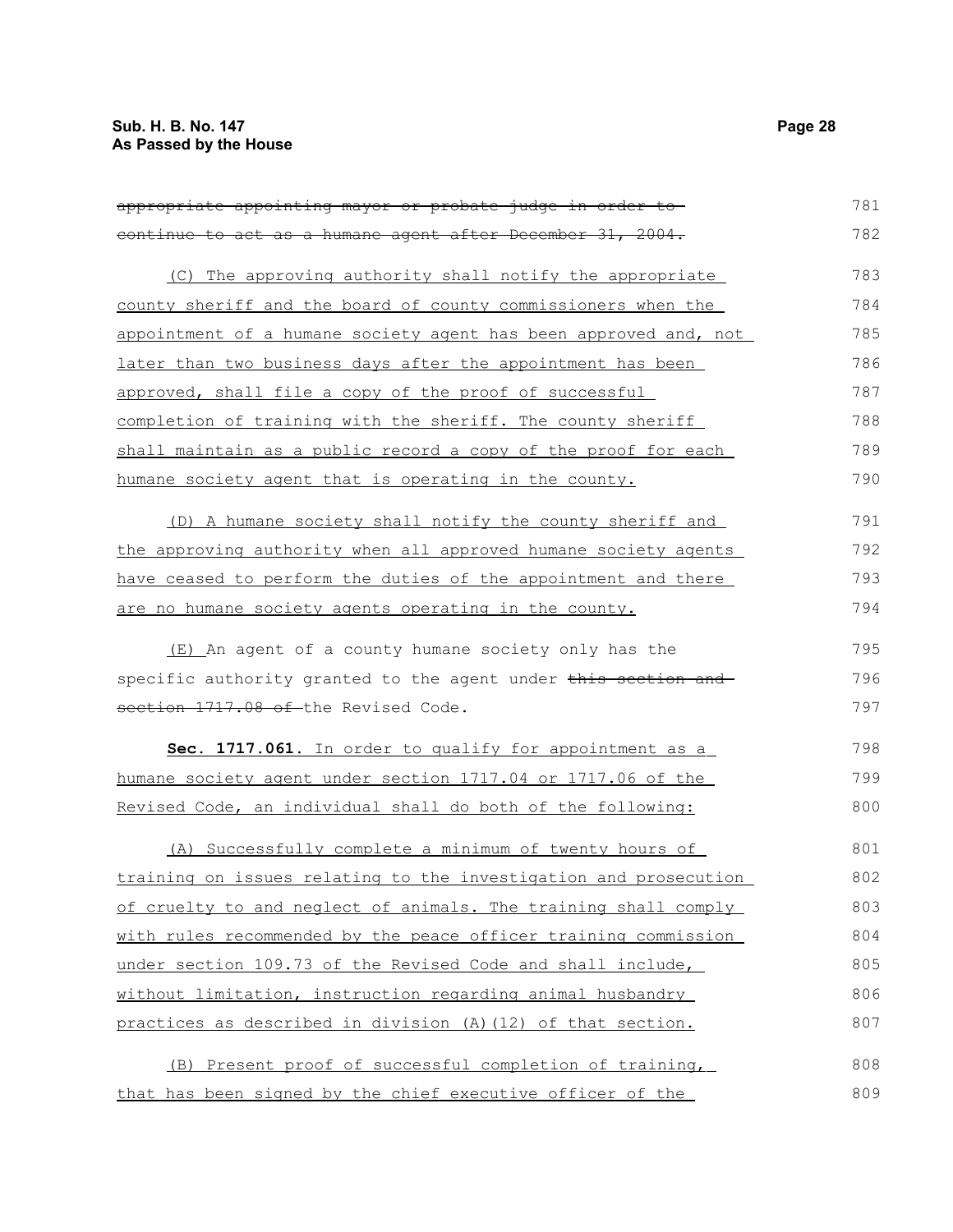organization or entity that provided the training, or the officer's designee, to the current active approving authority for approval. **Sec. 1717.062.** (A) An individual who has reasonable cause to believe that a humane society agent has not successfully completed the training that is required under section 1717.061 of the Revised Code or who has reasonable cause to believe that an agent's proof of successful completion of training contains false or misleading information may file a complaint, in the form of a affidavit sworn to by the individual, with the current acting authority that is responsible for considering approval of agent appointments within the jurisdiction. The authority shall notify the agent's humane society, and shall investigate the complaint. (B) If the authority finds that the agent has not provided signed proof of successful completion of training as required under section 1717.061 of the Revised Code, the authority shall provide written notification to the agent's humane society to inform the society that the agent has a right to cure period of thirty days from the date of the notification. If the agent has not provided signed proof by the end of the right to cure period, the authority shall rescind the approval of the appointment and order the applicable humane society to revoke the appointment. (C) If the authority finds that the agent knowingly provided proof of successful completion of training that contains false or misleading information, the authority shall rescind the approval of the appointment and order the applicable humane society to revoke the appointment. 810 811 812 813 814 815 816 817 818 819 820 821 822 823 824 825 826 827 828 829 830 831 832 833 834 835 836 837 838

(D) The applicable humane society shall file written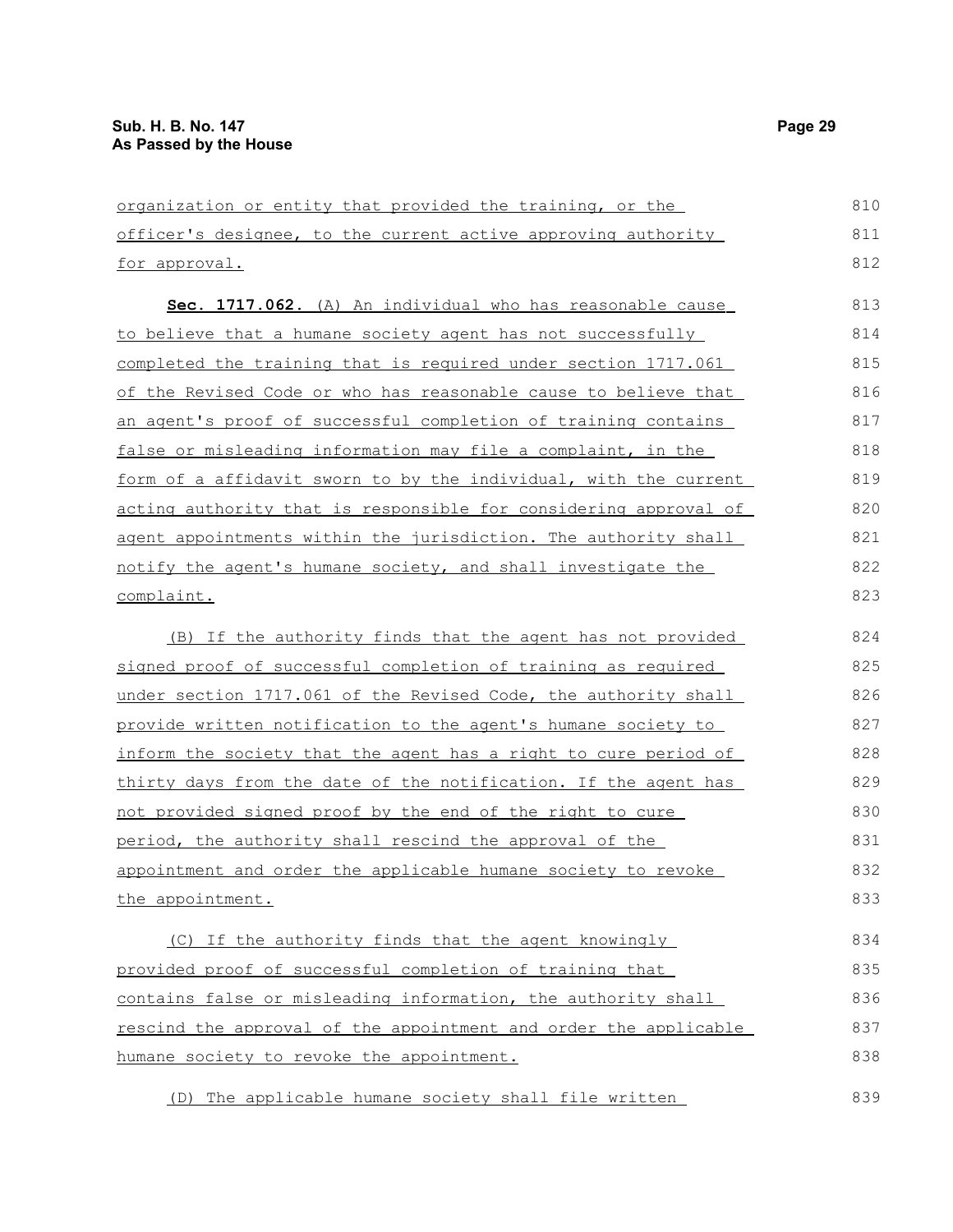| notice with the county sheriff of the revocation under this      | 840 |
|------------------------------------------------------------------|-----|
| section of a humane society agent's appointment.                 | 841 |
| Sec. 1717.07. Upon the approval by the mayor of a                | 842 |
| municipal corporation of the appointment of an agent under       | 843 |
| section 1717.04 or 1717.06 of the Revised Code, the legislative  | 844 |
| authority of such municipal corporation shall pay monthly to     | 845 |
| such agent, from the general revenue fund of the municipal       | 846 |
| corporation, such the salary as that the legislative authority   | 847 |
| deems-considers just and reasonable. Upon the approval by the    | 848 |
| probate judge of a county of such an appointment, the board of   | 849 |
| county commissioners of such the county shall pay monthly to     | 850 |
| such-the agent, from the general revenue-fund of the county,     | 851 |
| such or from the dog and kennel fund of the county, the salary   | 852 |
| as-that the board deems-considers just and reasonable. Such      | 853 |
| board and such legislative authority may agree upon the amount   | 854 |
| each is to pay such-the agent monthly. The salary to be paid     | 855 |
| monthly to such-the agent by the legislative authority of a      | 856 |
| village shall be not less than five twenty-five dollars; by the  | 857 |
| legislative authority of a city, not less than twenty one        | 858 |
| hundred twenty-five dollars; and by the board of county          | 859 |
| commissioners of a county, not less than twenty-five-one hundred | 860 |
| fifty dollars. Beginning January 1, 2019, and on the first day   | 861 |
| of January every five years thereafter, these salary amounts     | 862 |
| shall increase by five dollars. Not more than one such agent in  | 863 |
| each county shall receive remuneration from the board under this | 864 |
| section.                                                         | 865 |
| Sec. 1717.09. A member of the Ohio humane society or of a        | 866 |

**Sec. 1717.09.** A member of the Ohio humane society or of a county humane society may require the sheriff of any county, the constable of any township, the marshal or a-policeman police officer of any municipal corporation, or any agent of such a society, to arrest any person found violating the laws in 867 868 869 870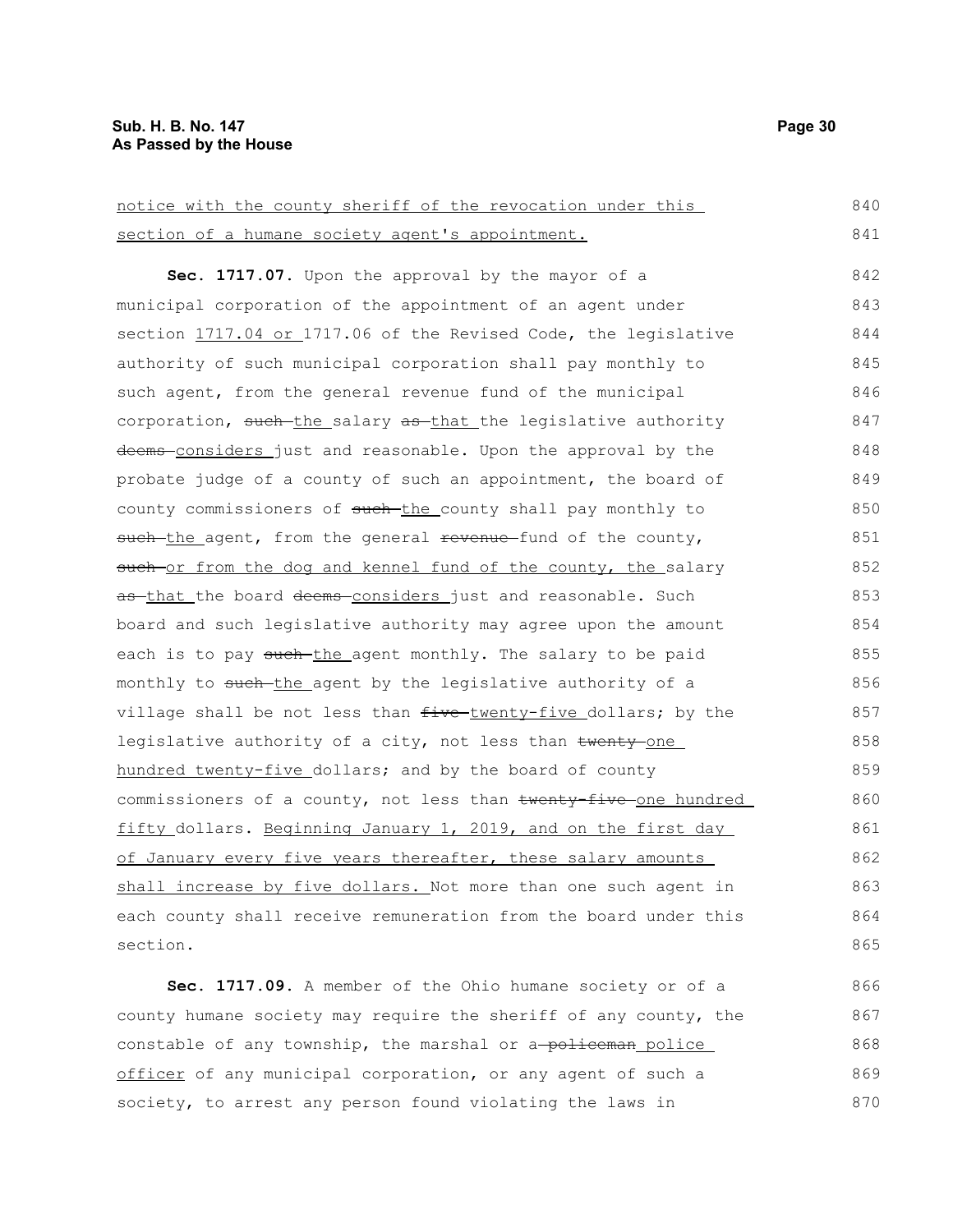relation to cruelty to persons or animals, and to take possession of any animal cruelly treated in their respective counties or municipal corporations, and deliver such animal to the proper officers of the society. 871 872 873 874

**Sec. 1717.10.** For all services rendered in carrying out sections  $1717.01$  to  $1717.14$ , inclusive,  $1717.18$ of the Revised Code, a sheriff, constable, marshal, or policeman police officer shall be paid such fees as-he the sheriff, constable, marshal, or police officer is allowed for like services in other cases. Such fees must be charged as costs, and reimbursed to the humane society by the person convicted.

 **Sec. 1717.16.** (A) Annually, a county humane society shall submit enforcement activity reports to the county sheriff. The Ohio humane society shall submit the annual enforcement activity reports to the sheriff of Franklin county.

(B) Records of an enforcement activity by a humane society agent are public records under section 149.43 of the Revised Code, except that any such records that are confidential law enforcement investigatory records, as defined in division (A)(2) of section 149.43 of the Revised Code, are not public records. 886 887 888 889 890

 **Sec. 1717.17.** A probate judge of a county in which a humane society agent operates may revoke the approval of an appointment for just cause, under the following procedure. A movant may commence the procedure by filing with the probate court a motion to revoke the appointment, in the form of an affidavit sworn to by the movant, describing the conduct that constitutes just cause for the motion. The probate judge, upon a review of the facts, may dismiss the motion without a hearing, or shall direct the clerk of the probate court to serve the humane society agent and the humane society with a summons and a 891 892 893 894 895 896 897 898 899 900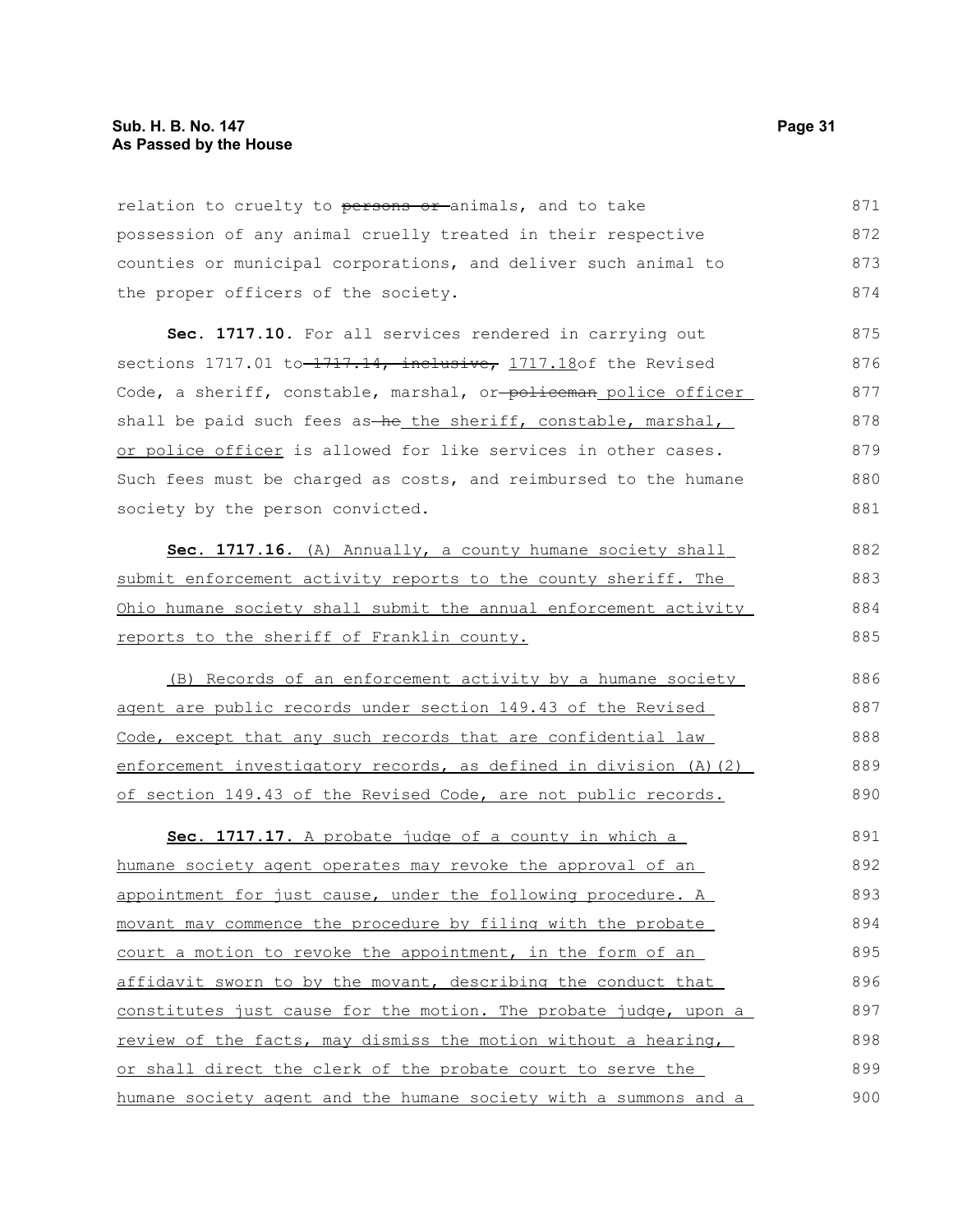| copy of the motion and any accompanying memorandum in accordance       | 901 |
|------------------------------------------------------------------------|-----|
| with the Rules of Civil Procedure. The summons shall state the         | 902 |
| time and place at which the probate court will conduct a hearing       | 903 |
| on the motion. The humane society agent may waive the right to a       | 904 |
| hearing. If the humane society agent waives the right to a             | 905 |
| hearing, the probate judge shall revoke the humane society             | 906 |
| <u>agent's approval of appointment as prayed for in the motion. If</u> | 907 |
| the humane society agent does not waive the right to a hearing,        | 908 |
| the probate judge shall conduct a hearing on the motion. The           | 909 |
| humane society agent is entitled to the assistance of counsel at       | 910 |
| the hearing. The Rules of Evidence govern conduct of the               | 911 |
| hearing. At the hearing, the movant has the burden of proving,         | 912 |
| by a preponderance of the evidence, that just cause exists for         | 913 |
| the revocation of the humane society agent's appointment. If,          | 914 |
| after the hearing, the probate judge finds that the movant has         | 915 |
| not sustained the burden of proof, the probate judge shall deny        | 916 |
| the motion. If, after the hearing, the probate judge finds that        | 917 |
| the movant has sustained the burden of proof, the probate judge        | 918 |
| shall grant the motion and revoke the humane society agent's           | 919 |
| approval of appointment.                                               | 920 |
| Sec. 1717.18. (A) A humane society may not enter into a                | 921 |
| written agreement with a person, wherein the humane society            | 922 |
| agrees not to prosecute the person for an alleged violation of         | 923 |
| law, unless the proposed agreement has been reviewed and               | 924 |
| approved by the municipal or county court judge, as the case may       | 925 |
| be, that has presided over the hearing that is required to             | 926 |
| determine if the officer had probable cause to seize the animal,       | 927 |
| and which is related to the case that is the subject of the            | 928 |
| agreement. As part of the review, if bond has previously been          | 929 |
| set, the judge shall reconsider whether or not the amount of the       | 930 |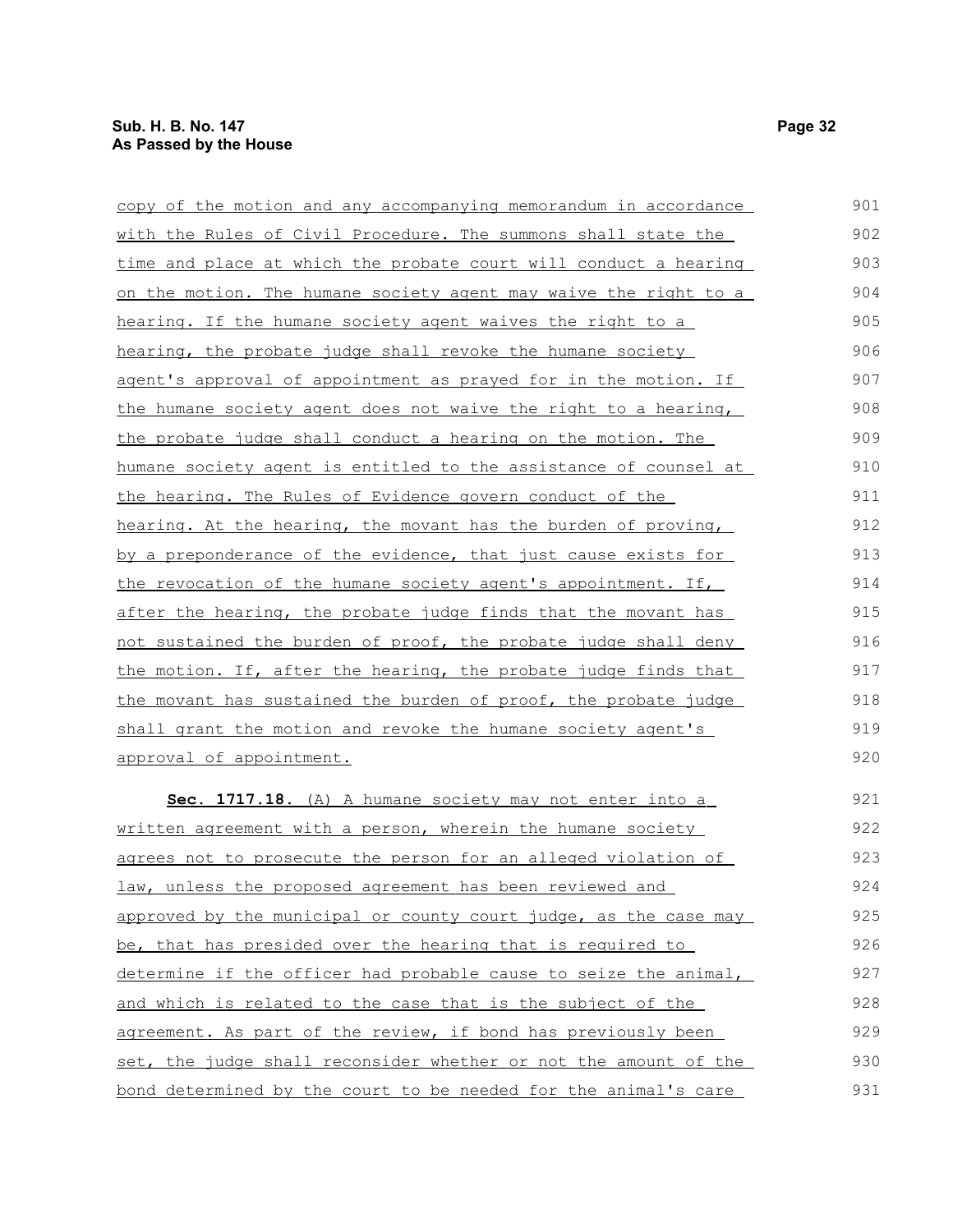| is necessary and reasonable. A judge shall not approve a         | 932 |
|------------------------------------------------------------------|-----|
| nonprosecution agreement that requires a person to provide       | 933 |
| financial compensation that is in excess of what is necessary    | 934 |
| and reasonable for the animal's care for the duration of the     | 935 |
| impoundment.                                                     | 936 |
| (B) A nonprosecution agreement between a humane society          | 937 |
| and a person, as described in division (A) of this section, is   | 938 |
| void and unenforceable unless it has been approved under         | 939 |
| division (A) of this section.                                    | 940 |
| Sec. 2151.421. (A) (1) (a) No person described in division       | 941 |
| (A) (1) (b) of this section who is acting in an official or      | 942 |
| professional capacity and knows, or has reasonable cause to      | 943 |
| suspect based on facts that would cause a reasonable person in a | 944 |
| similar position to suspect, that a child under eighteen years   | 945 |
| of age, or a person under twenty-one years of age with a         | 946 |
| developmental disability or physical impairment, has suffered or | 947 |
| faces a threat of suffering any physical or mental wound,        | 948 |
| injury, disability, or condition of a nature that reasonably     | 949 |
| indicates abuse or neglect of the child shall fail to            | 950 |
| immediately report that knowledge or reasonable cause to suspect | 951 |
| to the entity or persons specified in this division. Except as   | 952 |
| provided in section 5120.173 of the Revised Code, the person     | 953 |
| making the report shall make it to the public children services  | 954 |
| agency or a municipal or county peace officer in the county in   | 955 |
| which the child resides or in which the abuse or neglect is      | 956 |
| occurring or has occurred. In the circumstances described in     | 957 |
| section 5120.173 of the Revised Code, the person making the      | 958 |
| report shall make it to the entity specified in that section.    | 959 |
| (b) Division (A) (1) (a) of this section applies to any          | 960 |
| person who is an attorney; health care professional;             | 961 |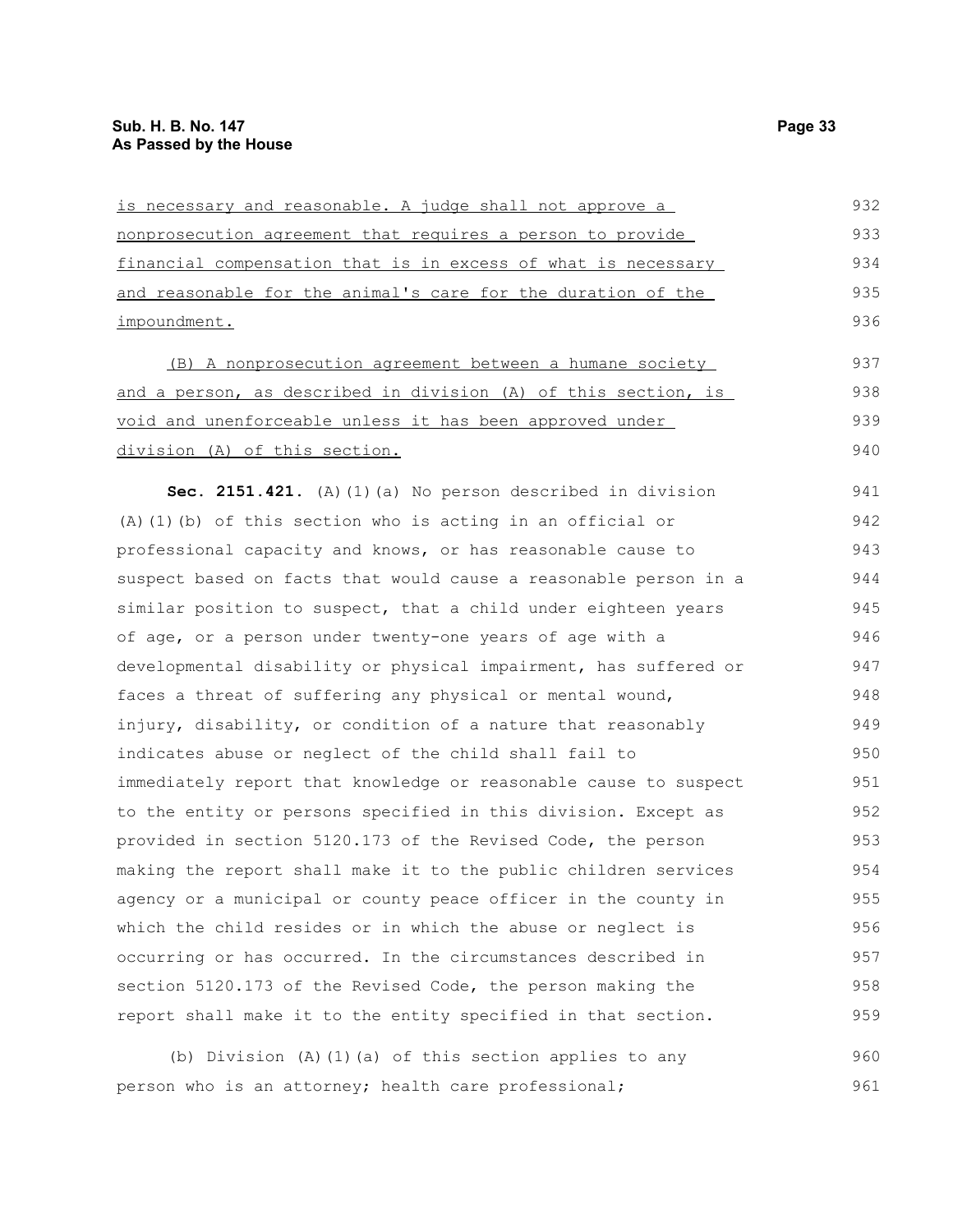## **Sub. H. B. No. 147 Page 34 As Passed by the House**

practitioner of a limited branch of medicine as specified in section 4731.15 of the Revised Code; licensed school psychologist; independent marriage and family therapist or marriage and family therapist; coroner; administrator or employee of a child day-care center; administrator or employee of a residential camp, child day camp, or private, nonprofit therapeutic wilderness camp; administrator or employee of a certified child care agency or other public or private children services agency; school teacher; school employee; school authority; agent of the Ohio humane society or of a county humane society; person, other than a cleric, rendering spiritual treatment through prayer in accordance with the tenets of a well-recognized religion; employee of a county department of job and family services who is a professional and who works with children and families; superintendent or regional administrator employed by the department of youth services; superintendent, board member, or employee of a county board of developmental disabilities; investigative agent contracted with by a county board of developmental disabilities; employee of the department of developmental disabilities; employee of a facility or home that provides respite care in accordance with section 5123.171 of the Revised Code; employee of an entity that provides homemaker services; a person performing the duties of an assessor pursuant to Chapter 3107. or 5103. of the Revised Code; third party employed by a public children services agency to assist in providing child or family related services; court appointed special advocate; or guardian ad litem. 962 963 964 965 966 967 968 969 970 971 972 973 974 975 976 977 978 979 980 981 982 983 984 985 986 987 988

(c) If two or more health care professionals, after providing health care services to a child, determine or suspect that the child has been or is being abused or neglected, the health care professionals may designate one of the health care 989 990 991 992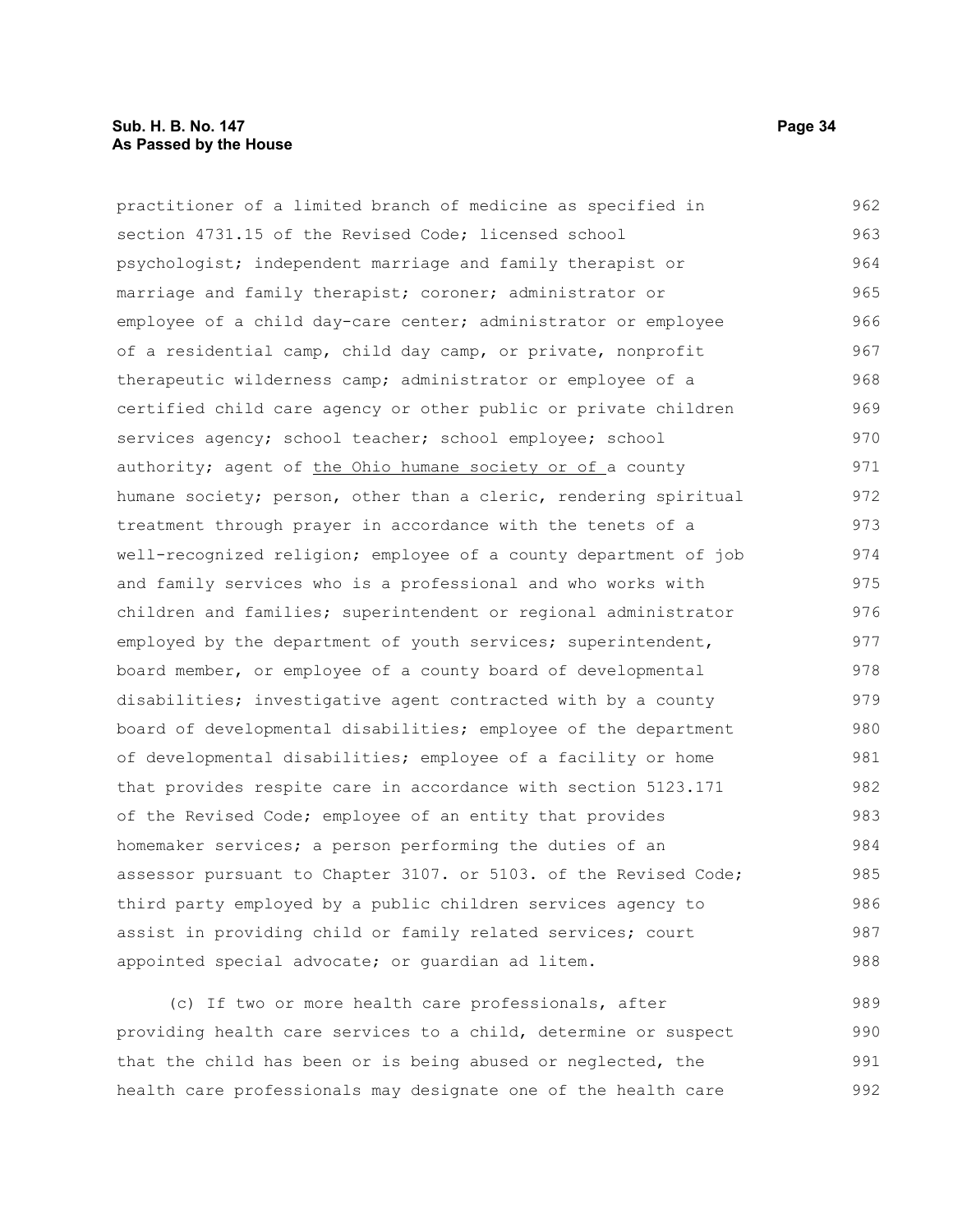professionals to report the abuse or neglect. A single report made under this division shall meet the reporting requirements of division (A)(1) of this section. 993 994 995

(2) Except as provided in division (A)(3) of this section, an attorney or a physician is not required to make a report pursuant to division (A)(1) of this section concerning any communication the attorney or physician receives from a client or patient in an attorney-client or physician-patient relationship, if, in accordance with division (A) or (B) of section 2317.02 of the Revised Code, the attorney or physician could not testify with respect to that communication in a civil or criminal proceeding. 996 997 998 999 1000 1001 1002 1003 1004

(3) The client or patient in an attorney-client or physician-patient relationship described in division (A)(2) of this section is deemed to have waived any testimonial privilege under division (A) or (B) of section 2317.02 of the Revised Code with respect to any communication the attorney or physician receives from the client or patient in that attorney-client or physician-patient relationship, and the attorney or physician shall make a report pursuant to division (A)(1) of this section with respect to that communication, if all of the following apply: 1005 1006 1007 1008 1009 1010 1011 1012 1013 1014

(a) The client or patient, at the time of the communication, is a child under eighteen years of age or is a person under twenty-one years of age with a developmental disability or physical impairment. 1015 1016 1017 1018

(b) The attorney or physician knows, or has reasonable cause to suspect based on facts that would cause a reasonable person in similar position to suspect that the client or patient has suffered or faces a threat of suffering any physical or 1019 1020 1021 1022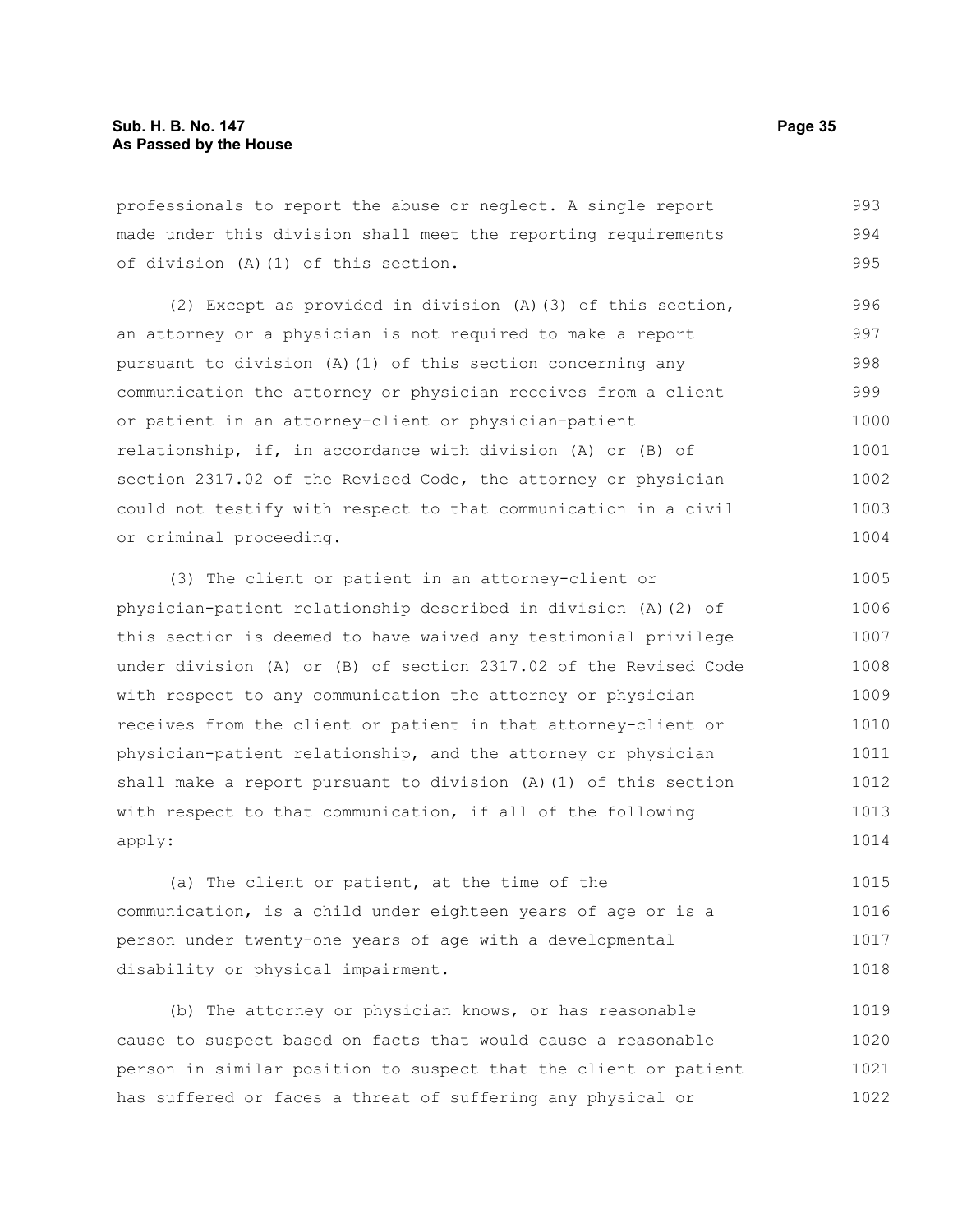mental wound, injury, disability, or condition of a nature that reasonably indicates abuse or neglect of the client or patient. 1023 1024

(c) The abuse or neglect does not arise out of the client's or patient's attempt to have an abortion without the notification of her parents, guardian, or custodian in accordance with section 2151.85 of the Revised Code. 1025 1026 1027 1028

(4)(a) No cleric and no person, other than a volunteer, designated by any church, religious society, or faith acting as a leader, official, or delegate on behalf of the church, religious society, or faith who is acting in an official or professional capacity, who knows, or has reasonable cause to believe based on facts that would cause a reasonable person in a similar position to believe, that a child under eighteen years of age, or a person under twenty-one years of age with a developmental disability or physical impairment, has suffered or faces a threat of suffering any physical or mental wound, injury, disability, or condition of a nature that reasonably indicates abuse or neglect of the child, and who knows, or has reasonable cause to believe based on facts that would cause a reasonable person in a similar position to believe, that another cleric or another person, other than a volunteer, designated by a church, religious society, or faith acting as a leader, official, or delegate on behalf of the church, religious society, or faith caused, or poses the threat of causing, the wound, injury, disability, or condition that reasonably indicates abuse or neglect shall fail to immediately report that knowledge or reasonable cause to believe to the entity or persons specified in this division. Except as provided in section 5120.173 of the Revised Code, the person making the report shall make it to the public children services agency or a municipal or county peace officer in the county in which the 1029 1030 1031 1032 1033 1034 1035 1036 1037 1038 1039 1040 1041 1042 1043 1044 1045 1046 1047 1048 1049 1050 1051 1052 1053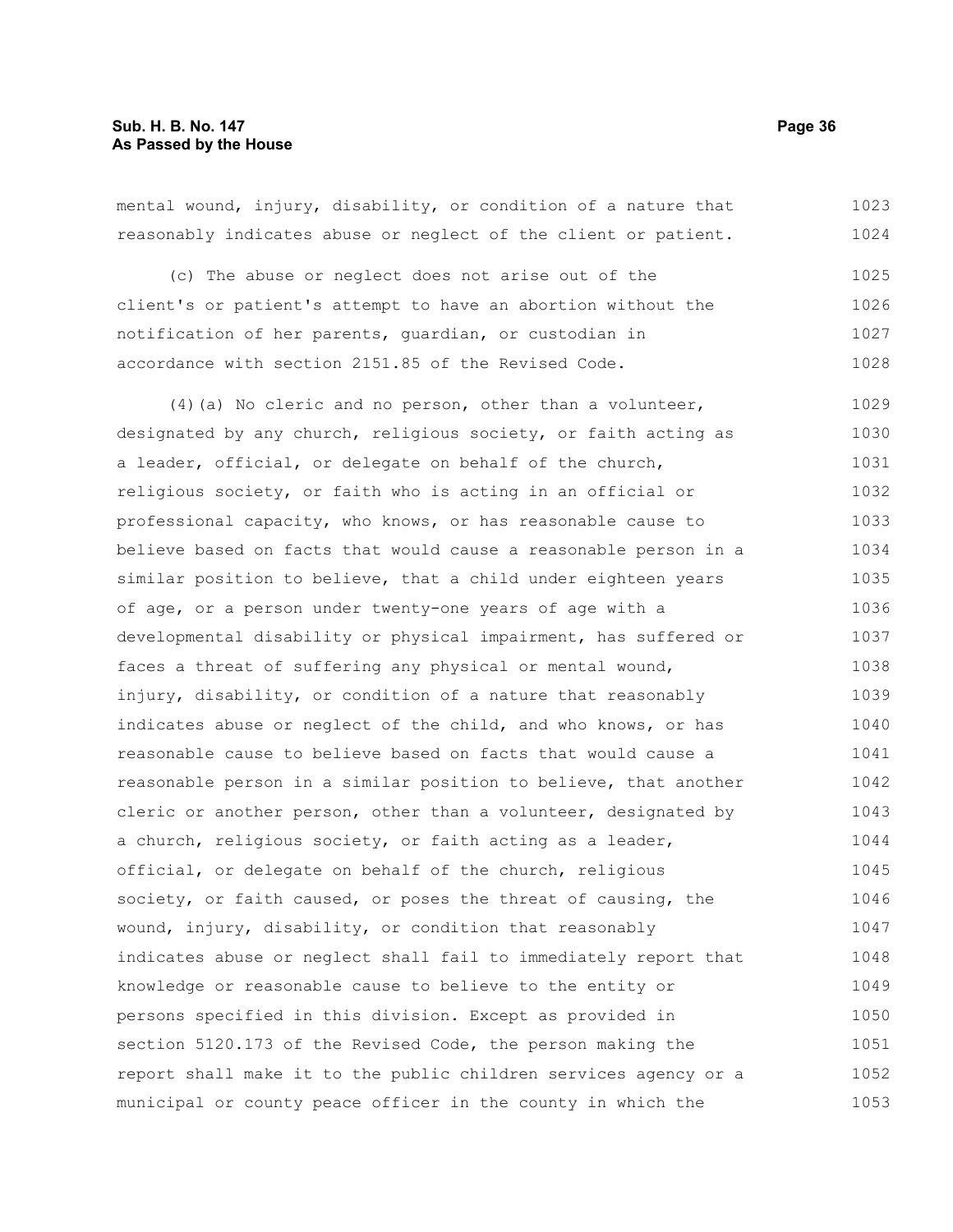child resides or in which the abuse or neglect is occurring or has occurred. In the circumstances described in section 5120.173 of the Revised Code, the person making the report shall make it to the entity specified in that section. 1054 1055 1056 1057

(b) Except as provided in division (A)(4)(c) of this section, a cleric is not required to make a report pursuant to division (A)(4)(a) of this section concerning any communication the cleric receives from a penitent in a cleric-penitent relationship, if, in accordance with division (C) of section 2317.02 of the Revised Code, the cleric could not testify with respect to that communication in a civil or criminal proceeding. 1058 1059 1060 1061 1062 1063 1064

(c) The penitent in a cleric-penitent relationship described in division (A)(4)(b) of this section is deemed to have waived any testimonial privilege under division (C) of section 2317.02 of the Revised Code with respect to any communication the cleric receives from the penitent in that cleric-penitent relationship, and the cleric shall make a report pursuant to division (A)(4)(a) of this section with respect to that communication, if all of the following apply: 1065 1066 1067 1068 1069 1070 1071 1072

(i) The penitent, at the time of the communication, is a child under eighteen years of age or is a person under twentyone years of age with a developmental disability or physical impairment. 1073 1074 1075 1076

(ii) The cleric knows, or has reasonable cause to believe based on facts that would cause a reasonable person in a similar position to believe, as a result of the communication or any observations made during that communication, the penitent has suffered or faces a threat of suffering any physical or mental wound, injury, disability, or condition of a nature that reasonably indicates abuse or neglect of the penitent. 1077 1078 1079 1080 1081 1082 1083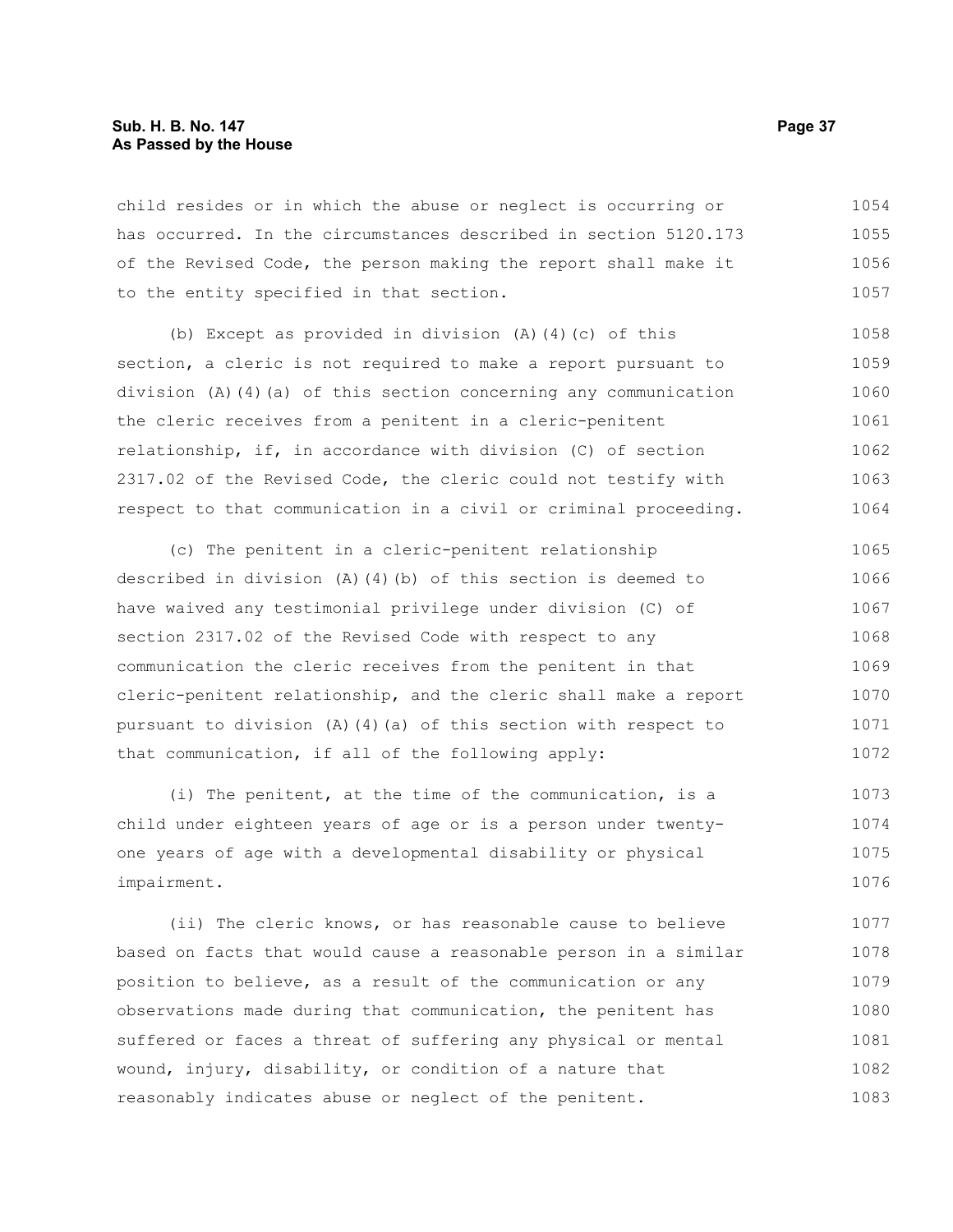## **Sub. H. B. No. 147 Page 38 As Passed by the House**

(iii) The abuse or neglect does not arise out of the penitent's attempt to have an abortion performed upon a child under eighteen years of age or upon a person under twenty-one years of age with a developmental disability or physical impairment without the notification of her parents, guardian, or custodian in accordance with section 2151.85 of the Revised Code. 1084 1085 1086 1087 1088 1089 1090

(d) Divisions (A)(4)(a) and (c) of this section do not apply in a cleric-penitent relationship when the disclosure of any communication the cleric receives from the penitent is in violation of the sacred trust. 1091 1092 1093 1094

(e) As used in divisions (A)(1) and (4) of this section, "cleric" and "sacred trust" have the same meanings as in section 2317.02 of the Revised Code. 1095 1096 1097

(B) Anyone who knows, or has reasonable cause to suspect based on facts that would cause a reasonable person in similar circumstances to suspect, that a child under eighteen years of age, or a person under twenty-one years of age with a developmental disability or physical impairment, has suffered or faces a threat of suffering any physical or mental wound, injury, disability, or other condition of a nature that reasonably indicates abuse or neglect of the child may report or cause reports to be made of that knowledge or reasonable cause to suspect to the entity or persons specified in this division. Except as provided in section 5120.173 of the Revised Code, a person making a report or causing a report to be made under this division shall make it or cause it to be made to the public children services agency or to a municipal or county peace officer. In the circumstances described in section 5120.173 of the Revised Code, a person making a report or causing a report 1098 1099 1100 1101 1102 1103 1104 1105 1106 1107 1108 1109 1110 1111 1112 1113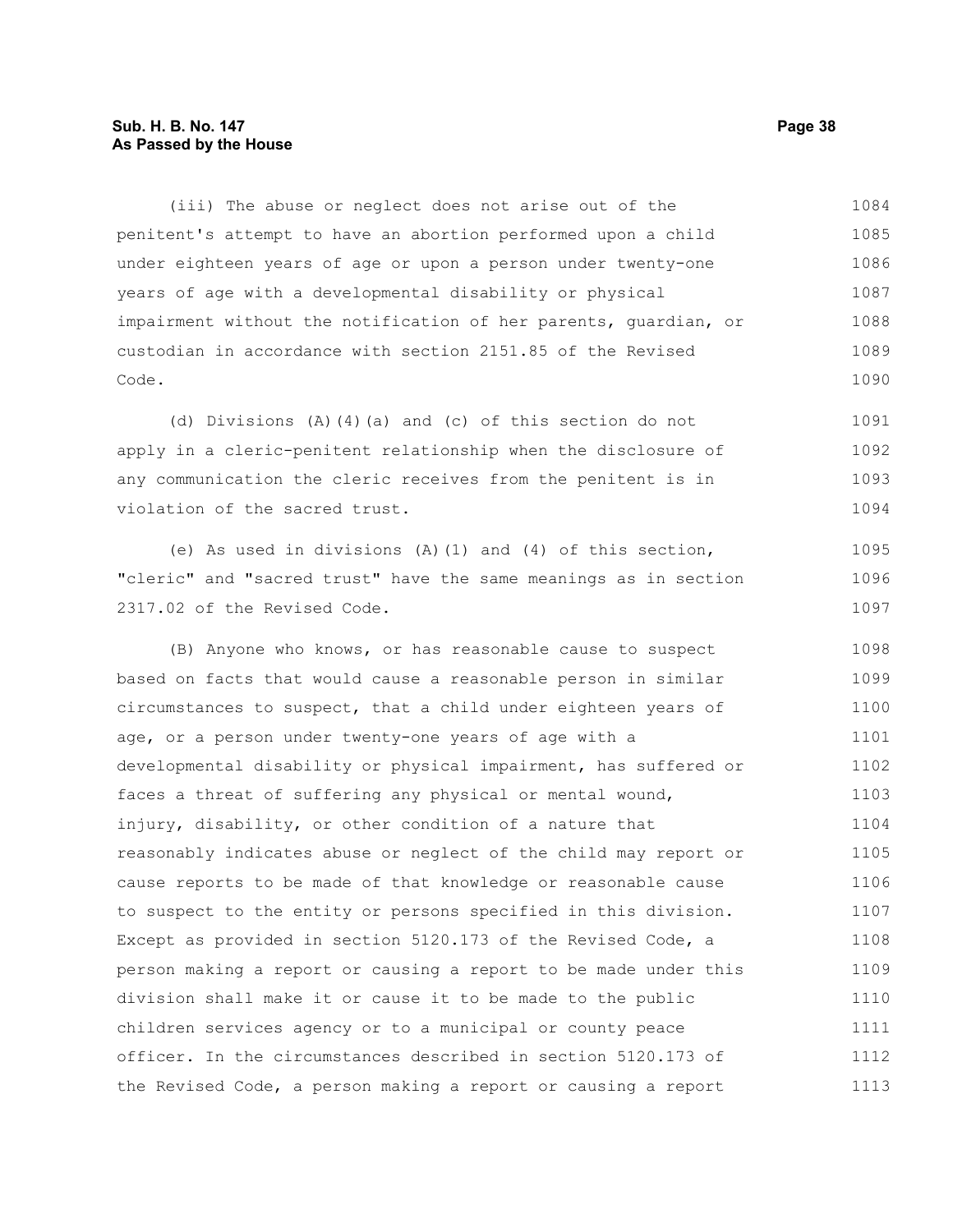to be made under this division shall make it or cause it to be made to the entity specified in that section. 1114 1115

(C) Any report made pursuant to division (A) or (B) of this section shall be made forthwith either by telephone or in person and shall be followed by a written report, if requested by the receiving agency or officer. The written report shall contain: 1116 1117 1118 1119 1120

(1) The names and addresses of the child and the child's parents or the person or persons having custody of the child, if known; 1121 1122 1123

(2) The child's age and the nature and extent of the child's injuries, abuse, or neglect that is known or reasonably suspected or believed, as applicable, to have occurred or of the threat of injury, abuse, or neglect that is known or reasonably suspected or believed, as applicable, to exist, including any evidence of previous injuries, abuse, or neglect; 1124 1125 1126 1127 1128 1129

(3) Any other information, including, but not limited to, results and reports of any medical examinations, tests, or procedures performed under division (D) of this section, that might be helpful in establishing the cause of the injury, abuse, or neglect that is known or reasonably suspected or believed, as applicable, to have occurred or of the threat of injury, abuse, or neglect that is known or reasonably suspected or believed, as applicable, to exist. 1130 1131 1132 1133 1134 1135 1136 1137

(D)(1) Any person, who is required by division (A) of this section to report child abuse or child neglect that is known or reasonably suspected or believed to have occurred, may take or cause to be taken color photographs of areas of trauma visible on a child and, if medically necessary for the purpose of 1138 1139 1140 1141 1142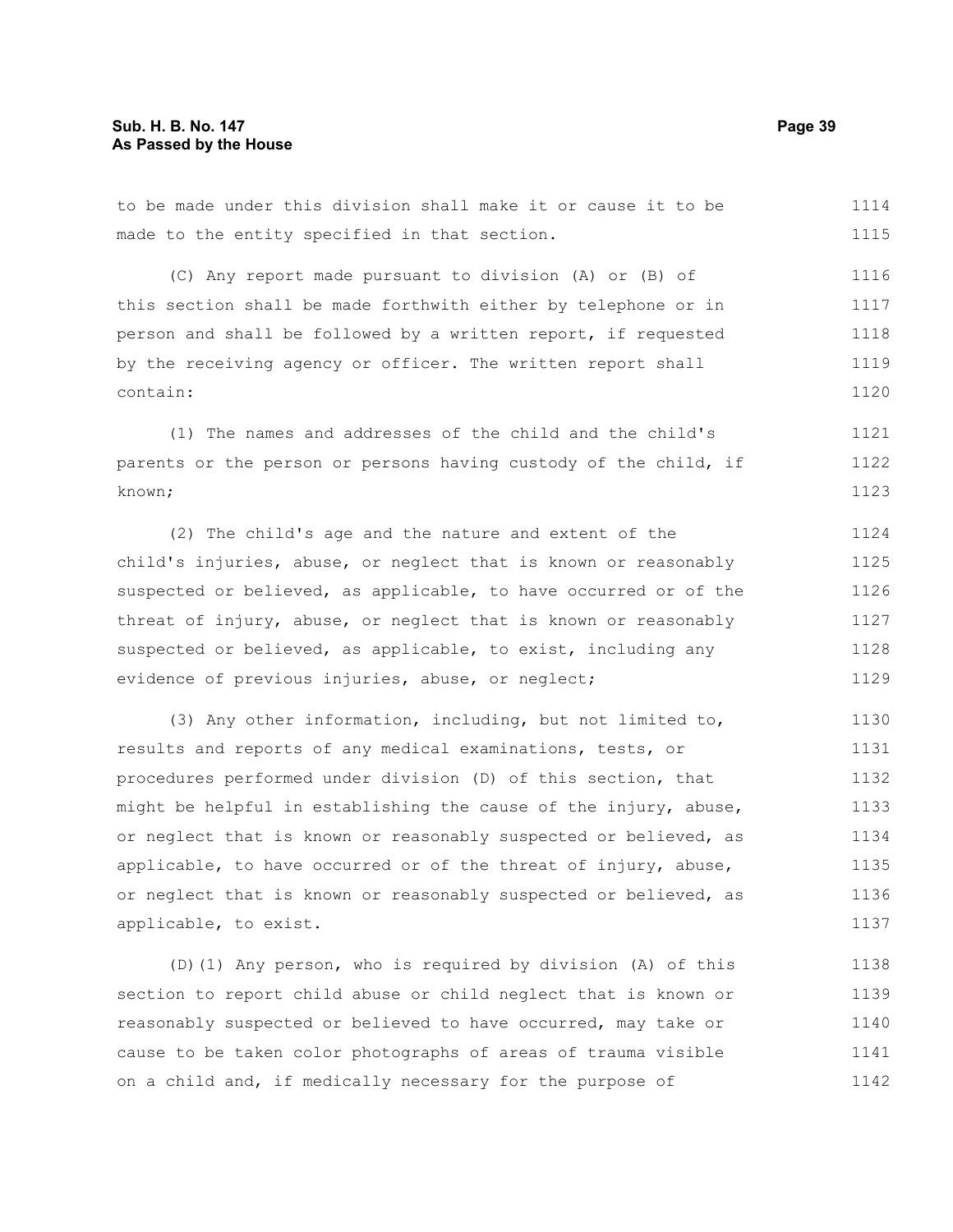## **Sub. H. B. No. 147 Page 40 As Passed by the House**

diagnosing or treating injuries that are suspected to have occurred as a result of child abuse or child neglect, perform or cause to be performed radiological examinations and any other medical examinations of, and tests or procedures on, the child. 1143 1144 1145 1146

(2) The results and any available reports of examinations, tests, or procedures made under division (D)(1) of this section shall be included in a report made pursuant to division (A) of this section. Any additional reports of examinations, tests, or procedures that become available shall be provided to the public children services agency, upon request. 1147 1148 1149 1150 1151 1152

(3) If a health care professional provides health care services in a hospital, children's advocacy center, or emergency medical facility to a child about whom a report has been made under division (A) of this section, the health care professional may take any steps that are reasonably necessary for the release or discharge of the child to an appropriate environment. Before the child's release or discharge, the health care professional may obtain information, or consider information obtained, from other entities or individuals that have knowledge about the child. Nothing in division (D)(3) of this section shall be construed to alter the responsibilities of any person under sections 2151.27 and 2151.31 of the Revised Code. 1153 1154 1155 1156 1157 1158 1159 1160 1161 1162 1163 1164

(4) A health care professional may conduct medical examinations, tests, or procedures on the siblings of a child about whom a report has been made under division (A) of this section and on other children who reside in the same home as the child, if the professional determines that the examinations, tests, or procedures are medically necessary to diagnose or treat the siblings or other children in order to determine whether reports under division (A) of this section are warranted 1165 1166 1167 1168 1169 1170 1171 1172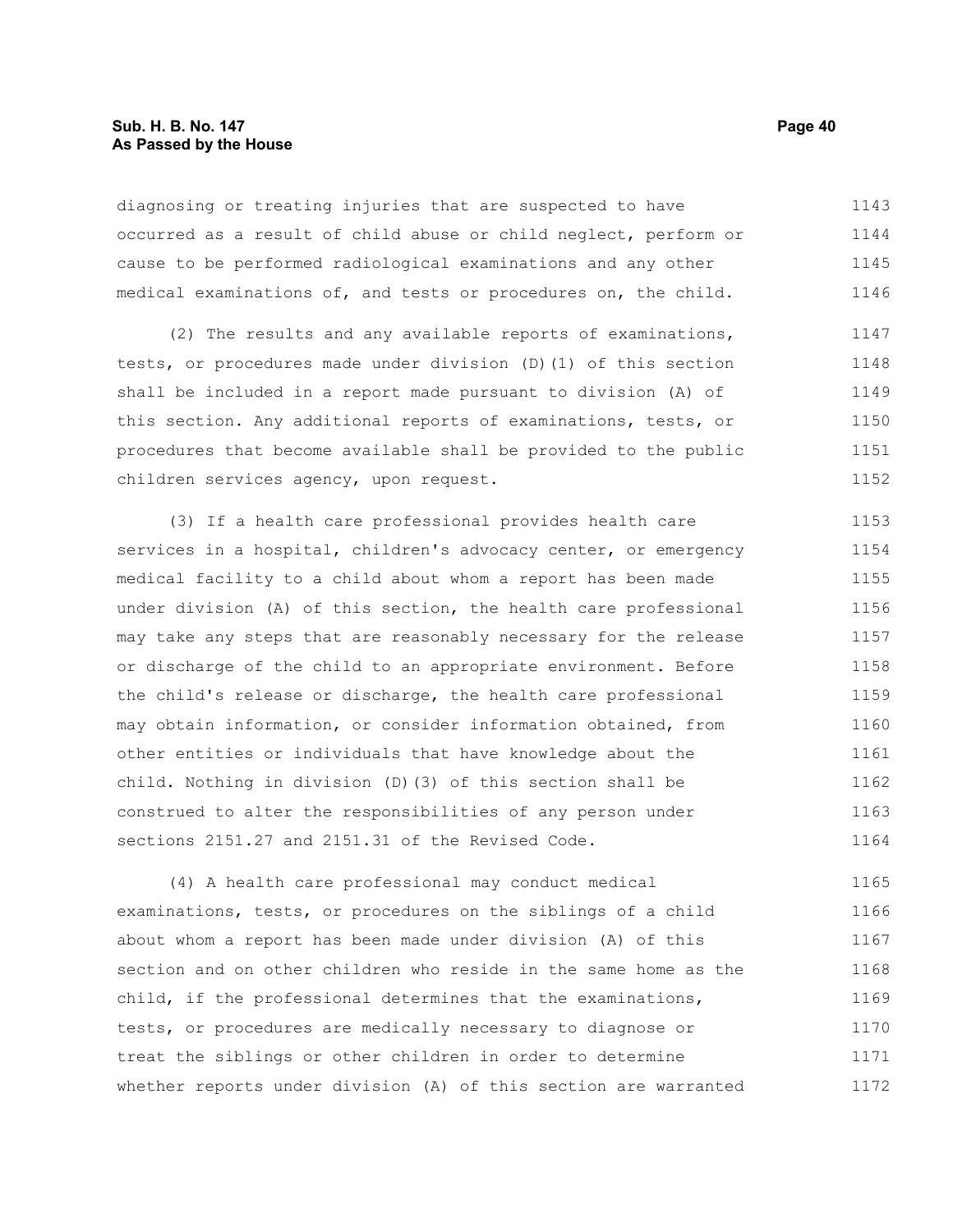with respect to such siblings or other children. The results of the examinations, tests, or procedures on the siblings and other children may be included in a report made pursuant to division (A) of this section. 1173 1174 1175 1176

(5) Medical examinations, tests, or procedures conducted under divisions (D)(1) and (4) of this section and decisions regarding the release or discharge of a child under division (D) (3) of this section do not constitute a law enforcement investigation or activity. 1177 1178 1179 1180 1181

(E)(1) When a municipal or county peace officer receives a report concerning the possible abuse or neglect of a child or the possible threat of abuse or neglect of a child, upon receipt of the report, the municipal or county peace officer who receives the report shall refer the report to the appropriate public children services agency. 1182 1183 1184 1185 1186 1187

(2) When a public children services agency receives a report pursuant to this division or division (A) or (B) of this section, upon receipt of the report, the public children services agency shall do both of the following: 1188 1189 1190 1191

(a) Comply with section 2151.422 of the Revised Code; 1192

(b) If the county served by the agency is also served by a children's advocacy center and the report alleges sexual abuse of a child or another type of abuse of a child that is specified in the memorandum of understanding that creates the center as being within the center's jurisdiction, comply regarding the report with the protocol and procedures for referrals and investigations, with the coordinating activities, and with the authority or responsibility for performing or providing functions, activities, and services stipulated in the 1193 1194 1195 1196 1197 1198 1199 1200 1201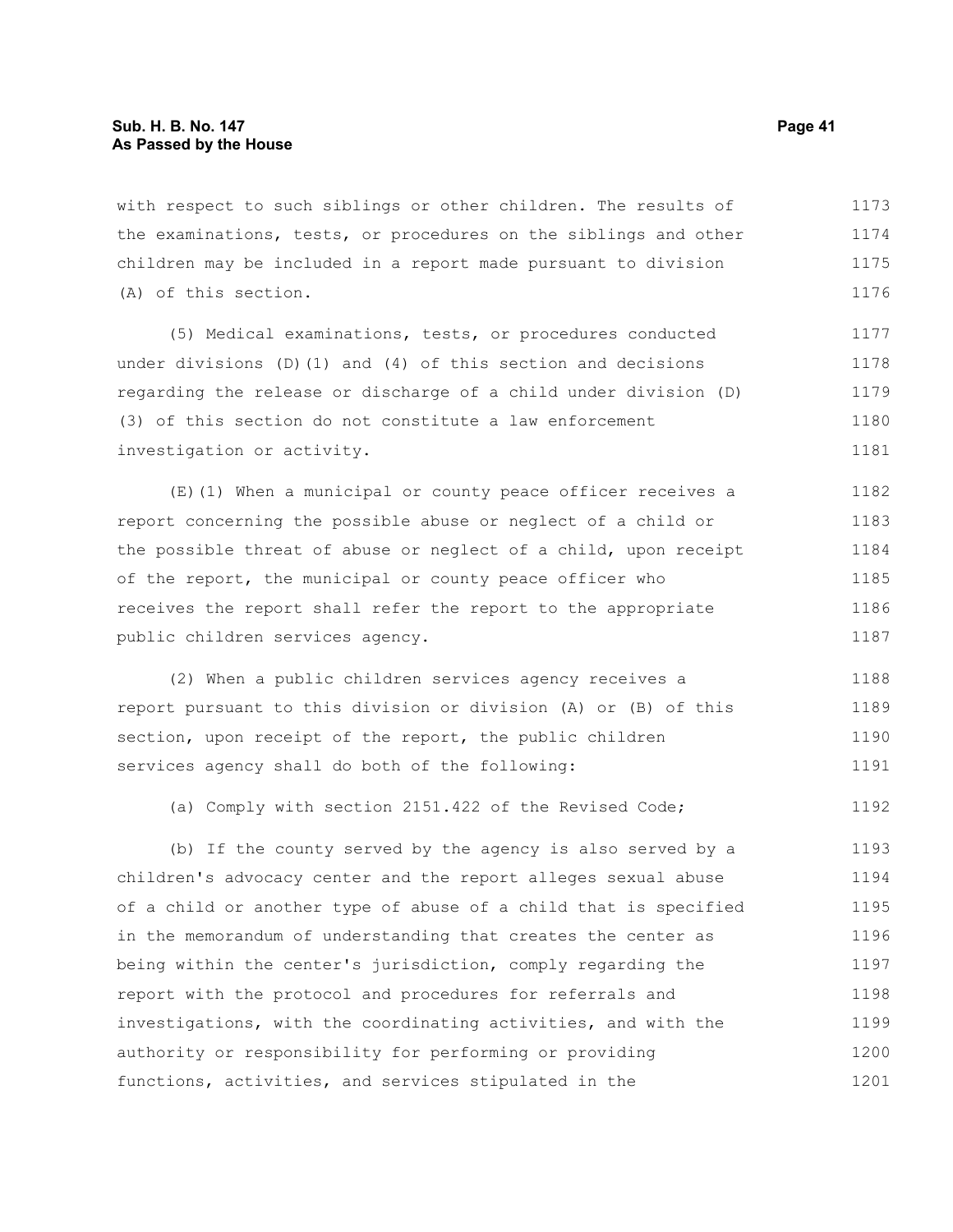interagency agreement entered into under section 2151.428 of the Revised Code relative to that center. 1202 1203

(F) No township, municipal, or county peace officer shall remove a child about whom a report is made pursuant to this section from the child's parents, stepparents, or guardian or any other persons having custody of the child without consultation with the public children services agency, unless, in the judgment of the officer, and, if the report was made by physician, the physician, immediate removal is considered essential to protect the child from further abuse or neglect. The agency that must be consulted shall be the agency conducting the investigation of the report as determined pursuant to section 2151.422 of the Revised Code. 1204 1205 1206 1207 1208 1209 1210 1211 1212 1213 1214

(G)(1) Except as provided in section 2151.422 of the Revised Code or in an interagency agreement entered into under section 2151.428 of the Revised Code that applies to the particular report, the public children services agency shall investigate, within twenty-four hours, each report of child abuse or child neglect that is known or reasonably suspected or believed to have occurred and of a threat of child abuse or child neglect that is known or reasonably suspected or believed to exist that is referred to it under this section to determine the circumstances surrounding the injuries, abuse, or neglect or the threat of injury, abuse, or neglect, the cause of the injuries, abuse, neglect, or threat, and the person or persons responsible. The investigation shall be made in cooperation with the law enforcement agency and in accordance with the memorandum of understanding prepared under division (K) of this section. A representative of the public children services agency shall, at the time of initial contact with the person subject to the investigation, inform the person of the specific complaints or 1215 1216 1217 1218 1219 1220 1221 1222 1223 1224 1225 1226 1227 1228 1229 1230 1231 1232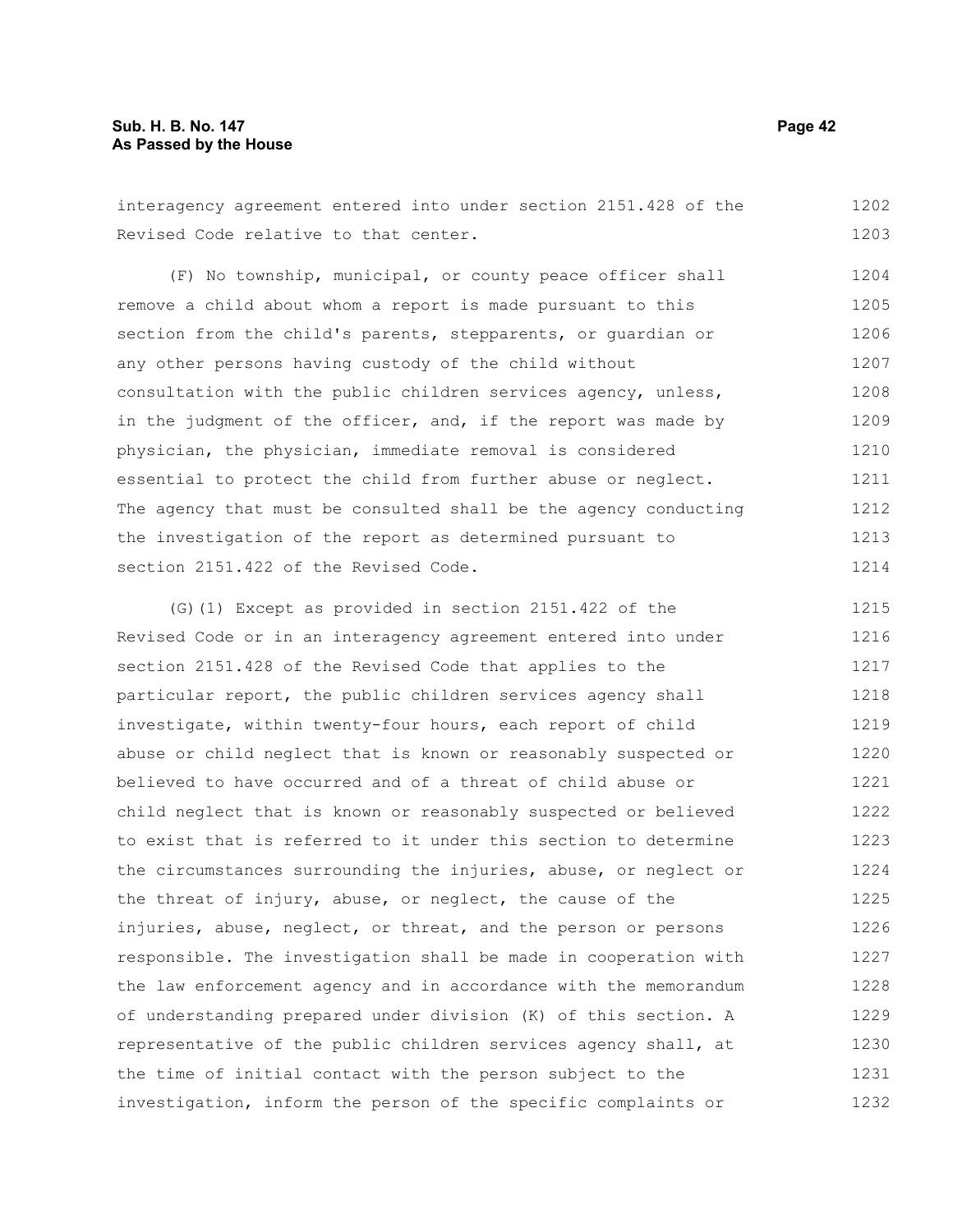allegations made against the person. The information shall be given in a manner that is consistent with division (I)(1) of this section and protects the rights of the person making the report under this section. 1233 1234 1235 1236

A failure to make the investigation in accordance with the memorandum is not grounds for, and shall not result in, the dismissal of any charges or complaint arising from the report or the suppression of any evidence obtained as a result of the report and does not give, and shall not be construed as giving, any rights or any grounds for appeal or post-conviction relief to any person. The public children services agency shall report each case to the uniform statewide automated child welfare information system that the department of job and family services shall maintain in accordance with section 5101.13 of the Revised Code. The public children services agency shall submit a report of its investigation, in writing, to the law enforcement agency. 1237 1238 1239 1240 1241 1242 1243 1244 1245 1246 1247 1248 1249

(2) The public children services agency shall make any recommendations to the county prosecuting attorney or city director of law that it considers necessary to protect any children that are brought to its attention. 1250 1251 1252 1253

(H)(1)(a) Except as provided in divisions (H)(1)(b) and (I)(3) of this section, any person, health care professional, hospital, institution, school, health department, or agency shall be immune from any civil or criminal liability for injury, death, or loss to person or property that otherwise might be incurred or imposed as a result of any of the following: 1254 1255 1256 1257 1258 1259

(i) Participating in the making of reports pursuant to division (A) of this section or in the making of reports in good faith, pursuant to division (B) of this section; 1260 1261 1262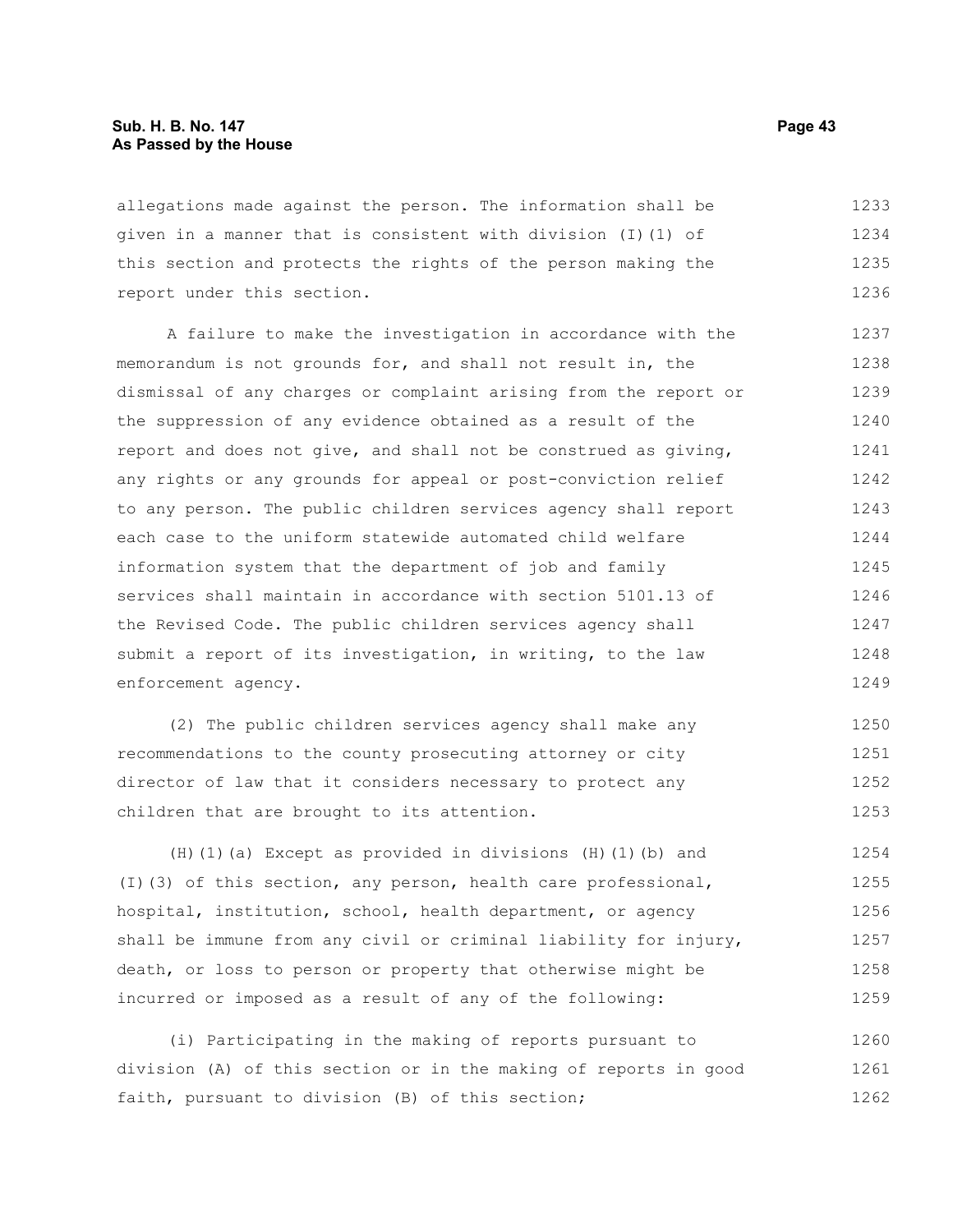1289 1290

| (ii) Participating in medical examinations, tests, or            | 1263 |
|------------------------------------------------------------------|------|
| procedures under division (D) of this section;                   | 1264 |
|                                                                  | 1265 |
| (iii) Providing information used in a report made pursuant       |      |
| to division (A) of this section or providing information in good | 1266 |
| faith used in a report made pursuant to division (B) of this     | 1267 |
| section;                                                         | 1268 |
| (iv) Participating in a judicial proceeding resulting from       | 1269 |
| a report made pursuant to division (A) of this section or        | 1270 |
| participating in good faith in a proceeding resulting from a     | 1271 |
| report made pursuant to division (B) of this section.            | 1272 |
| (b) Immunity under division $(H)$ (1) (a) (ii) of this section   | 1273 |
| shall not apply when a health care provider has deviated from    | 1274 |
| the standard of care applicable to the provider's profession.    | 1275 |
| (c) Notwithstanding section 4731.22 of the Revised Code,         | 1276 |
| the physician-patient privilege shall not be a ground for        | 1277 |
| excluding evidence regarding a child's injuries, abuse, or       | 1278 |
| neglect, or the cause of the injuries, abuse, or neglect in any  | 1279 |
| judicial proceeding resulting from a report submitted pursuant   | 1280 |
| to this section.                                                 | 1281 |
| (2) In any civil or criminal action or proceeding in which       | 1282 |
| it is alleged and proved that participation in the making of a   | 1283 |
| report under this section was not in good faith or participation | 1284 |
| in a judicial proceeding resulting from a report made under this | 1285 |
| section was not in good faith, the court shall award the         | 1286 |
| prevailing party reasonable attorney's fees and costs and, if a  | 1287 |
| civil action or proceeding is voluntarily dismissed, may award   | 1288 |
| reasonable attorney's fees and costs to the party against whom   | 1289 |

(I)(1) Except as provided in divisions (I)(4) and (O) of 1291

the civil action or proceeding is brought.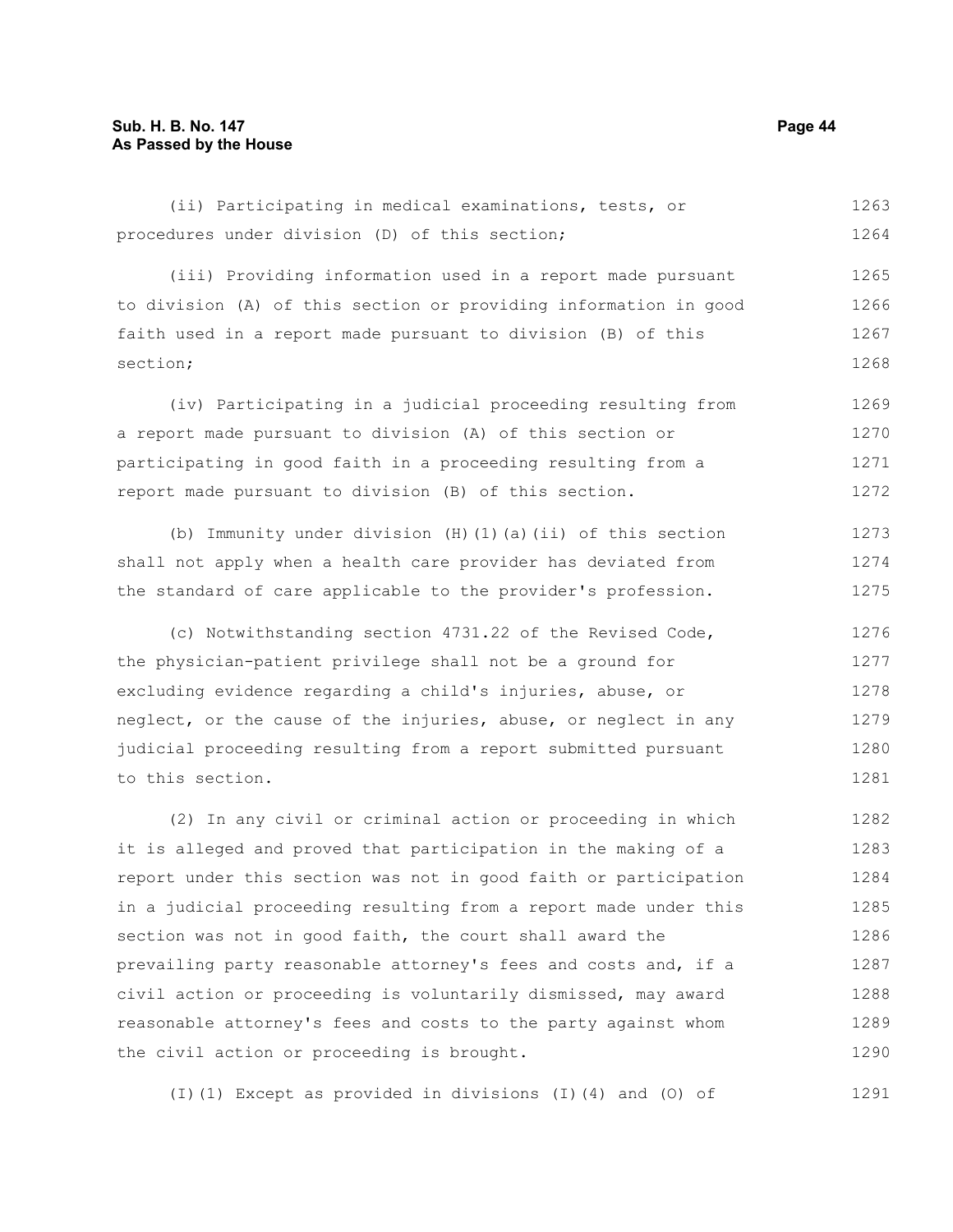## **Sub. H. B. No. 147 Page 45 As Passed by the House**

this section, a report made under this section is confidential. The information provided in a report made pursuant to this section and the name of the person who made the report shall not be released for use, and shall not be used, as evidence in any civil action or proceeding brought against the person who made the report. Nothing in this division shall preclude the use of reports of other incidents of known or suspected abuse or neglect in a civil action or proceeding brought pursuant to division (N) of this section against a person who is alleged to have violated division (A)(1) of this section, provided that any information in a report that would identify the child who is the subject of the report or the maker of the report, if the maker of the report is not the defendant or an agent or employee of the defendant, has been redacted. In a criminal proceeding, the report is admissible in evidence in accordance with the Rules of Evidence and is subject to discovery in accordance with the Rules of Criminal Procedure. 1292 1293 1294 1295 1296 1297 1298 1299 1300 1301 1302 1303 1304 1305 1306 1307 1308

(2)(a) Except as provided in division (I)(2)(b) of this section, no person shall permit or encourage the unauthorized dissemination of the contents of any report made under this section. 1309 1310 1311 1312

(b) A health care professional that obtains the same information contained in a report made under this section from a source other than the report may disseminate the information, if its dissemination is otherwise permitted by law. 1313 1314 1315 1316

(3) A person who knowingly makes or causes another person to make a false report under division (B) of this section that alleges that any person has committed an act or omission that resulted in a child being an abused child or a neglected child is guilty of a violation of section 2921.14 of the Revised Code. 1317 1318 1319 1320 1321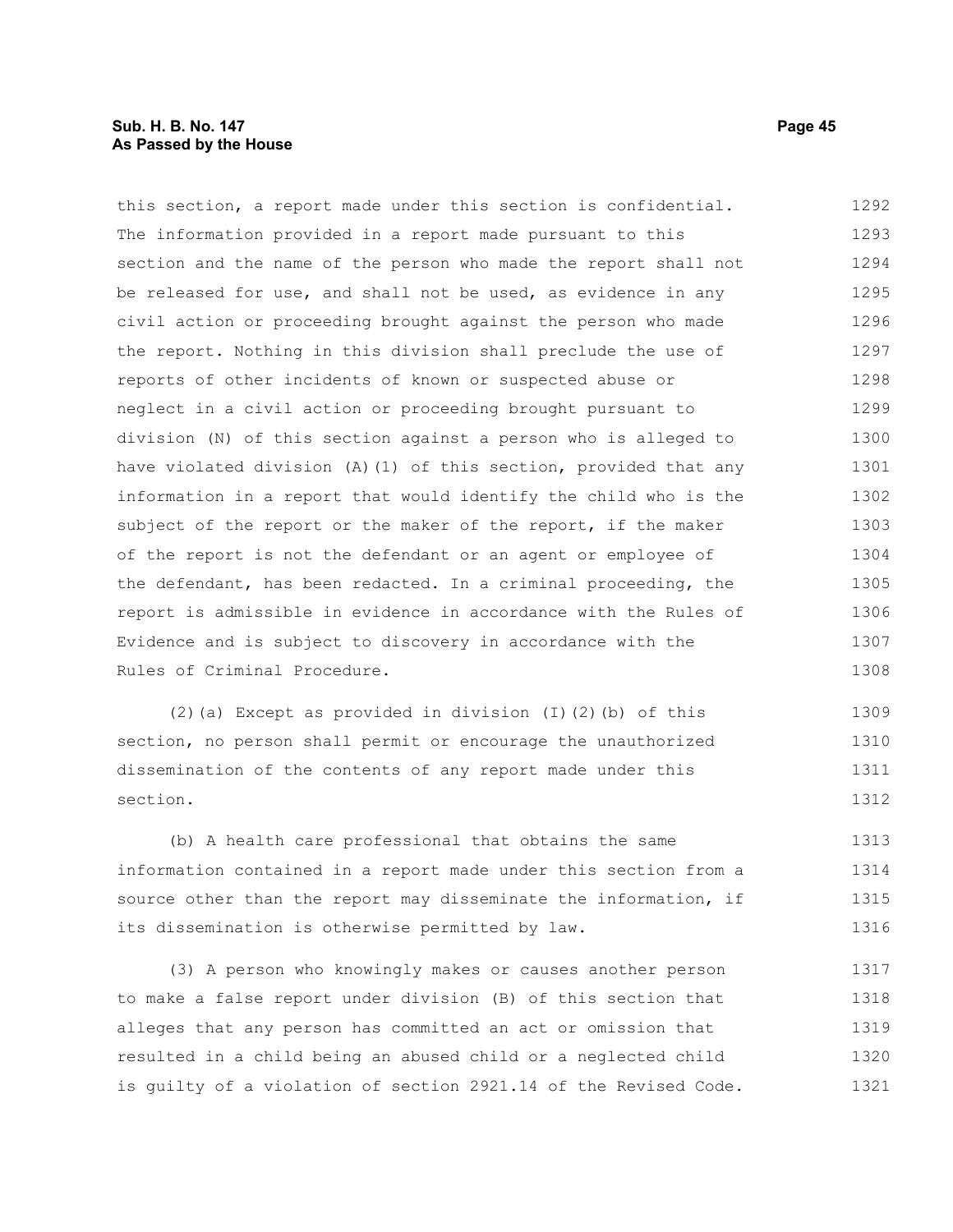## **Sub. H. B. No. 147 Page 46 As Passed by the House**

(4) If a report is made pursuant to division (A) or (B) of this section and the child who is the subject of the report dies for any reason at any time after the report is made, but before the child attains eighteen years of age, the public children services agency or municipal or county peace officer to which the report was made or referred, on the request of the child fatality review board or the director of health pursuant to guidelines established under section 3701.70 of the Revised Code, shall submit a summary sheet of information providing a summary of the report to the review board of the county in which the deceased child resided at the time of death or to the director. On the request of the review board or director, the agency or peace officer may, at its discretion, make the report available to the review board or director. If the county served by the public children services agency is also served by a children's advocacy center and the report of alleged sexual abuse of a child or another type of abuse of a child is specified in the memorandum of understanding that creates the center as being within the center's jurisdiction, the agency or center shall perform the duties and functions specified in this division in accordance with the interagency agreement entered into under section 2151.428 of the Revised Code relative to that advocacy center. 1322 1323 1324 1325 1326 1327 1328 1329 1330 1331 1332 1333 1334 1335 1336 1337 1338 1339 1340 1341 1342 1343 1344

(5) A public children services agency shall advise a person alleged to have inflicted abuse or neglect on a child who is the subject of a report made pursuant to this section, including a report alleging sexual abuse of a child or another type of abuse of a child referred to a children's advocacy center pursuant to an interagency agreement entered into under section 2151.428 of the Revised Code, in writing of the disposition of the investigation. The agency shall not provide 1345 1346 1347 1348 1349 1350 1351 1352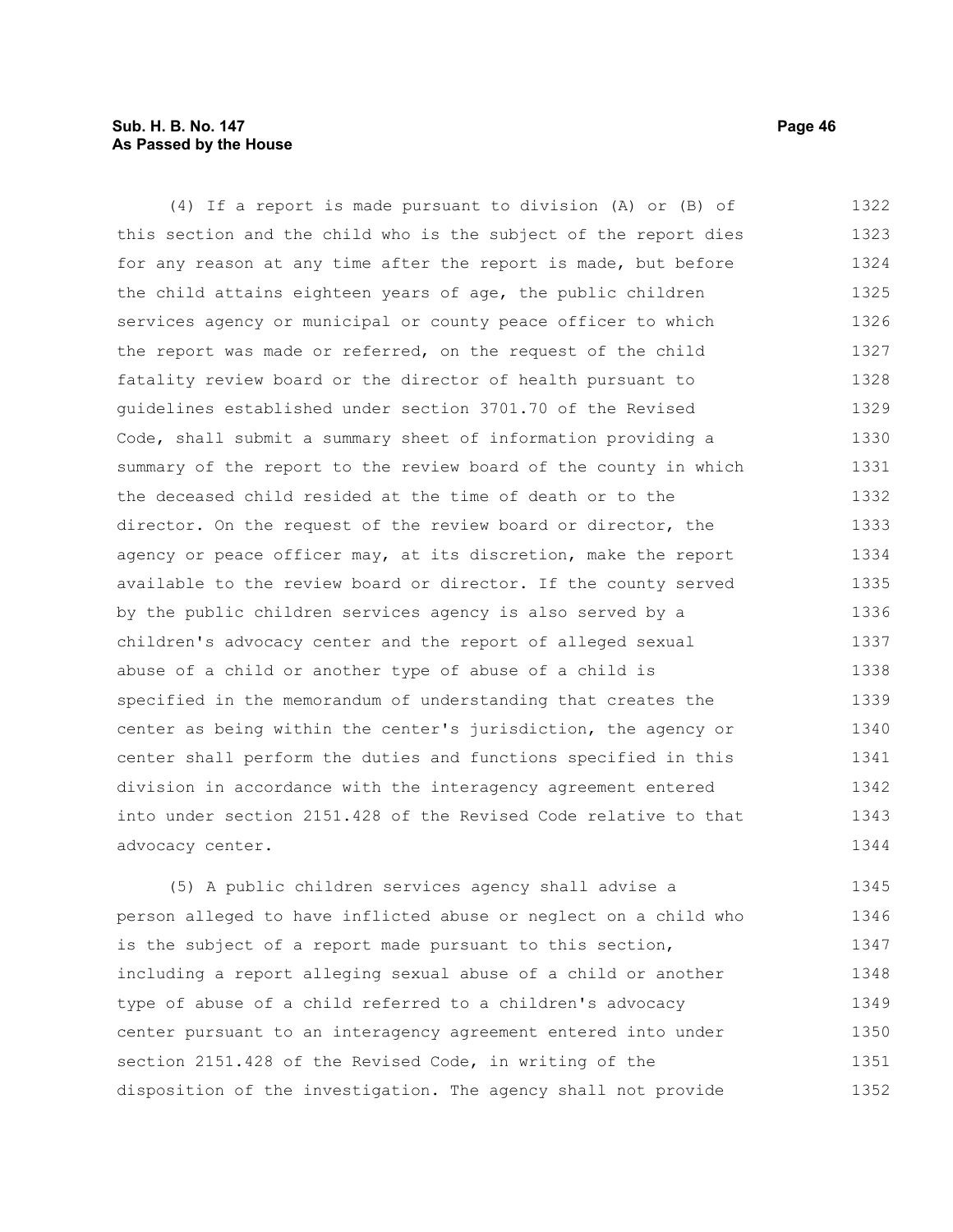to the person any information that identifies the person who made the report, statements of witnesses, or police or other investigative reports. 1353 1354 1355

(J) Any report that is required by this section, other than a report that is made to the state highway patrol as described in section 5120.173 of the Revised Code, shall result in protective services and emergency supportive services being made available by the public children services agency on behalf of the children about whom the report is made, in an effort to prevent further neglect or abuse, to enhance their welfare, and, whenever possible, to preserve the family unit intact. The agency required to provide the services shall be the agency conducting the investigation of the report pursuant to section 2151.422 of the Revised Code. 1356 1357 1358 1359 1360 1361 1362 1363 1364 1365 1366

(K)(1) Each public children services agency shall prepare a memorandum of understanding that is signed by all of the following: 1367 1368 1369

(a) If there is only one juvenile judge in the county, the juvenile judge of the county or the juvenile judge's representative; 1370 1371 1372

(b) If there is more than one juvenile judge in the county, a juvenile judge or the juvenile judges' representative selected by the juvenile judges or, if they are unable to do so for any reason, the juvenile judge who is senior in point of service or the senior juvenile judge's representative; 1373 1374 1375 1376 1377

(c) The county peace officer; 1378

(d) All chief municipal peace officers within the county; 1379

(e) Other law enforcement officers handling child abuse and neglect cases in the county; 1380 1381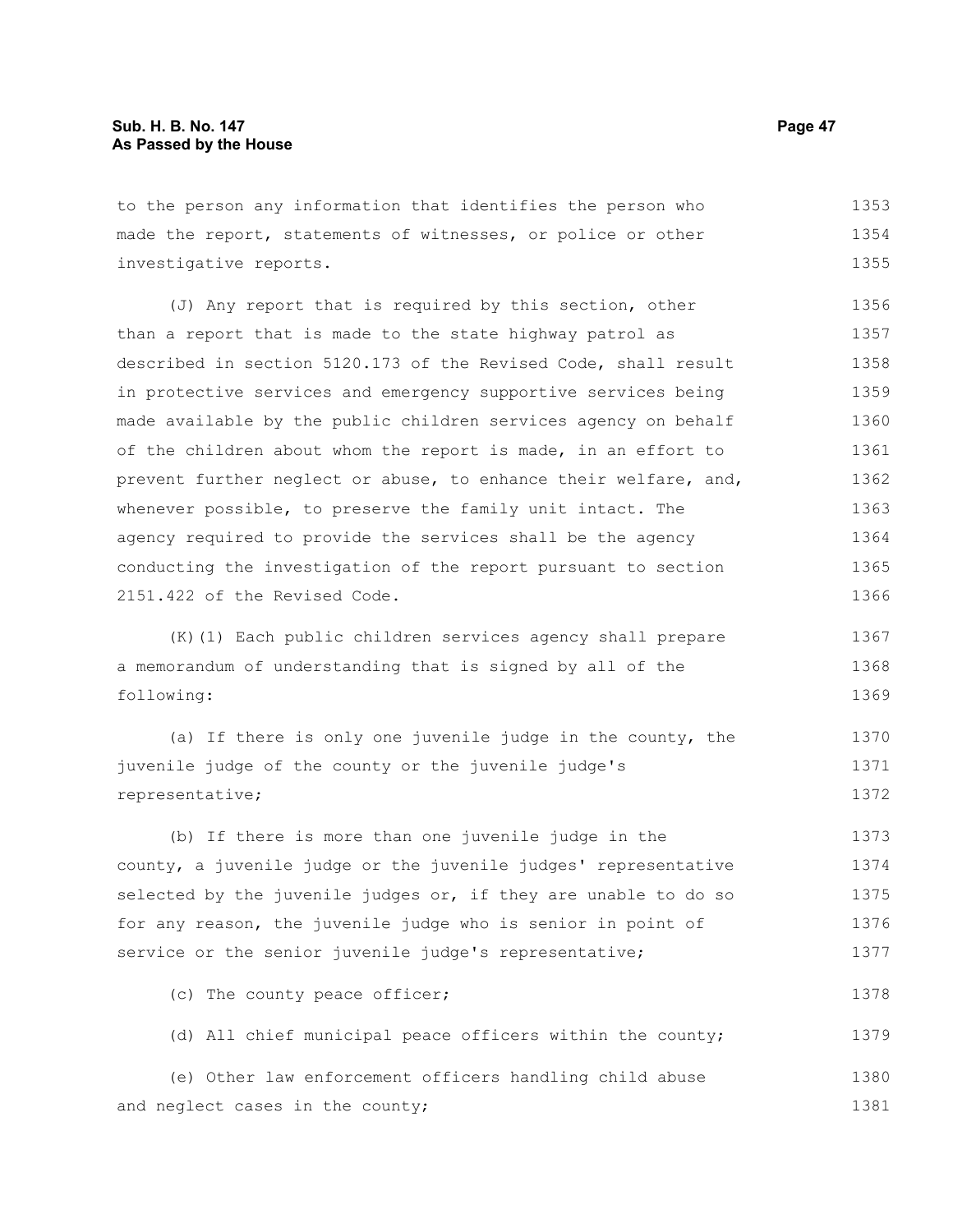(f) The prosecuting attorney of the county; 1382

(g) If the public children services agency is not the county department of job and family services, the county department of job and family services; 1383 1384 1385

(h) The Ohio humane society or county humane society; 1386

(i) If the public children services agency participated in the execution of a memorandum of understanding under section 2151.426 of the Revised Code establishing a children's advocacy center, each participating member of the children's advocacy center established by the memorandum. 1387 1388 1389 1390 1391

(2) A memorandum of understanding shall set forth the normal operating procedure to be employed by all concerned officials in the execution of their respective responsibilities under this section and division (C) of section 2919.21, division (B)(1) of section 2919.22, division (B) of section 2919.23, and section 2919.24 of the Revised Code and shall have as two of its primary goals the elimination of all unnecessary interviews of children who are the subject of reports made pursuant to division (A) or (B) of this section and, when feasible, providing for only one interview of a child who is the subject of any report made pursuant to division (A) or (B) of this section. A failure to follow the procedure set forth in the memorandum by the concerned officials is not grounds for, and shall not result in, the dismissal of any charges or complaint arising from any reported case of abuse or neglect or the suppression of any evidence obtained as a result of any reported child abuse or child neglect and does not give, and shall not be construed as giving, any rights or any grounds for appeal or post-conviction relief to any person. 1392 1393 1394 1395 1396 1397 1398 1399 1400 1401 1402 1403 1404 1405 1406 1407 1408 1409 1410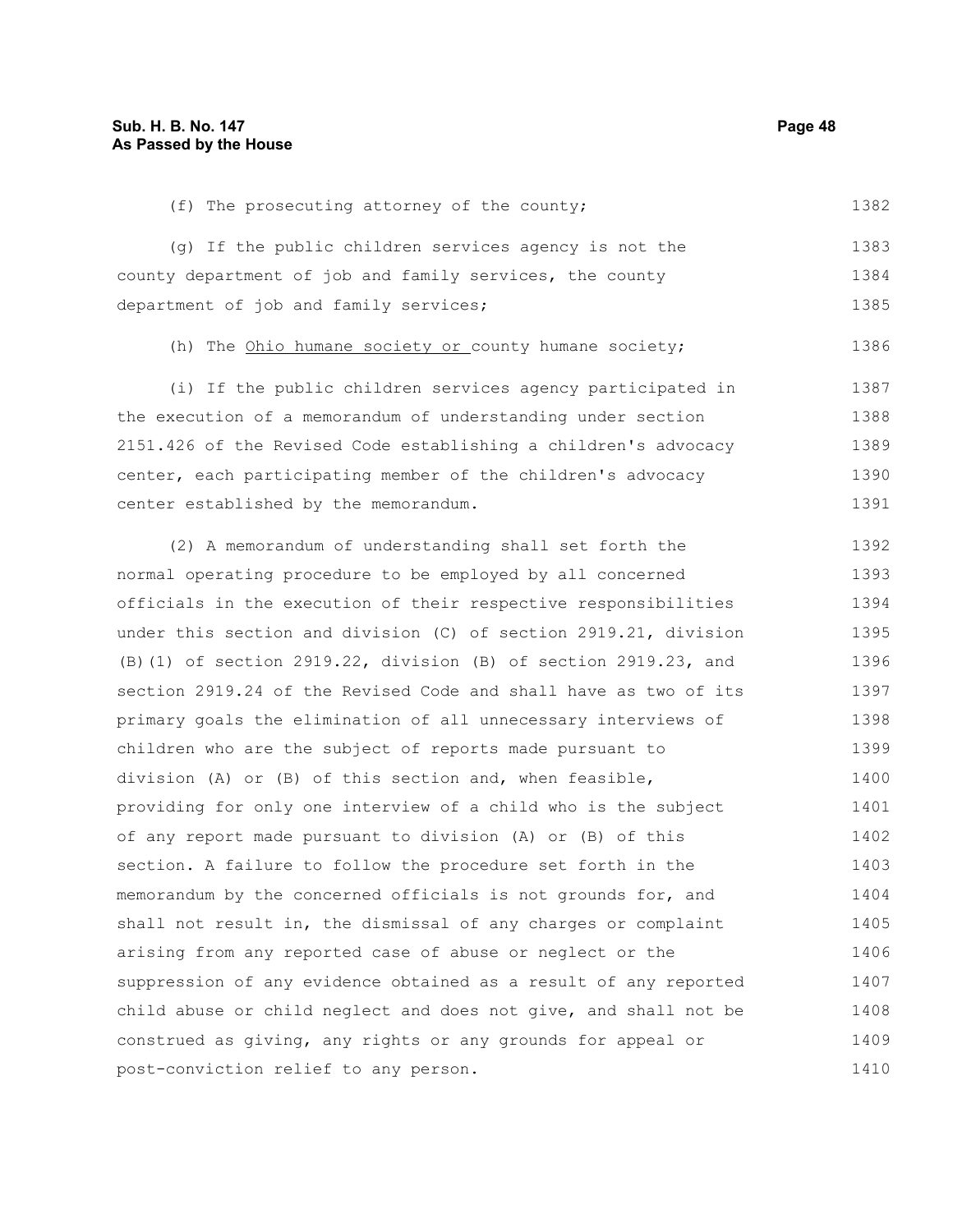neglected.

(3) A memorandum of understanding shall include all of the following: (a) The roles and responsibilities for handling emergency and nonemergency cases of abuse and neglect; (b) Standards and procedures to be used in handling and coordinating investigations of reported cases of child abuse and reported cases of child neglect, methods to be used in interviewing the child who is the subject of the report and who allegedly was abused or neglected, and standards and procedures addressing the categories of persons who may interview the child who is the subject of the report and who allegedly was abused or 1411 1412 1413 1414 1415 1416 1417 1418 1419 1420 1421

(4) If a public children services agency participated in the execution of a memorandum of understanding under section 2151.426 of the Revised Code establishing a children's advocacy center, the agency shall incorporate the contents of that memorandum in the memorandum prepared pursuant to this section. 1423 1424 1425 1426 1427

(5) The clerk of the court of common pleas in the county may sign the memorandum of understanding prepared under division (K)(1) of this section. If the clerk signs the memorandum of understanding, the clerk shall execute all relevant responsibilities as required of officials specified in the memorandum. 1428 1429 1430 1431 1432 1433

(L)(1) Except as provided in division (L)(4) or (5) of this section, a person who is required to make a report pursuant to division (A) of this section may make a reasonable number of requests of the public children services agency that receives or is referred the report, or of the children's advocacy center that is referred the report if the report is referred to a 1434 1435 1436 1437 1438 1439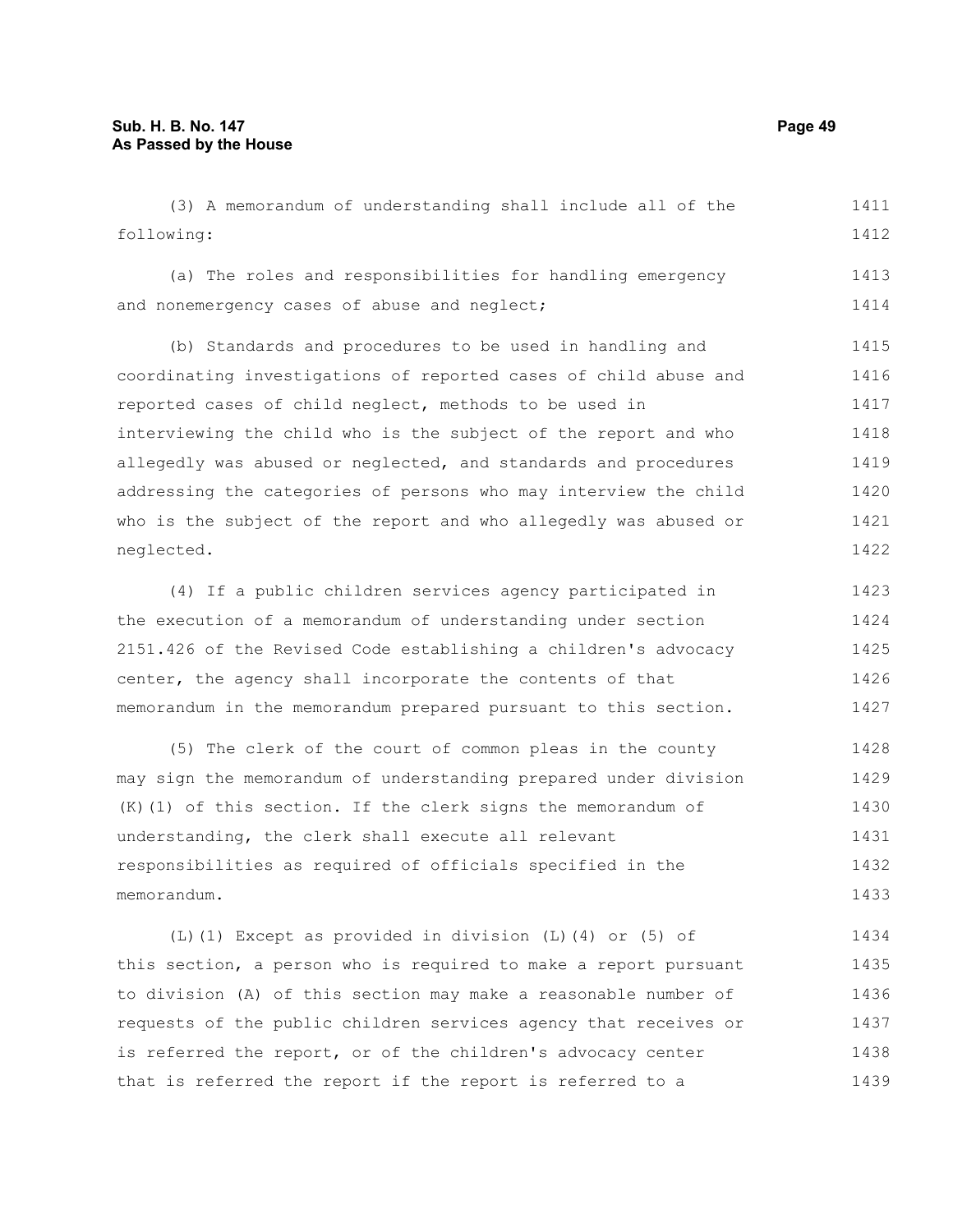report.

children's advocacy center pursuant to an interagency agreement entered into under section 2151.428 of the Revised Code, to be provided with the following information: (a) Whether the agency or center has initiated an investigation of the report; (b) Whether the agency or center is continuing to investigate the report; (c) Whether the agency or center is otherwise involved with the child who is the subject of the report; (d) The general status of the health and safety of the child who is the subject of the report; (e) Whether the report has resulted in the filing of a complaint in juvenile court or of criminal charges in another court. (2) A person may request the information specified in division (L)(1) of this section only if, at the time the report is made, the person's name, address, and telephone number are provided to the person who receives the report. When a municipal or county peace officer or employee of a public children services agency receives a report pursuant to division (A) or (B) of this section the recipient of the report shall inform the person of the right to request the information described in division (L)(1) of this section. The recipient of the report shall include in the initial child abuse or child neglect report that the person making the report was so informed and, if provided at the time of the making of the report, shall include the person's name, address, and telephone number in the 1440 1441 1442 1443 1444 1445 1446 1447 1448 1449 1450 1451 1452 1453 1454 1455 1456 1457 1458 1459 1460 1461 1462 1463 1464 1465 1466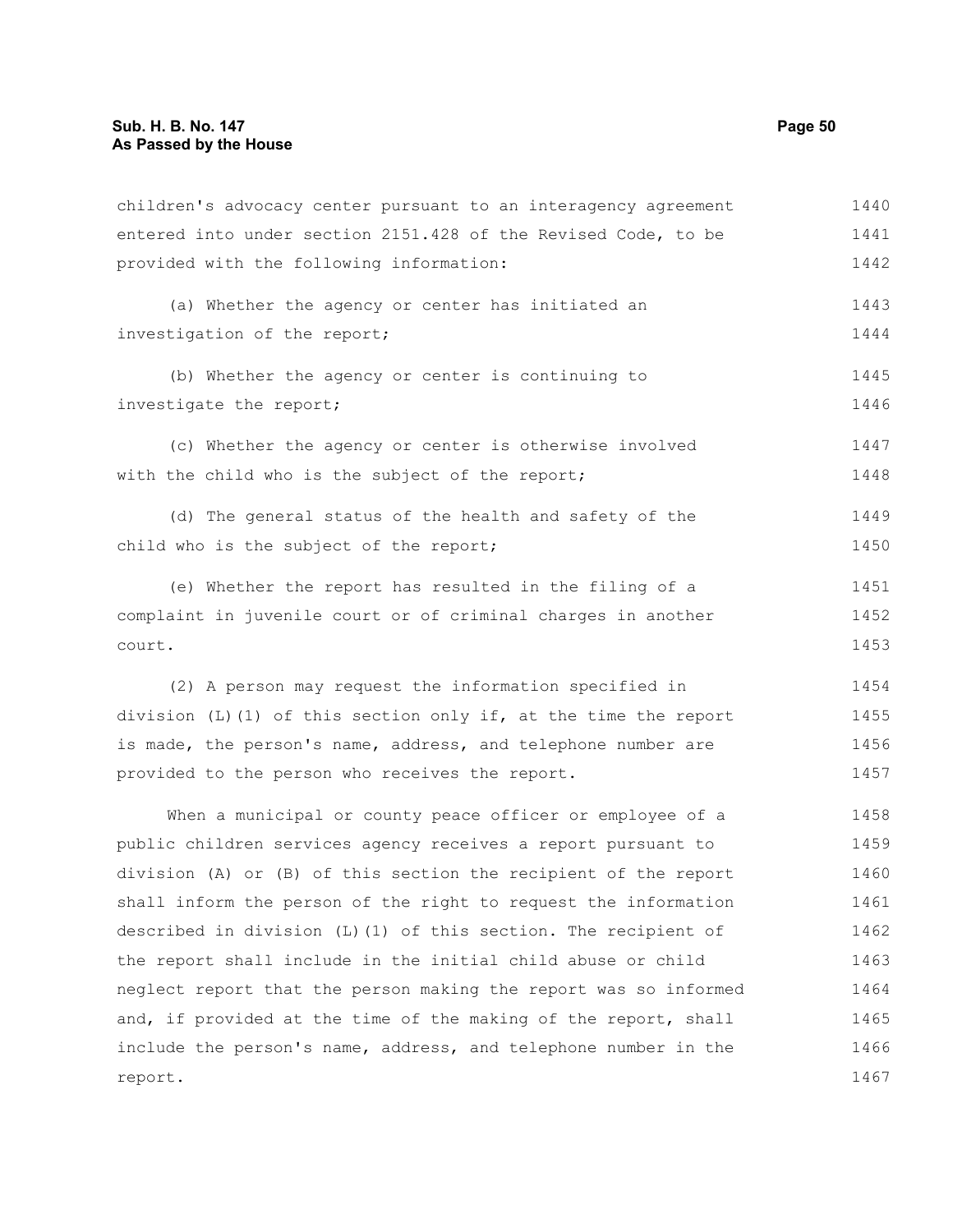## **Sub. H. B. No. 147 Page 51 As Passed by the House**

Each request is subject to verification of the identity of the person making the report. If that person's identity is verified, the agency shall provide the person with the information described in division (L)(1) of this section a reasonable number of times, except that the agency shall not disclose any confidential information regarding the child who is the subject of the report other than the information described in those divisions. 1468 1469 1470 1471 1472 1473 1474 1475

(3) A request made pursuant to division (L)(1) of this section is not a substitute for any report required to be made pursuant to division (A) of this section. 1476 1477 1478

(4) If an agency other than the agency that received or was referred the report is conducting the investigation of the report pursuant to section 2151.422 of the Revised Code, the agency conducting the investigation shall comply with the requirements of division (L) of this section. 1479 1480 1481 1482 1483

(5) A health care professional who made a report under division (A) of this section, or on whose behalf such a report was made as provided in division  $(A)$  (1)(c) of this section, may authorize a person to obtain the information described in division (L)(1) of this section if the person requesting the information is associated with or acting on behalf of the health care professional who provided health care services to the child about whom the report was made. 1484 1485 1486 1487 1488 1489 1490 1491

(M) The director of job and family services shall adopt rules in accordance with Chapter 119. of the Revised Code to implement this section. The department of job and family services may enter into a plan of cooperation with any other governmental entity to aid in ensuring that children are protected from abuse and neglect. The department shall make 1492 1493 1494 1495 1496 1497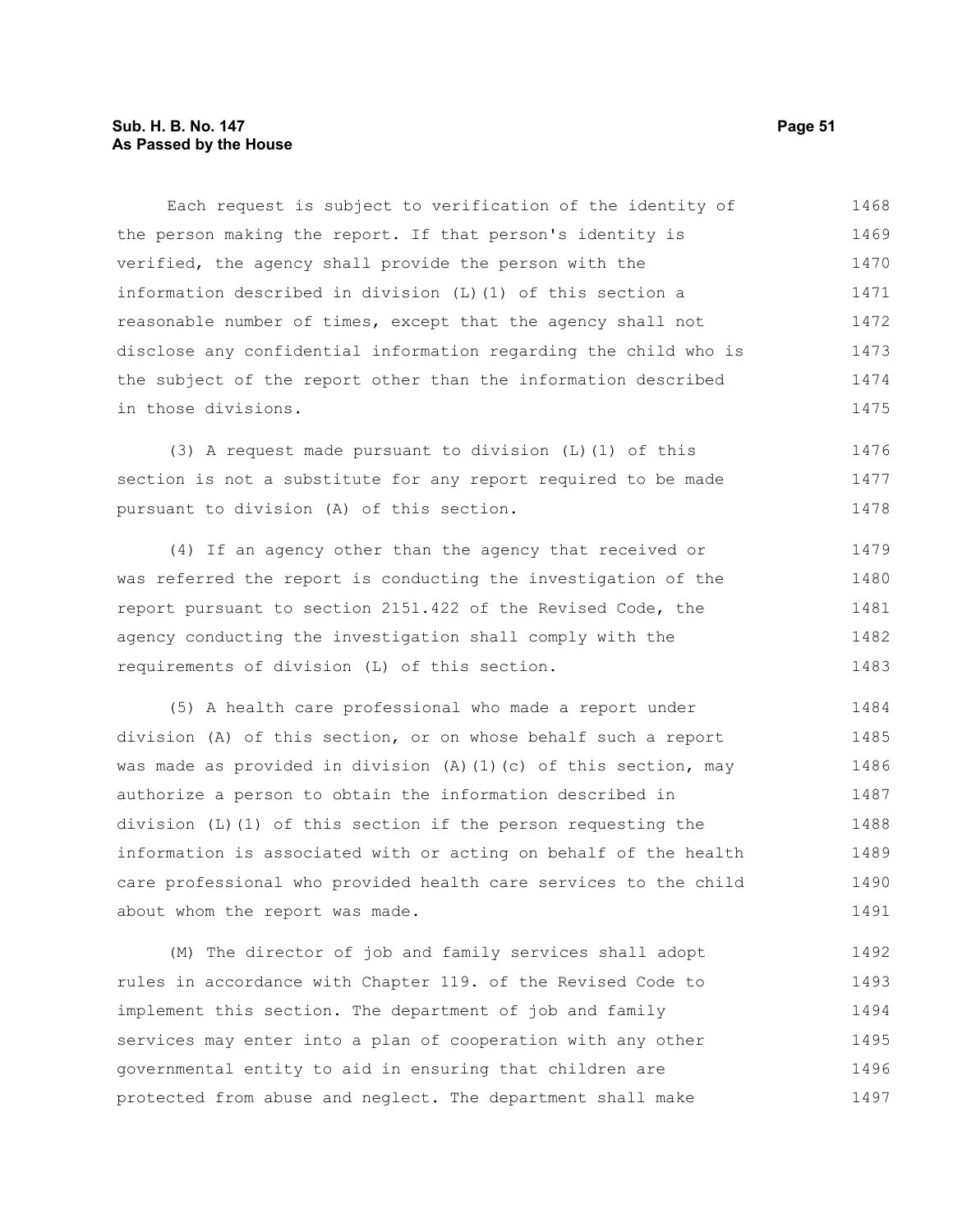recommendations to the attorney general that the department determines are necessary to protect children from child abuse and child neglect. 1498 1499 1500

(N) Whoever violates division (A) of this section is liable for compensatory and exemplary damages to the child who would have been the subject of the report that was not made. A person who brings a civil action or proceeding pursuant to this division against a person who is alleged to have violated division (A)(1) of this section may use in the action or proceeding reports of other incidents of known or suspected abuse or neglect, provided that any information in a report that would identify the child who is the subject of the report or the maker of the report, if the maker is not the defendant or an agent or employee of the defendant, has been redacted. 1501 1502 1503 1504 1505 1506 1507 1508 1509 1510 1511

(O)(1) As used in this division:

(a) "Out-of-home care" includes a nonchartered nonpublic school if the alleged child abuse or child neglect, or alleged threat of child abuse or child neglect, described in a report received by a public children services agency allegedly occurred in or involved the nonchartered nonpublic school and the alleged perpetrator named in the report holds a certificate, permit, or license issued by the state board of education under section 3301.071 or Chapter 3319. of the Revised Code. 1513 1514 1515 1516 1517 1518 1519 1520

(b) "Administrator, director, or other chief administrative officer" means the superintendent of the school district if the out-of-home care entity subject to a report made pursuant to this section is a school operated by the district. 1521 1522 1523 1524

(2) No later than the end of the day following the day on which a public children services agency receives a report of 1525 1526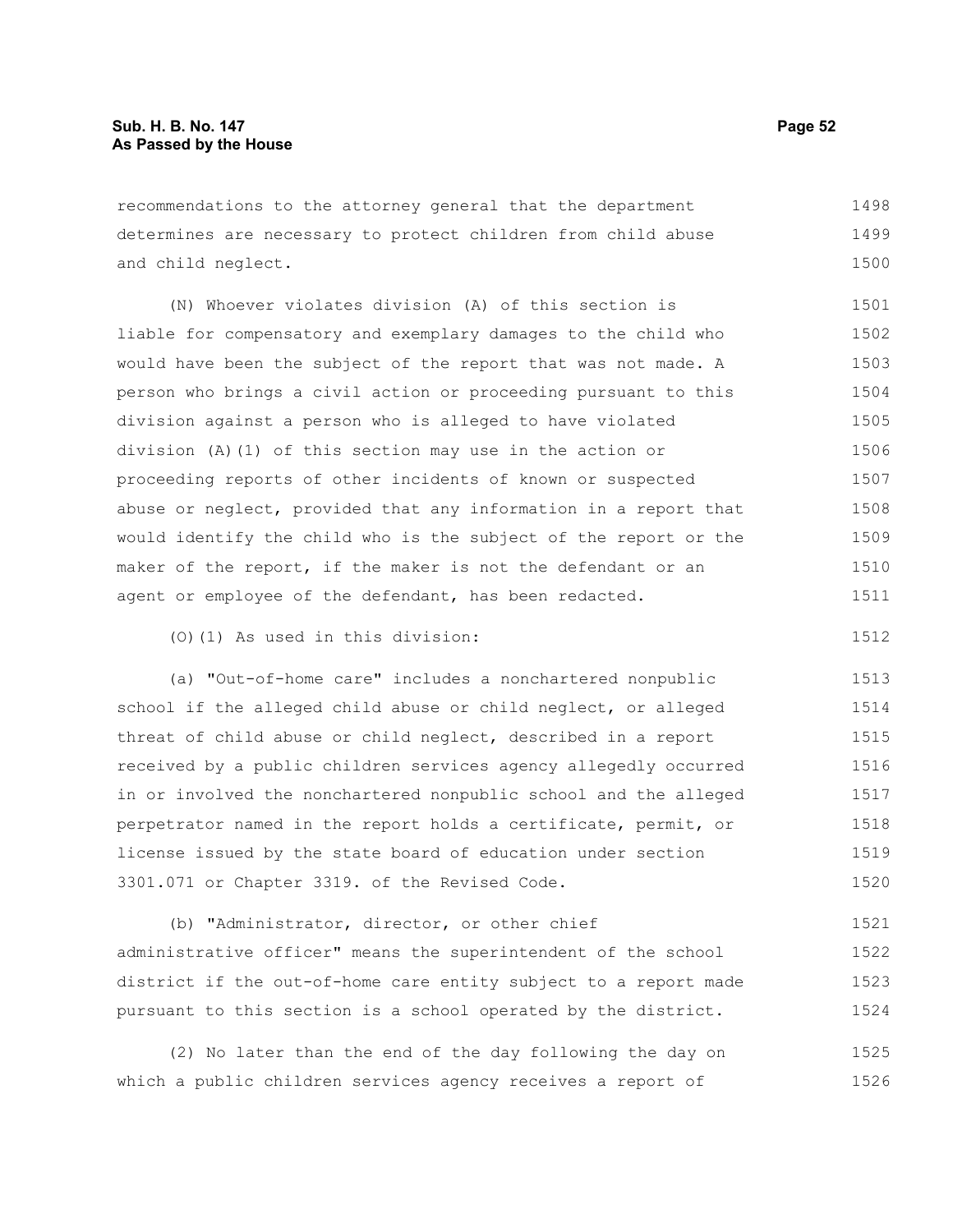## **Sub. H. B. No. 147 Page 53 As Passed by the House**

alleged child abuse or child neglect, or a report of an alleged threat of child abuse or child neglect, that allegedly occurred in or involved an out-of-home care entity, the agency shall provide written notice of the allegations contained in and the person named as the alleged perpetrator in the report to the administrator, director, or other chief administrative officer of the out-of-home care entity that is the subject of the report unless the administrator, director, or other chief administrative officer is named as an alleged perpetrator in the report. If the administrator, director, or other chief administrative officer of an out-of-home care entity is named as an alleged perpetrator in a report of alleged child abuse or child neglect, or a report of an alleged threat of child abuse or child neglect, that allegedly occurred in or involved the out-of-home care entity, the agency shall provide the written notice to the owner or governing board of the out-of-home care entity that is the subject of the report. The agency shall not provide witness statements or police or other investigative reports. 1527 1528 1529 1530 1531 1532 1533 1534 1535 1536 1537 1538 1539 1540 1541 1542 1543 1544 1545

(3) No later than three days after the day on which a public children services agency that conducted the investigation as determined pursuant to section 2151.422 of the Revised Code makes a disposition of an investigation involving a report of alleged child abuse or child neglect, or a report of an alleged threat of child abuse or child neglect, that allegedly occurred in or involved an out-of-home care entity, the agency shall send written notice of the disposition of the investigation to the administrator, director, or other chief administrative officer and the owner or governing board of the out-of-home care entity. The agency shall not provide witness statements or police or other investigative reports. 1546 1547 1548 1549 1550 1551 1552 1553 1554 1555 1556 1557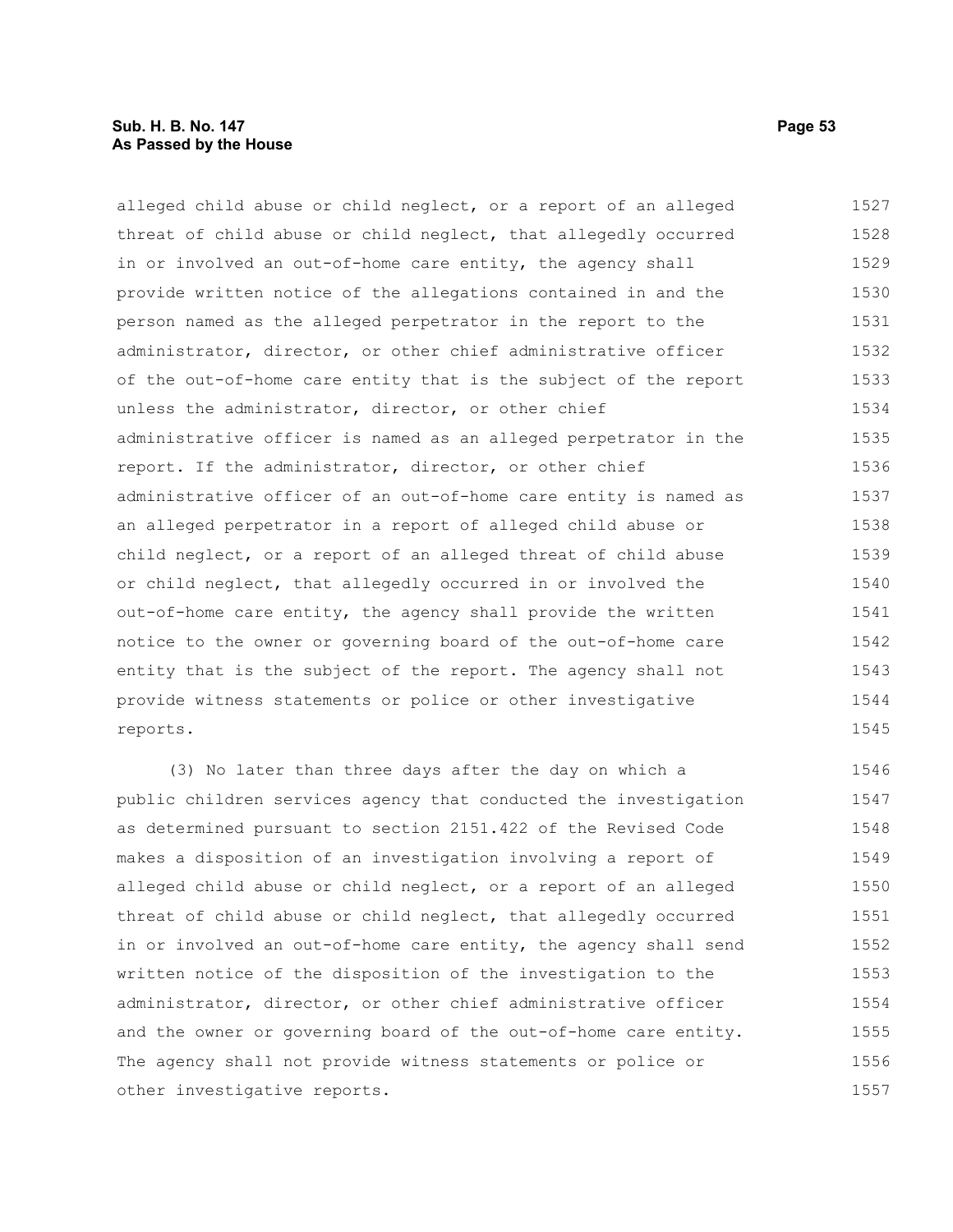(P) As used in this section:

(1) "Children's advocacy center" and "sexual abuse of a child" have the same meanings as in section 2151.425 of the Revised Code. 1559 1560 1561

(2) "Health care professional" means an individual who provides health-related services including a physician, hospital intern or resident, dentist, podiatrist, registered nurse, licensed practical nurse, visiting nurse, licensed psychologist, speech pathologist, audiologist, person engaged in social work or the practice of professional counseling, and employee of a home health agency. "Health care professional" does not include a practitioner of a limited branch of medicine as specified in section 4731.15 of the Revised Code, licensed school psychologist, independent marriage and family therapist or marriage and family therapist, or coroner. 1562 1563 1564 1565 1566 1567 1568 1569 1570 1571 1572

(3) "Investigation" means the public children services agency's response to an accepted report of child abuse or neglect through either an alternative response or a traditional response. 1573 1574 1575 1576

**Sec. 2921.02.** (A) No person, with purpose to corrupt a public servant or party official, or improperly to influence a public servant or party official with respect to the discharge of the public servant's or party official's duty, whether before or after the public servant or party official is elected, appointed, qualified, employed, summoned, or sworn, shall promise, offer, or give any valuable thing or valuable benefit. 1577 1578 1579 1580 1581 1582 1583

(B) No person, either before or after the person is elected, appointed, qualified, employed, summoned, or sworn as a public servant or party official, shall knowingly solicit or 1584 1585 1586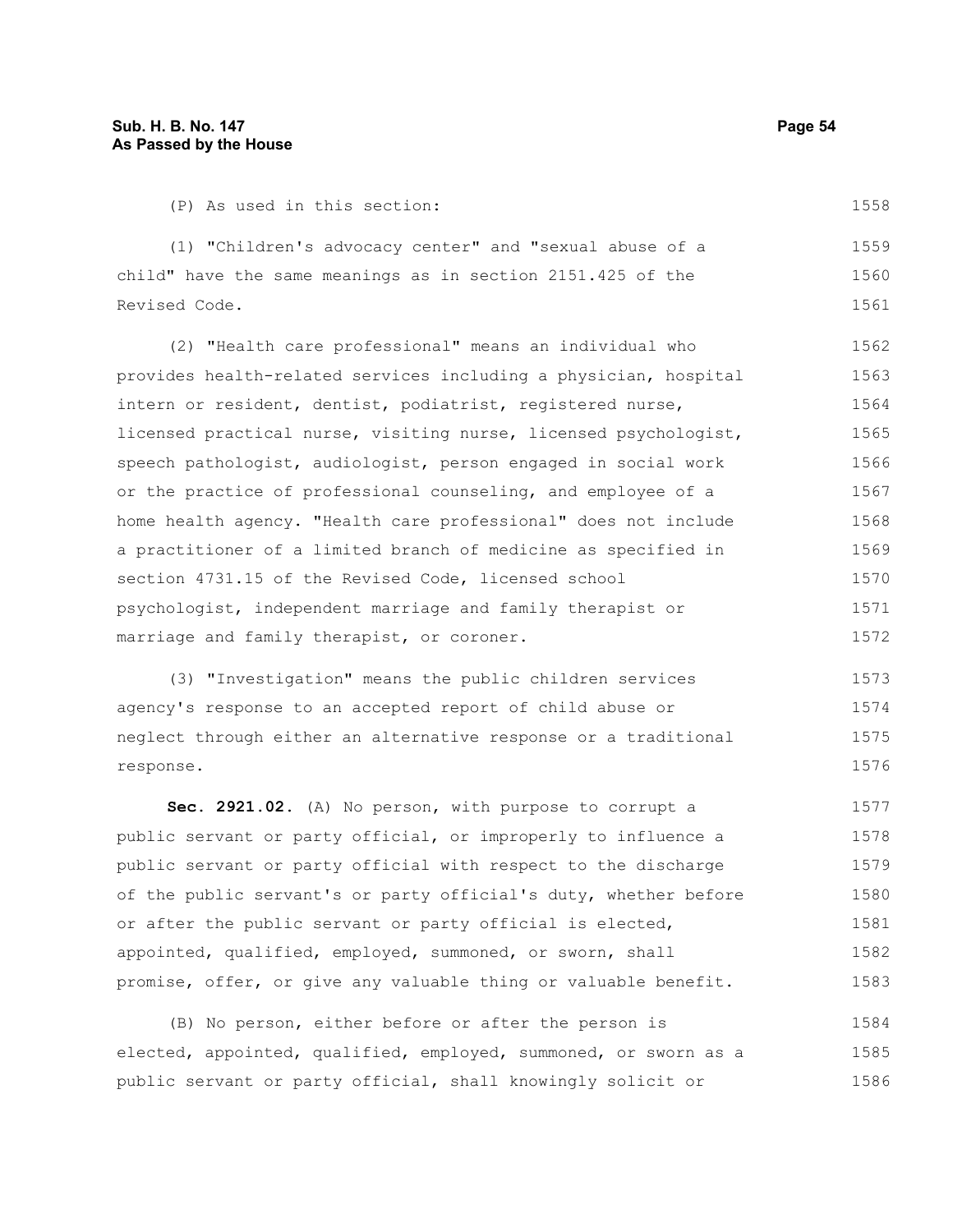accept for self or another person any valuable thing or valuable benefit to corrupt or improperly influence the person or another public servant or party official with respect to the discharge of the person's or the other public servant's or party official's duty. 1587 1588 1589 1590 1591

(C) No person, with purpose to corrupt a witness or improperly to influence a witness with respect to the witness's testimony in an official proceeding, either before or after the witness is subpoenaed or sworn, shall promise, offer, or give the witness or another person any valuable thing or valuable benefit. 1592 1593 1594 1595 1596 1597

(D) No person, either before or after the person is subpoenaed or sworn as a witness, shall knowingly solicit or accept for self or another person any valuable thing or valuable benefit to corrupt or improperly influence self or another person with respect to testimony given in an official proceeding. 1598 1599 1600 1601 1602 1603

(E) No person, with purpose to corrupt a director, officer, or employee of a municipal school district transformation alliance established under section 3311.86 of the Revised Code, or improperly to influence a director, officer, or employee of a municipal school district transformation alliance with respect to the discharge of the director's, officer's, or employee's duties, whether before or after the director, officer, or employee is appointed or employed, shall promise, offer, or give the director, officer, or employee any valuable thing or valuable benefit. 1604 1605 1606 1607 1608 1609 1610 1611 1612 1613

(F) No person, either before or after the person is appointed or employed as a director, officer, or employee of a municipal school district transformation alliance established 1614 1615 1616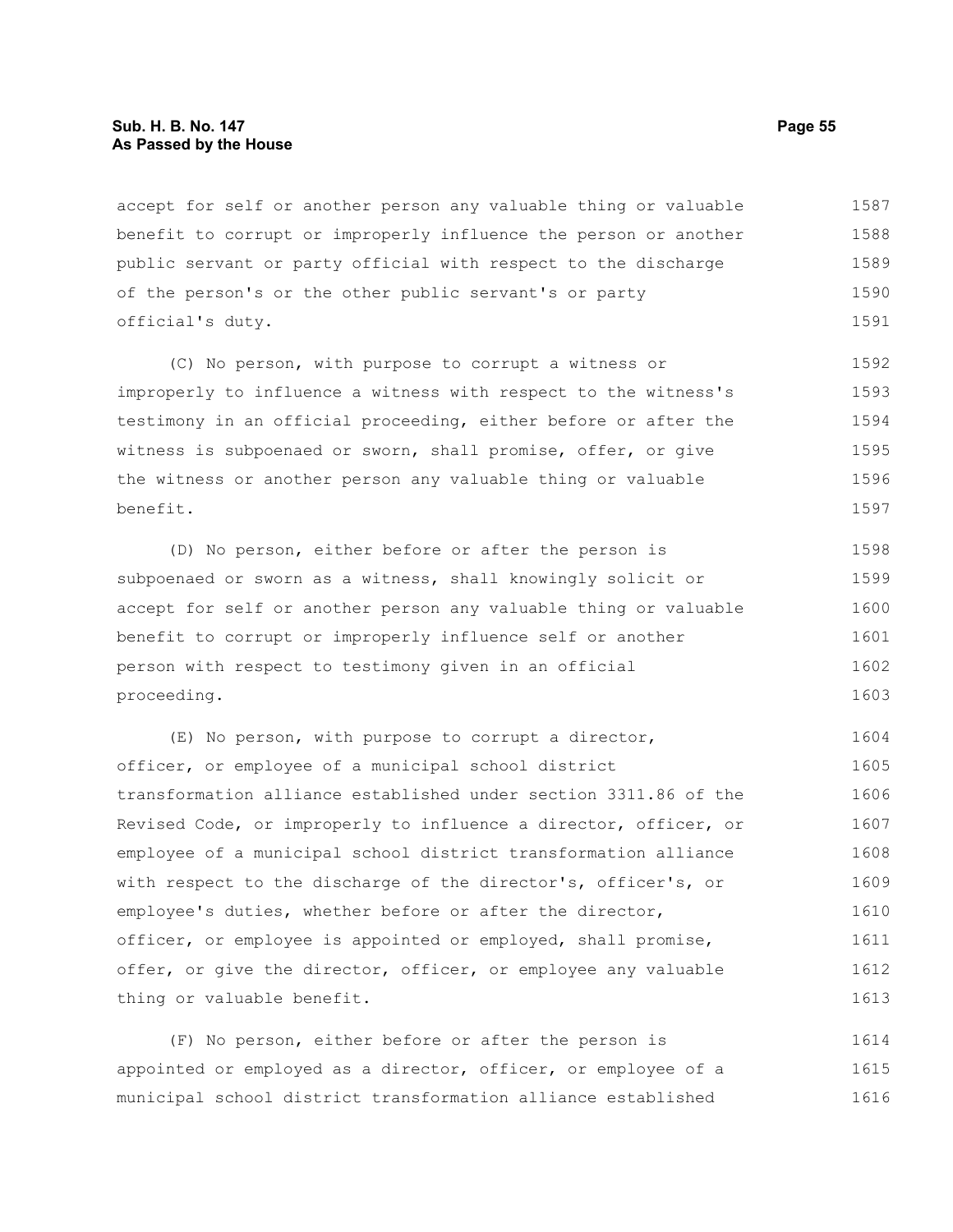under section 3311.86 of the Revised Code, shall knowingly solicit or accept for self or another person any valuable thing or valuable benefit to corrupt or improperly influence the person or another director, officer, or employee of a municipal school district transformation alliance with respect to the discharge of the person's or other director's, officer's, or employee's duties. (G) As used in this section, "public servant" includes a humane society agent approved under section 1717.04 or 1717.06 of the Revised Code. (H) Whoever violates this section is guilty of bribery, a felony of the third degree.  $(H)$  (I) A public servant or party official, or director, officer, or employee of a municipal school district transformation alliance established under section 3311.86 of the Revised Code, who is convicted of bribery is forever disqualified from holding any public office, employment, or position of trust in this state. Sec. 2931.18. (A) A humane society or its agent may employ appoint an attorney, and may also employ appoint one or more assistant attorneys, to prosecute violations of law relating to: (1) Except prevention of cruelty to animals, except as provided in division (B) of this section, prevention of cruelty to animals or children; (2) Abandonment, nonsupport, or ill-treatment of a child by its parent; (3) Employment of a child under fourteen years of age in public exhibitions or vocations injurious to health, life, or morals or which cause or permit such child to suffer unnecessary 1617 1618 1619 1620 1621 1622 1623 1624 1625 1626 1627 1628 1629 1630 1631 1632 1633 1634 1635 1636 1637 1638 1639 1640 1641 1642 1643 1644 1645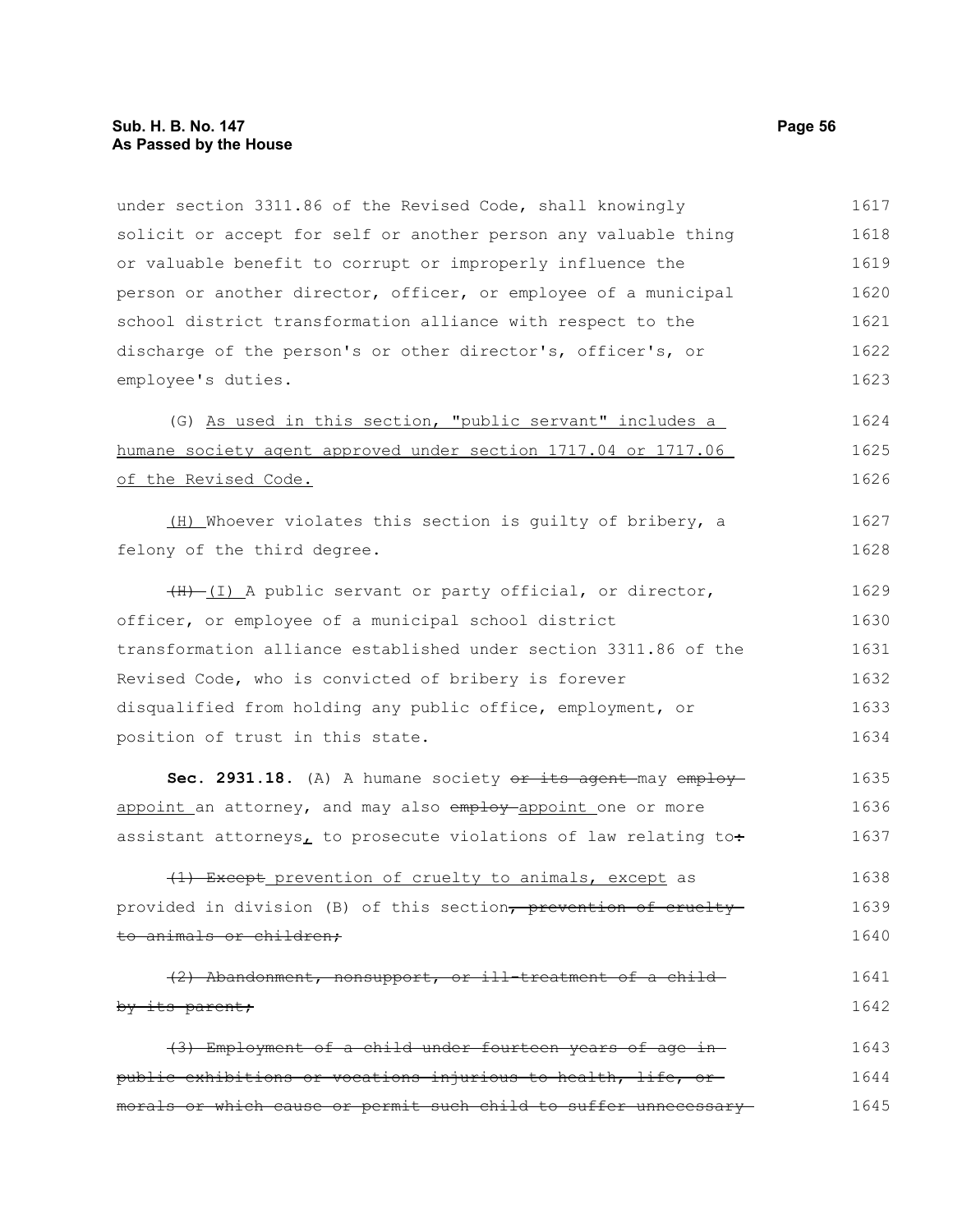physical or mental pain; (4) Neglect or refusal of an adult to support a destitute parent. Such-The attorneys shall be paid out of the county treasury, from the general fund of the county or from the dog and kennel fund of the county, in an amount approved as just and reasonable by the board of county commissioners of that county. (B) A humane society or its agent shall not employ an attorney or one or more assistant attorneys to prosecute a felony violation of section 959.131 of the Revised Code. **Section 2.** That existing sections 109.73, 935.19, 935.20, 959.131, 959.132, 1717.01, 1717.02, 1717.03, 1717.04, 1717.06, 1717.07, 1717.09, 1717.10, 2151.421, 2921.02, and 2931.18 and section 1717.14 of the Revised Code are hereby repealed. **Section 3.** Not later than six months after the effective date of this act, an individual who is serving as a humane society agent on that date shall obtain and present proof of successful completion of training, as required under section 1717.061 of the Revised Code, to the current active approving authority for approval. The approving authority, not later than two business days after having received the proof of successful completion of training, shall notify the appropriate county sheriff and board of county commissioners, and shall file with the sheriff a copy of the proof of successful completion of training. 1646 1647 1648 1649 1650 1651 1652 1653 1654 1655 1656 1657 1658 1659 1660 1661 1662 1663 1664 1665 1666 1667 1668 1669 1670

An individual who has not presented the required proof of successful completion of training to the approving authority, as required by this section, is suspended as a humane society agent by operation of law until the signed proof of successful 1671 1672 1673 1674